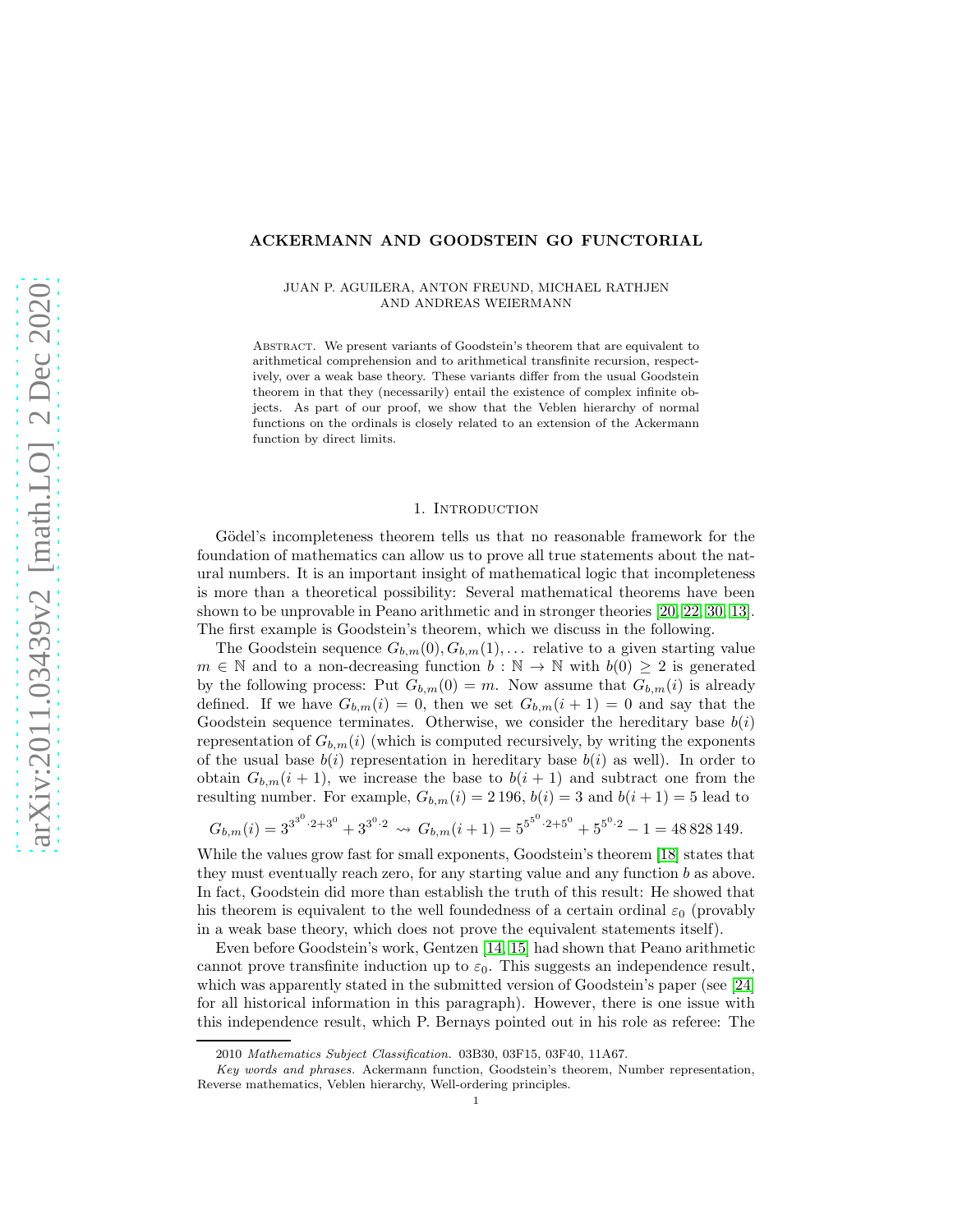above formulation of Goodstein's theorem quantifies over all functions  $b : \mathbb{N} \to \mathbb{N}$ . This means that it cannot be expressed in Peano arithmetic (though an extension by set parameters would suffice). As a consequence of this criticism, Goodstein's published paper states the connection with  $\varepsilon_0$  but not the independence result.

The issue with Goodstein's independence result disappears if we fix some definable function  $b : \mathbb{N} \to \mathbb{N}$ . By a celebrated result of L. Kirby and J. Paris [\[20\]](#page-35-0), Goodstein's theorem for  $b(i) = 2 + i$  remains unprovable in Peano arithmetic (see [\[24\]](#page-35-6)) for a proof based on Goodstein's methods). Let us emphasize that the independent statement of Kirby and Paris is very concrete: It asserts that a certain algorithm (which computes the sequence  $G_{b,m}(0), G_{b,m}(1), \ldots$ ) terminates on any input (the starting value  $m$ ). While one may expect that parts of abstract mathematics lie beyond the scope of Peano arithmetic, it is remarkable that the latter fails to prove a concrete statement about the termination of a specific natural algorithm.

We have seen that Kirby and Paris's version of Goodstein's theorem (the one with  $b(i) = 2 + i$ ) is more concrete than the original formulation (which quantifies over all  $b : \mathbb{N} \to \mathbb{N}$ . In the present paper we will push Goodstein's theorem into the opposite direction: Our version (presented below) is more abstract, since it involves existential as well as universal quantification over infinite objects. While concrete independence remains relevant, our abstract and more general results have important advantages: They yield a very uniform picture, in which variants of Goodstein's theorem are equivalent to well-established set existence principles. Specifically, our approach turns Goodstein's theorem into a topic for reverse mathematics (see [\[31\]](#page-36-1) for a comprehensive introduction). In this research programme one proves equivalences and (non-)implications between various theorems about finite objects (represented by natural numbers) and countably infinite collections of such objects (subsets of N).

Our variant of Goodstein's theorem is based on a very natural idea: When we compute  $G_{b,m}(i + 1)$  from  $G_{b,m}(i)$ , we will also increase the coefficients in our representation, not just the base. Since the base bounds the coefficients, the latter will be increased according to a family  $c = \langle c_i \rangle_{i \in \mathbb{N}}$  of strictly increasing functions

$$
c_i: \{0, \ldots, b(i)-1\} \to \{0, \ldots, b(i+1)-1\}.
$$

We cannot, however, increase the coefficients arbitrarily if we want our Goodstein sequences to terminate. As a simple but important example, we consider the binary representation of numbers below  $2^b$ , where we view b as the base and the exponents as coefficients. More explicitly, the Goodstein sequence  $G_{b,c,m}^2(0), G_{b,c,m}^2(1), \ldots$ relative to an increasing function  $b : \mathbb{N} \to \mathbb{N}$ , a family  $c = \langle c_i \rangle_{i \in \mathbb{N}}$  as above and a starting value  $m < 2^{b(0)}$  is given by  $G_{b,c,m}^2(0) = m$  and

$$
G_{b,c,m}^2(i+1) = \begin{cases} 0 & \text{if } G_{b,c,m}^2(i) = 0, \\ 2^{c_i(n_0)} + \dots + 2^{c_i(n_k)} - 1 & \text{if } G_{b,c,m}^2(i) = 2^{n_0} + \dots + 2^{n_k} \\ & \text{with } b(i) > n_0 > \dots > n_k. \end{cases}
$$

Since we will study different representations of numbers, we have included a superscript 2 that indicates binary representation. To call  $b(i)$  the base is somewhat awkward in the present example, but we will nevertheless keep this terminology. For  $b(i) = 2 + i$ ,  $c_i(n) = n + 1$  and  $m = 3$  the definition yields

$$
G_{b,c,m}^2(0) = 2^1 + 2^0, G_{b,c,m}^2(1) = 2^2 + 2^1 - 1 = 2^2 + 2^0, \dots, G_{b,c,m}^2(i) = 2^{i+1} + 2^0, \dots
$$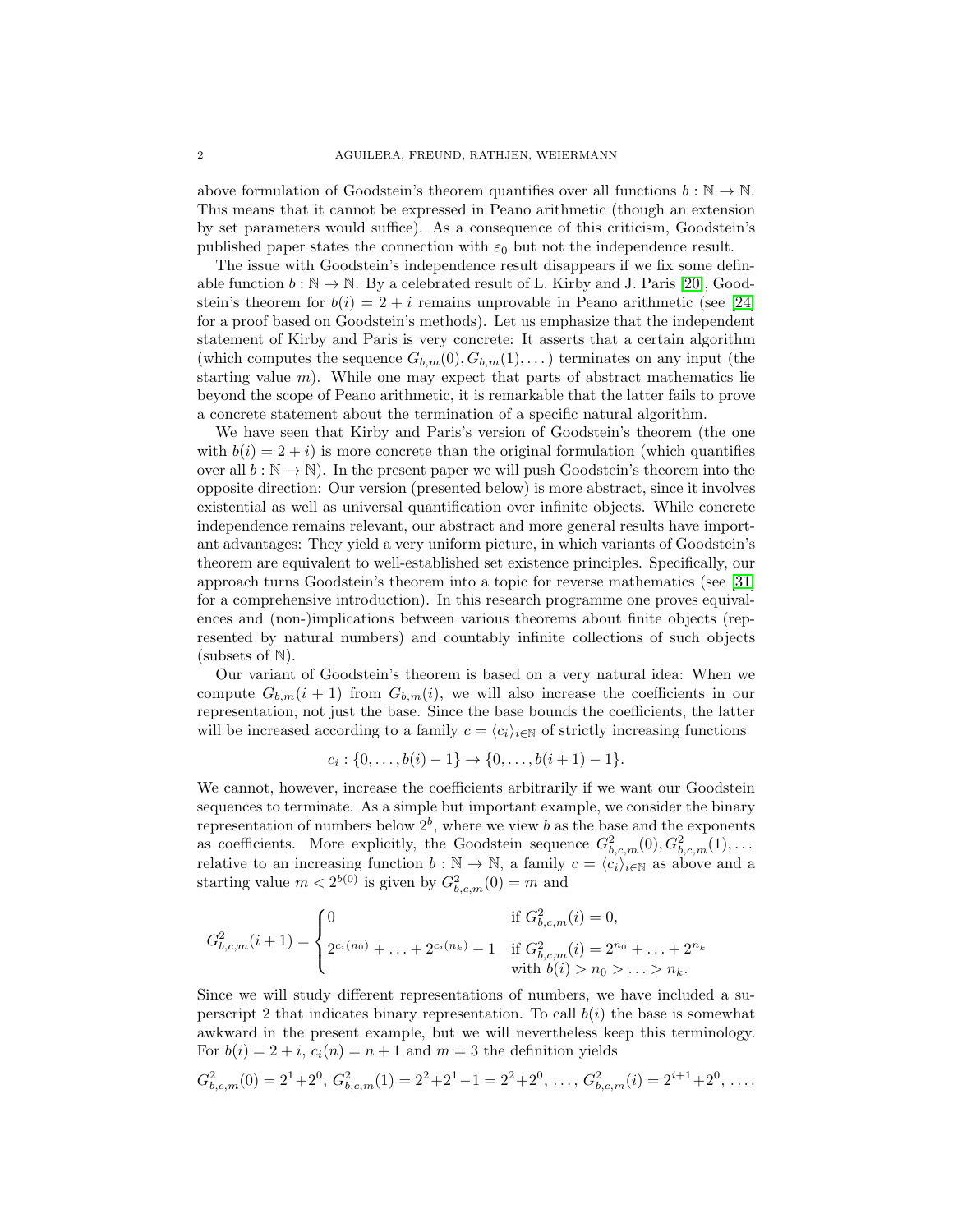Why does this sequence not reach zero? A glance at Figure [1](#page-2-0) is illuminating. In both subfigures, the first columns represent the sets  $\{0, \ldots, b(i)-1\}$  with  $b(i) = 2+i$ . The solid arrows represent the functions  $c_i$  that we employ to change coefficients. The last column of each subfigure represents the order that we obtain by glueing along the arrows, or in categorical terms: the direct limit. In the left subfigure we have  $c_i(n) = n$ , as in the usual Goodstein theorem. The direct limit is isomorphic to the well order N. In the right subfigure we have  $c_i(n) = n+1$ , as in our example of a Goodstein sequence that does not terminate. We will see that such an example can only exist if there is an infinitely descending sequence in the direct limit. In the present case, the latter is isomorphic to  $\{p \in \mathbb{Z} \mid p \leq 0\}.$ 



<span id="page-2-0"></span>Figure 1. Two ways to increase coefficients for representations with base  $b(i) = 2 + i$ . In the left figure, no coefficients are increased, which yields the limit N. In the right figure, all coefficients are increased by one, which yields the limit  $\{p \in \mathbb{Z} | p \leq 0\}.$ 

In Figure [1](#page-2-0) we see two ways to increase coefficients. Of course there are many more. In the direct limit, one can obtain any countable linear order (which just means that any such order is an increasing union of finite suborders). In particular, this includes all countable ordinals, which indicates the strength of our approach. Our next objective is a condition on the functions  $c_i$  which ensures that there is no descending sequence in the direct limit. Let us agree to abbreviate

$$
c_{ij} := c_{j-1} \circ \ldots \circ c_i : \{0, \ldots, b(i) - 1\} \to \{0, \ldots, b(j) - 1\}
$$

for  $i < j$ , where we assume that  $c_k$  has (co-)domain as in the following.

**Definition 1.1.** A Goodstein system is a pair  $(b, c)$  of a non-decreasing function  $b : \mathbb{N} \to \mathbb{N}$  with  $b(0) > 0$  and a family  $c = \langle c_i \rangle_{i \in \mathbb{N}}$  of strictly increasing functions

$$
c_i: \{0, \ldots, b(i)-1\} \to \{0, \ldots, b(i+1)-1\}
$$

with the following property: For any function  $d : \mathbb{N} \to \mathbb{N}$  with  $d(i) < b(i)$  for all  $i \in \mathbb{N}$  and any infinite  $Y \subseteq \mathbb{N}$ , there are  $i, j \in Y$  with  $i < j$  and  $c_{ij}(d(i)) \leq d(j)$ .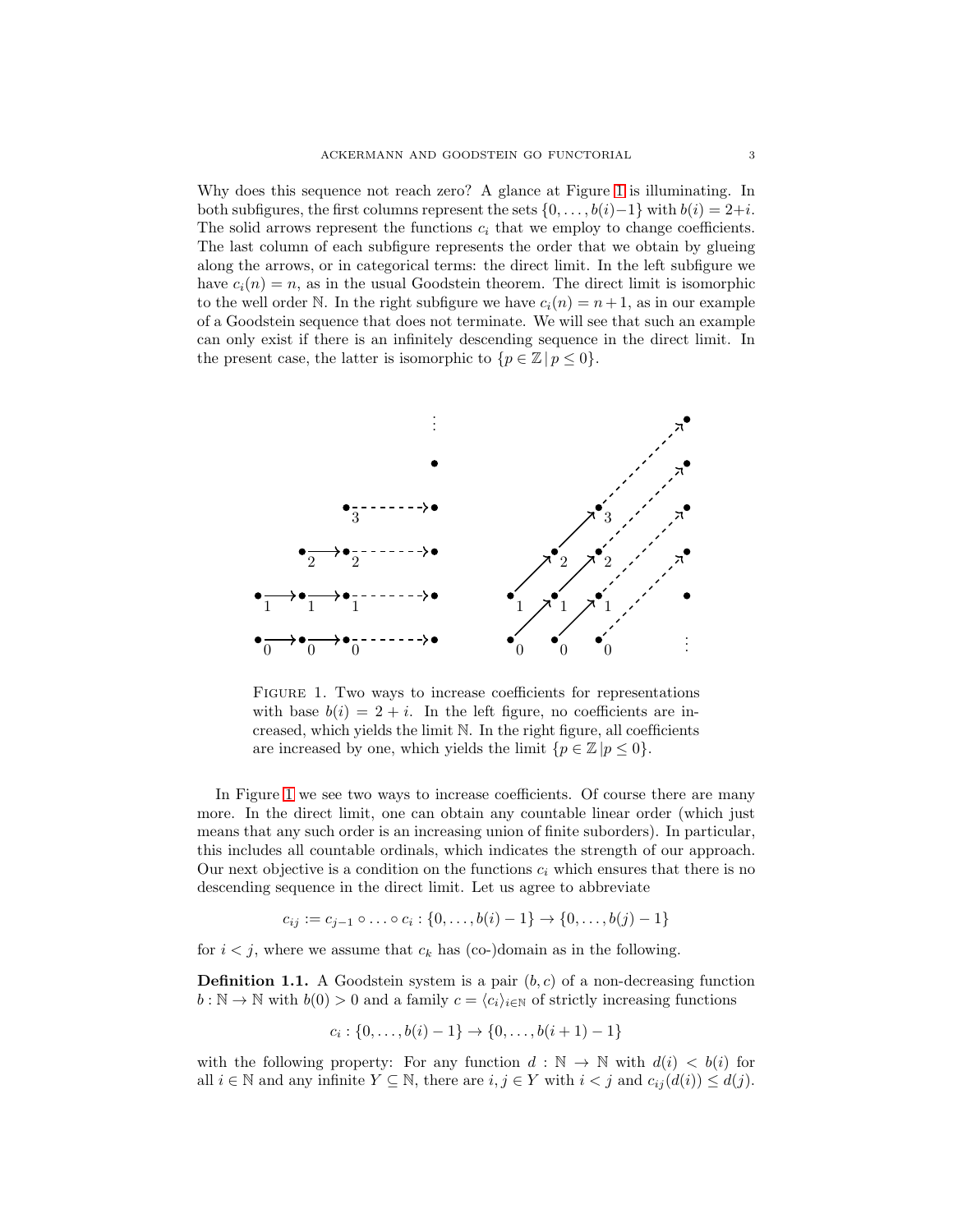For  $b(i) = 2+i$  and  $c_i(n) = n+1$  as in the example above, the constant function with values  $d(i) = 0$  witnesses that  $(b, c)$  is no Goodstein system, as  $i < j$  entails

$$
c_{ij}(d(i)) = c_{ij}(0) = j - i > 0 = d(j).
$$

This corresponds to the following observation about the right half of Figure [1:](#page-2-0) The points labelled zero in consecutive columns are mapped to a descending sequence in the direct limit. It is no coincidence that our counterexample is eliminated: We will see that all Goodstein sequences that are defined with respect to a Goodstein system do terminate. This fact will be called the extended Goodstein theorem.

The following result determines the precise strength of the extended Goodstein theorem for the binary representation (i. e. for sequences  $G_{b,c,m}^2(0), G_{b,c,m}^2(1), \ldots$  as defined above). We recall that  $\mathbf{RCA}_0$  (recursive comprehension axiom) is a weak base theory that is commonly used in reverse mathematics (see [\[31\]](#page-36-1)). Arithmetical comprehension is a fundamental set existence principle, which is equivalent (over  $\mathbf{RCA}_0$ ) to Ascoli's lemma and to Kőnig's lemma for finitely branching trees. The extension of  $\mathbf{RCA}_0$  by arithmetical comprehension proves the same statements about natural numbers (i. e. the same statements of first order arithmetic) as Peano arithmetic. Since  $\mathbf{RCA}_0$  and arithmetical comprehension are valid, the result does, in particular, prove the extended Goodstein theorem for the binary representation. We point out that the theorem will be restated and proved in the following section, which explains the numbering.

#### <span id="page-3-0"></span>**Theorem [2.9.](#page-15-0)** The following are equivalent over  $\mathbf{RCA}_0$ :

- (i) arithmetical comprehension,
- (ii) the extended Goodstein theorem for the binary representation: for any Goodstein system  $(b, c)$  and any  $m < 2^{b(0)}$  there is an  $i \in \mathbb{N}$  with  $G_{b, c, m}^2(i) = 0$ .

Let us observe that the definition of Goodstein systems involves universal quantification over infinite objects ("for all  $d : \mathbb{N} \to \mathbb{N}$  and  $Y \subseteq \mathbb{N}$ "). In the extended Goodstein theorem the quantification becomes existential, since the notion of Goodstein system appears in an assumption. Hence the extended Goodstein theorem does entail the existence of infinite objects, as claimed above. This is unavoidable if we want an equivalence with arithmetical comprehension, which does itself assert the existence of uncomputable sets.

A detailed proof of Theorem [2.9](#page-15-0) will be given in the following section. Very briefly, the idea is to extend the operation  $n \mapsto 2^n$  from natural numbers to (countable) linear orders: Its value on an order  $(X, \leq_X)$  is defined as the set

$$
2^X = \{ \langle x_0, \dots, x_{k-1} \rangle \, | \, x_0, \dots, x_{k-1} \in X \text{ with } x_{k-1} < x \dots < x \, x_0 \}
$$

of finite descending sequences in  $X$ , ordered lexicographically. It is known that arithmetical comprehension is equivalent to the statement that  $X \mapsto 2^X$  preserves well orders (see  $[17, 19]$  $[17, 19]$ ). To prove that (i) implies (ii), one verifies that the direct limit X over a given Goodstein system  $(b, c)$  is well founded (cf. Figure [1\)](#page-2-0). One then shows that a Goodstein sequence  $G_{b,c,m}^2(0), G_{b,c,m}^2(1), \ldots$  can be mapped to a sequence in  $2^X$ , which descends until the Goodstein sequence reaches zero. Since arithmetical comprehension ensures that  $2^X$  is well founded, this must happen eventually. To prove the converse, one observes that any countable well order arises as the direct limit over some Goodstein system  $(b, c)$ . One then shows that any descending sequence in  $2^X$  is majorized by the image of some Goodstein sequence (possibly after modifying b). Using (ii), one can conclude that  $2^X$  contains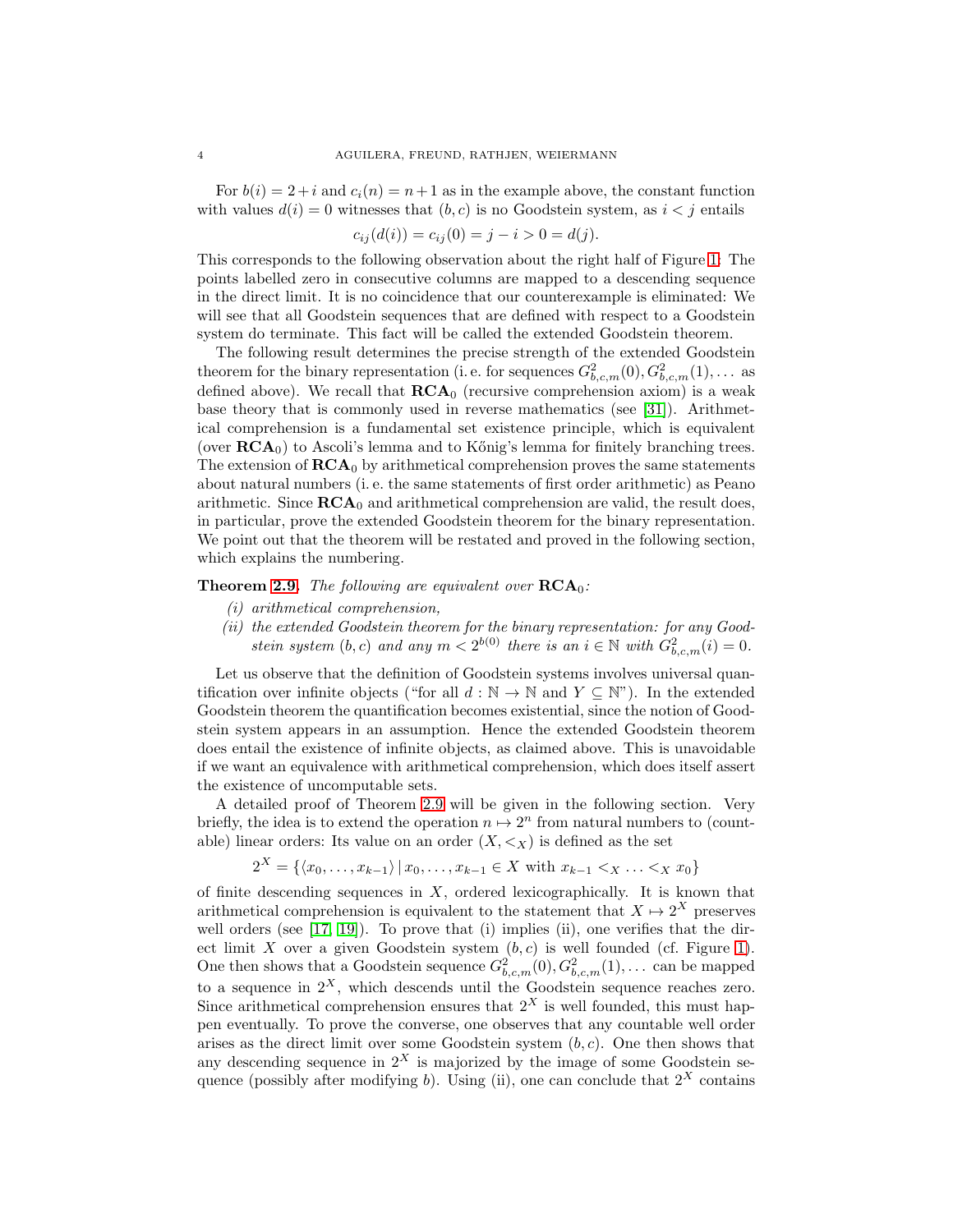no infinitely descending sequences. By the aforementioned result this suffices to establish (i).

The argument from the previous paragraph remains valid if we replace the binary representation by other representations with suitable uniqueness and monotonicity properties. A general framework is provided by J.-Y. Girard's notion of dilator [\[16\]](#page-35-9) (cf. the related approaches by P. Aczel [\[4\]](#page-35-10) and S. Feferman [\[8\]](#page-35-11), as well as the discussion in [\[25\]](#page-35-12)): Consider the category LO of linear orders with the order embeddings (strictly increasing functions) as morphisms. The category Nat of natural numbers is the full subcategory with objects  $b := \{0, \ldots, b-1\}$  for  $b \in \mathbb{N}$  (ordered as usual). Let us now introduce one of our central objects of study:

#### <span id="page-4-0"></span>**Definition 1.2.** A Goodstein dilator is a functor  $D : \mathsf{Nat} \to \mathsf{LO}$  such that

- (i) the orders  $D(b)$  for  $b \in \mathbb{N}$  are equal (not just isomorphic) to initial segments of N (with the usual order between natural numbers),
- (ii) the functor  $D$  preserves pullbacks,
- (iii) we have  $0 \in D(0)$  and  $D(\text{emp}_b)(0) = 0 \in D(b)$  for all numbers  $b \in \mathbb{N}$ , where we write  $emp_b: 0 = \emptyset \rightarrow \{0, \ldots, b-1\} = b$  for the empty function.

In view of condition (i), we consider elements of  $D(b)$  as numbers (not terms) that have a base b representation. Note in particular that  $\sigma - 1 \in D(b)$  is defined for  $0 \neq \sigma \in D(b)$ . To change coefficients according to a strictly increasing function  $c : b \to b'$ , one simply applies the morphism  $D(c) : D(b) \to D(b')$ . Condition (ii) ensures that these morphisms determine representations in a more familiar sense (cf. the expression  $D(e_a^n)(\sigma)$  in the proof of Proposition [2.5](#page-10-0) below, where a can be seen as a list of coefficients). Also, condition (ii) will allow us to define a well behaved extension  $\overline{D}$  : LO  $\rightarrow$  LO of D into a transformation of linear orders (see [\[16\]](#page-35-9) and the following section). We remark that conditions (i) and (ii) are similar to the definition of weakly finite dilators, except that the latter must have finite values  $D(b)$  for  $b \in \mathbb{N}$ . We allow  $D(b) = \mathbb{N}$ , in order to account for the possibility that every number has a base b representation. Let us point out that our definition does not require  $\overline{D}$  to preserve well orders. This means that the extension of a Goodstein dilator may be a pre-dilator rather than a dilator in the strict sense. Condition (iii) can be seen as a very weak form of well foundedness: It ensures that the elements  $0 \in D(b)$  do not map to a descending sequence in the direct limit  $\overline{D}(\mathbb{N})$ . We will use this condition in the proof of Theorem [2.8](#page-12-0) below. It can probably be weakened, but the present version of condition (iii) is satisfied in our applications and appears quite natural: Intuitively speaking, it asserts that the number zero has a representation without coefficients that is independent of the base. We will study the following general notion of Goodstein sequence:

**Definition 1.3.** For a Goodstein dilator  $D$ , a Goodstein system  $(b, c)$  and a natural number  $m \in D(b(0))$ , we define the Goodstein sequence  $G_{b,c,m}^D(0), G_{b,c,m}^D(1), \ldots$  by

$$
G_{b,c,m}^D(0) = m \quad \text{and} \quad G_{b,c,m}^D(i+1) = \begin{cases} 0 & \text{if } G_{b,c,m}^D(i) = 0, \\ D(c_i)(G_{b,c,m}^D(i)) - 1 & \text{otherwise.} \end{cases}
$$

When only given a non-decreasing  $b : \mathbb{N} \to \mathbb{N}$  with  $b(0) > 0$  and an  $m \in D(b(0)),$ we set  $G_{b,m}^D(i) := G_{b,c,m}^D(i)$  for the functions  $c_j : b(j) \to b(j+1)$  with  $c_j(n) = n$ .

Note that we can indeed subtract one in the second case of the case distinction, since  $0 < G_{b,c,m}^D(i)$  in  $D(b(i))$  entails  $0 \le D(c_i)(0) < D(c_i)(G_{b,c,m}^D(i))$  in  $D(b(i+1))$ .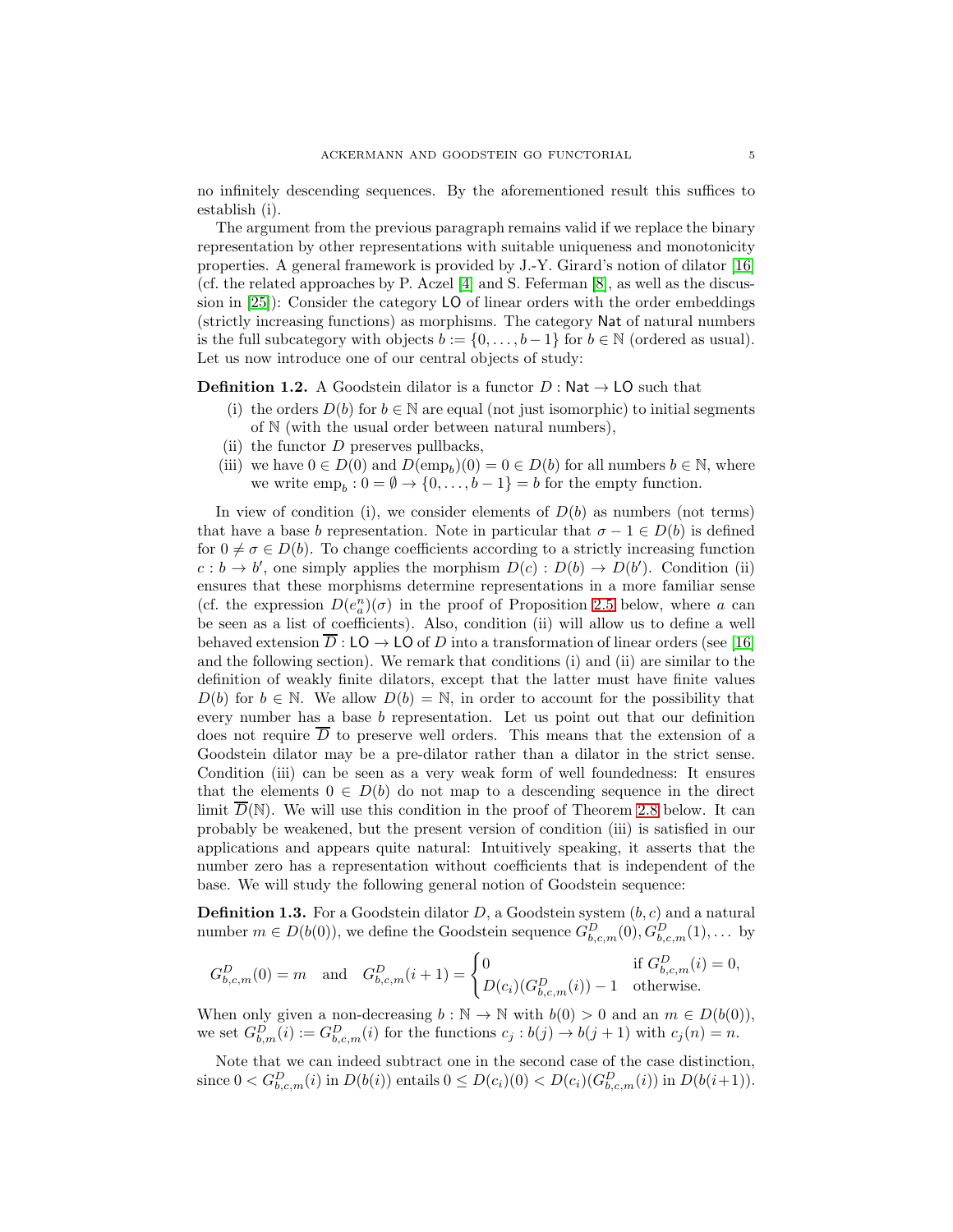By generalizing the argument for Theorem [2.9](#page-15-0) that we have sketched above, one can prove (a suitable formalization of) the next theorem. Conversely, the official proof that we give in the next section will deduce Theorem [2.9](#page-15-0) from the following.

**Theorem [2.8.](#page-12-0)** The theory  $\mathbf{RCA}_0$  proves that the following are equivalent for any Goodstein dilator D:

- (i) the extended Goodstein theorem for  $D$ : for any Goodstein system  $(b, c)$  and any  $m \in D(b(0))$  there is an  $i \in \mathbb{N}$  with  $G_{b,c,m}^D(i) = 0$ ,
- (ii) the extension  $\overline{D}$  : LO  $\rightarrow$  LO of D : Nat  $\rightarrow$  LO preserves well foundedness, *i. e. the order*  $\overline{D}(X)$  *is well founded for any well order* X.

The equivalence in the theorem remains valid when one fixes  $X = N$  in (ii) and, at the same time, disallows coefficient changes in (i), by demanding  $c_i(n) = n$  for all  $n < b(i)$ . For the Goodstein dilator D that is induced by the hereditary exponential notation, this equivalence (but not the one with coefficient changes) was proved in Goodstein's original paper [\[18\]](#page-35-3). A more detailed formulation of the general result without coefficient changes is provided by Theorem [2.10](#page-16-0) below.

The idea to investigate Goodstein sequences in terms of dilators is due to M. Abrusci, J.-Y. Girard and J. van de Wiele [\[1,](#page-35-13) [2\]](#page-35-14). The latter have focused on conrete versions of Goodstein's theorem, such as the one of Kirby and Paris ("finite combinatorics"). They have not considered more abstract ("infinitary") results in reverse mathematics, such as our Theorems [2.9](#page-15-0) and [2.8.](#page-12-0) In their papers, Goodstein sequences are defined with respect to a given dilator, but coefficients are not allowed to increase.

The binary representation of natural numbers can be conceived as a Goodstein dilator with extension  $X \mapsto 2^X$ , as we shall see in the following section. In view of this fact, Theorem [2.8](#page-12-0) reduces Theorem [2.9](#page-15-0) to the known equivalence between arithmetical comprehension and the statement that  $X \mapsto 2^X$  preserves well foundedness. The latter is an example of a well ordering principle. Many equivalences between well ordering principles and important set existence principles can be found in the literature (see [\[21,](#page-35-15) [5,](#page-35-16) [28,](#page-36-2) [23,](#page-35-17) [27,](#page-36-3) [26\]](#page-36-4)). Do they all give rise to instances of the extended Goodstein theorem? Let us explore this question in a specific case:

The Veblen hierarchy of normal functions on the ordinals (see [\[29,](#page-36-5) [21\]](#page-35-15)) can be cast as a transformation  $X \mapsto \varphi_{1+X}0$  of linear orders (where  $1+X$  represents the extension of  $X$  by a new minimum element). By a result of H. Friedman (see [\[28,](#page-36-2) [21\]](#page-35-15) for published proofs), the following are equivalent over  $RCA_0$ :

- arithmetical transfinite recursion,
- the transformation  $X \mapsto \varphi_{1+X}0$  preserves well foundedness.

We recall that arithmetical transfinite recursion is a much stronger set existence principle than arithmetical comprehension. It is equivalent (over  $\mathbf{RCA}_0$ ) to Ulm's theorem on Abelian groups and to the clopen Ramsey theorem (see [\[31\]](#page-36-1)).

The transformation  $X \mapsto \varphi_{1+X} 0$  can be turned into a dilator (cf. [\[32\]](#page-36-6)), but the latter does not arise as the extension of a Goodstein dilator: Not even the value  $\varphi_10 \cong \varepsilon_0$  for the finite argument  $X = 0 = \emptyset$  is isomorphic to an initial segment of N. For this reason, Theorem [2.8](#page-12-0) does not apply immediately. One can try, however, to "slow down" the transformation  $X \mapsto \varphi_{1+X}0$ , so that it preserves finite arguments but "catches up" on infinite ones. It is known that this is possible in the case of ordinal exponentiation: The operation  $\alpha \mapsto \omega^{\alpha}$  does not arise as the extension of a Goodstein dilator, since  $\omega^2$  is no initial segment of N. However,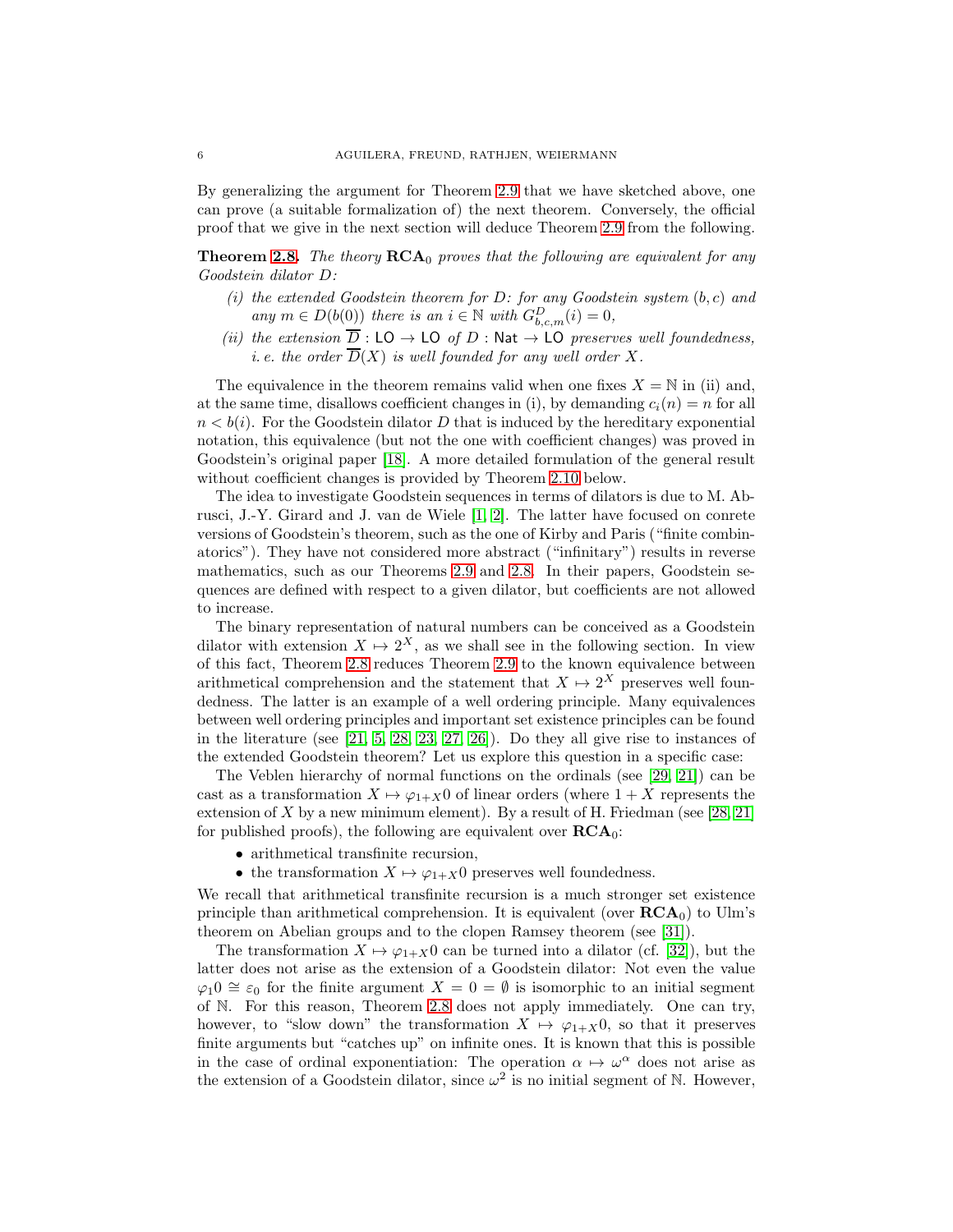the equation  $\omega^{\alpha} = 2^{\omega \cdot \alpha}$  ensures that many important properties are inherited by the slower transformation  $\alpha \mapsto 2^{\alpha}$ . We have seen that the latter does arise from a Goodstein dilator, which allows us to apply Theorem [2.8](#page-12-0) to deduce Theorem [2.9.](#page-15-0)

As one of our main results, we will show that the Veblen hierarchy is closely connected to a Goodstein dilator that is based on a variant of the Ackermann function (cf. [\[3\]](#page-35-18)). Consider the fast-growing hiearchy of functions  $F_b : \mathbb{N} \to \mathbb{N}$ for  $b \in \mathbb{N}$ , as determined by the recursive clauses

$$
F_0(n) = n + 1 \quad \text{and} \quad F_{b+1}(n) = F_b^{1+n}(n) = \underbrace{F_b \circ \dots \circ F_b}_{1+n \text{ iterations}}(n).
$$

Our variant of the Ackermann function is given by  $b \mapsto F_b(1)$ . In Section [3](#page-16-1) we will define a Goodstein dilator  $A : \mathsf{Nat} \to \mathsf{LO}$  with values

$$
A(b) = \{0, \ldots, F_b(1) - 1\}
$$

on objects  $b \in \mathbb{N}$  (note that it remains to specify the action on morphisms). It is well-known that  $\mathbf{RCA}_0$  cannot prove the totality of the Ackermann function, since the latter grows faster than any primitive recursive function. For the following considerations, we thus extend our base theory by the principle  $\mathbf{I}\Sigma^0_2$  of  $\Sigma^0_2$ -induction (see the beginning of Section [3](#page-16-1) for more details).

Once we have defined the action of  $A : \mathsf{Nat} \to \mathsf{LO}$  on morphisms (see Section [3\)](#page-16-1), we obtain an extension into a functor  $\overline{A}$ : LO  $\rightarrow$  LO. The following result relates this extension to the Veblen hierarchy. For orders X and Y, we write  $X \preceq Y$  to indicate that there is an embedding of X into Y. The sum  $X + Y$  is defined as the disjoint union with  $x <_{X+Y} x' <_{X+Y} y <_{X+Y} y'$  for elements  $x <_X x'$  of X and elements  $y \leq_Y y'$  of Y. In the product  $X \times Y$ , an inequality  $(x, y) \leq_{X \times Y} (x', y')$ holds if we have  $x \leq_X x'$ , or  $x = x'$  and  $y \leq_Y y'$ . By  $2 + X = 1 + (1 + X)$  we denote the extension of  $X$  by two bottom elements.

**Theorem [3.20](#page-31-0)** ( $\text{RCA}_0 + \text{I}\Sigma_2^0$ ). We have

$$
\overline{A}(X) \preceq \varphi_{1+X} 0 \preceq \overline{A}((2+X) \times \mathbb{N})
$$

for any linear order X.

We point out that  $X \cong \alpha$  entails  $(2 + X) \times \mathbb{N} \cong \omega \cdot (2 + \alpha)$  in the sense of ordinal arithmetic. When  $\alpha$  is a non-zero multiple of  $\omega^{\omega}$  (e.g. an  $\varepsilon$ -number), then we have  $\omega \cdot (2 + \alpha) = \alpha = 1 + \alpha$ , so that the orders in the previous theorem are isomorphic.

Definition [1.3](#page-6-0) yields Goodstein sequences  $G_{b,c,m}^A(0), G_{b,c,m}^A(1), \ldots$  for the Goodstein dilator  $A : \mathsf{Nat} \to \mathsf{LO}$  (which also depend on the action of A on morphisms). By Theorems [2.8](#page-12-0) and [3.20,](#page-31-0) the associated version of Goodstein's theorem is equivalent to the statement that  $X \mapsto \varphi_{1+X} 0$  preserves well foundedness. Together with Friedman's result from above, we obtain the following:

<span id="page-6-0"></span>**Theorem [3.21.](#page-31-1)** The following are equivalent over  $\mathbf{RCA}_0 + \mathbf{I}\mathbf{\Sigma}_2^0$ .

- (i) arithmetical transfinite recursion,
- (ii) when X is a well order, then so is  $\overline{A}(X)$  (where  $\overline{A}: \mathsf{LO} \to \mathsf{LO}$  extends the Goodstein dilator  $A : \mathsf{Nat} \to \mathsf{LO}$  based on the Ackermann function),
- (iii) the extended Goodstein theorem for the Goodstein dilator A: for any Goodstein system  $(b, c)$  and any  $m \in A(b(0))$  there is an  $i \in \mathbb{N}$  with  $G_{b, c, m}^{A}(i) = 0$ .

It is interesting to compare this theorem with a result of T. Arai, D. Fernández-Duque, S. Wainer and A. Weiermann [\[7\]](#page-35-19), which shows that a different Ackermannian Goodstein theorem is independent of  $\mathbf{RCA}_0$  plus arithmetical transfinite recursion.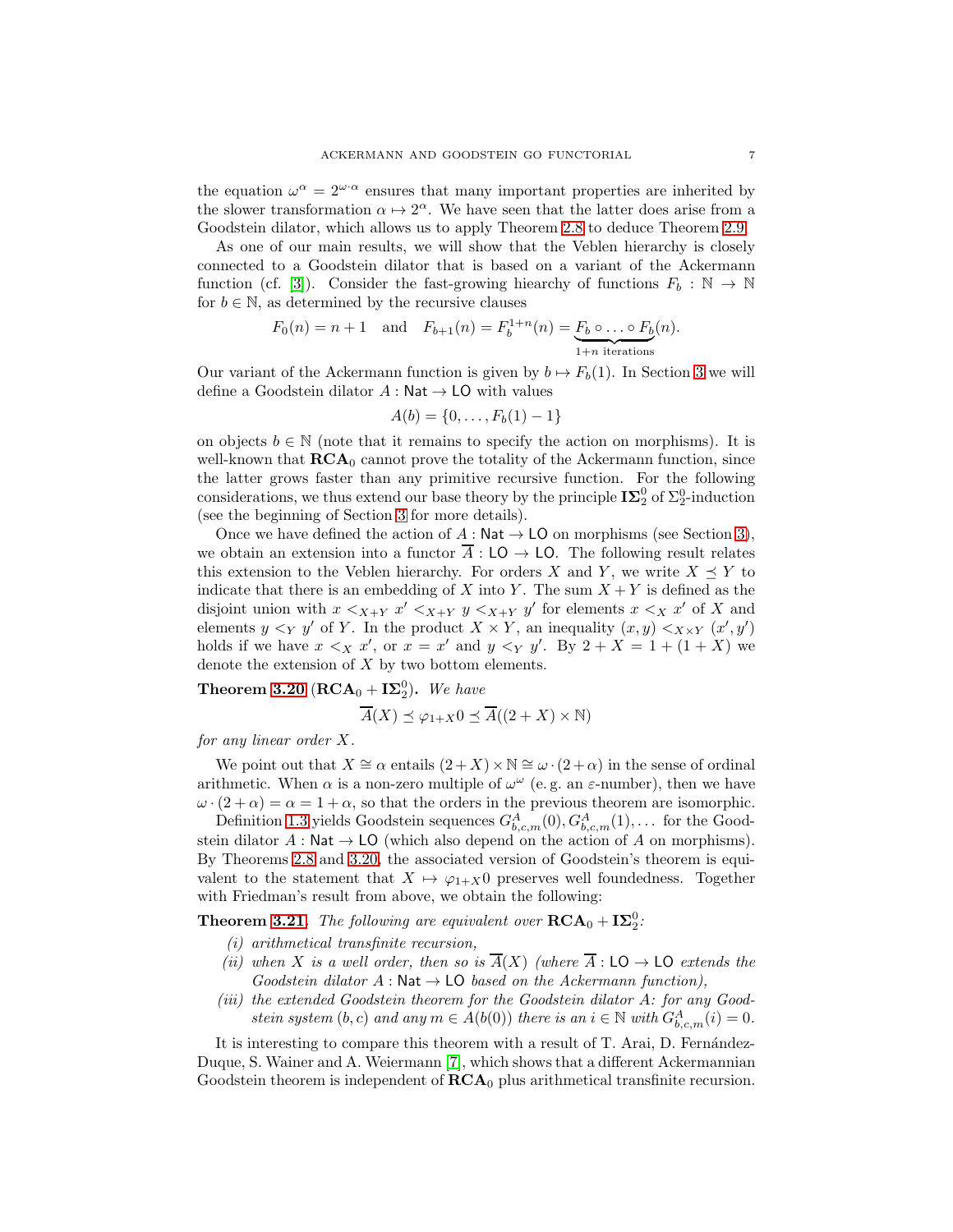#### 2. Goodstein sequences and well ordering principles

In this section we explain how a Goodstein dilator  $D : \mathsf{Nat} \to \mathsf{LO}$  can be extended into a transformation  $\overline{D}$  : LO  $\rightarrow$  LO of linear orders. The construction is due to Girard [\[16\]](#page-35-9) and has also been presented in [\[10\]](#page-35-20). Since the setting in both cited sources is somewhat different from ours, we recall the most relevant arguments. Once the construction of  $\overline{D}$  is complete, we prove Theorem [2.8](#page-12-0) from the introduction: Goodstein sequences with respect to  $D$  terminate if, and only if,  $D$ preserves well foundedness. The binary representation of natural numbers will be used as a running example. The information from this example allows us to derive Theorem [2.9](#page-15-0) at the end of the section.

The notion of Goodstein dilator has been explained in Definition [1.2.](#page-4-0) Working in second order arithmetic, we assume that Goodstein dilators are represented by subsets of N: Both objects  $n := \{0, \ldots, n-1\}$  and morphisms  $f : m \to n$  of the category Nat can be coded by natural numbers. A functor  $D : \mathsf{Nat} \to \mathsf{LO}$  can thus be given as a set of tuples  $(n, \sigma)$  with  $\sigma \in D(n)$ ,  $(n, \sigma, \tau)$  with  $\sigma \leq_{D(n)} \tau$ , and  $(f, \sigma, \tau)$  with  $D(f)(\sigma) = \tau$ .

To decide whether a given functor  $D : \mathsf{Nat} \to \mathsf{LO}$  is a Goodstein dilator, we need to check if it preserves pullbacks. Our next objective is a criterion that facilitates this task. As preparation, we introduce the finite powerset functor  $[\cdot]^{&\omega}$  on the category of sets, with

$$
[X]^{<\omega} = \text{``the set of finite subsets of } X\text{''},
$$
  

$$
[f]^{<\omega}(a) = \{f(x) \mid x \in a\} \quad \text{(with } f: X \to Y \text{ and } a \in [X]^{<\omega}\text{)}.
$$

For  $X = n = \{0, \ldots, n-1\}$ , the set  $[n]^{<\omega}$  is, of course, the full power set. We will also write  $[X]^{<\omega}$  when X is a linear order, omitting the forgetful functor to its underlying set. Conversely, subsets of the latter will often be considered as suborders. We can now formulate the promised criterion. Note that  $\text{rng}(f)$  denotes the range (in the sense of image) of a function  $f$ .

<span id="page-7-0"></span>**Proposition 2.1** ( $\text{RCA}_0$ ). The following are equivalent for D : Nat  $\rightarrow$  LO:

- $(i)$  the functor D preserves pullbacks,
- (ii) there is a natural transformation supp :  $D \Rightarrow [\cdot]^{<\omega}$  such that

 $\text{supp}_n(\sigma) \subseteq \text{rng}(f) \Rightarrow \sigma \in \text{rng}(D(f))$ 

holds for any morphism  $f : m \to n$  and any  $\sigma \in D(n)$ .

If a natural transformation as in  $(ii)$  exists, then it is unique.

The proposition is essentially implicit in [\[16,](#page-35-9) Theorem 2.3.12]. Since our setting is somewhat different, we have decided to provide a proof nevertheless, which the reader can find in Appendix [A](#page-32-0) to the present paper. Using Proposition [2.1,](#page-7-0) it is straightforward to verify that the binary representation of numbers gives rise to a Goodstein dilator, as promised in the introduction:

<span id="page-7-1"></span>**Example 2.2.** Any natural number below  $2^n$  can be uniquely written in the form  $2^{n_0} + \cdots + 2^{n_{k-1}}$  with  $n > n_0 > \ldots > n_{k-1}$  (take  $k = 0$  to represent zero). In the present example we always assume that numbers are written in this form, i. e. with descending exponents. The lexicographic order between the lists of exponents coincides with the usual order between the represented numbers. We can thus define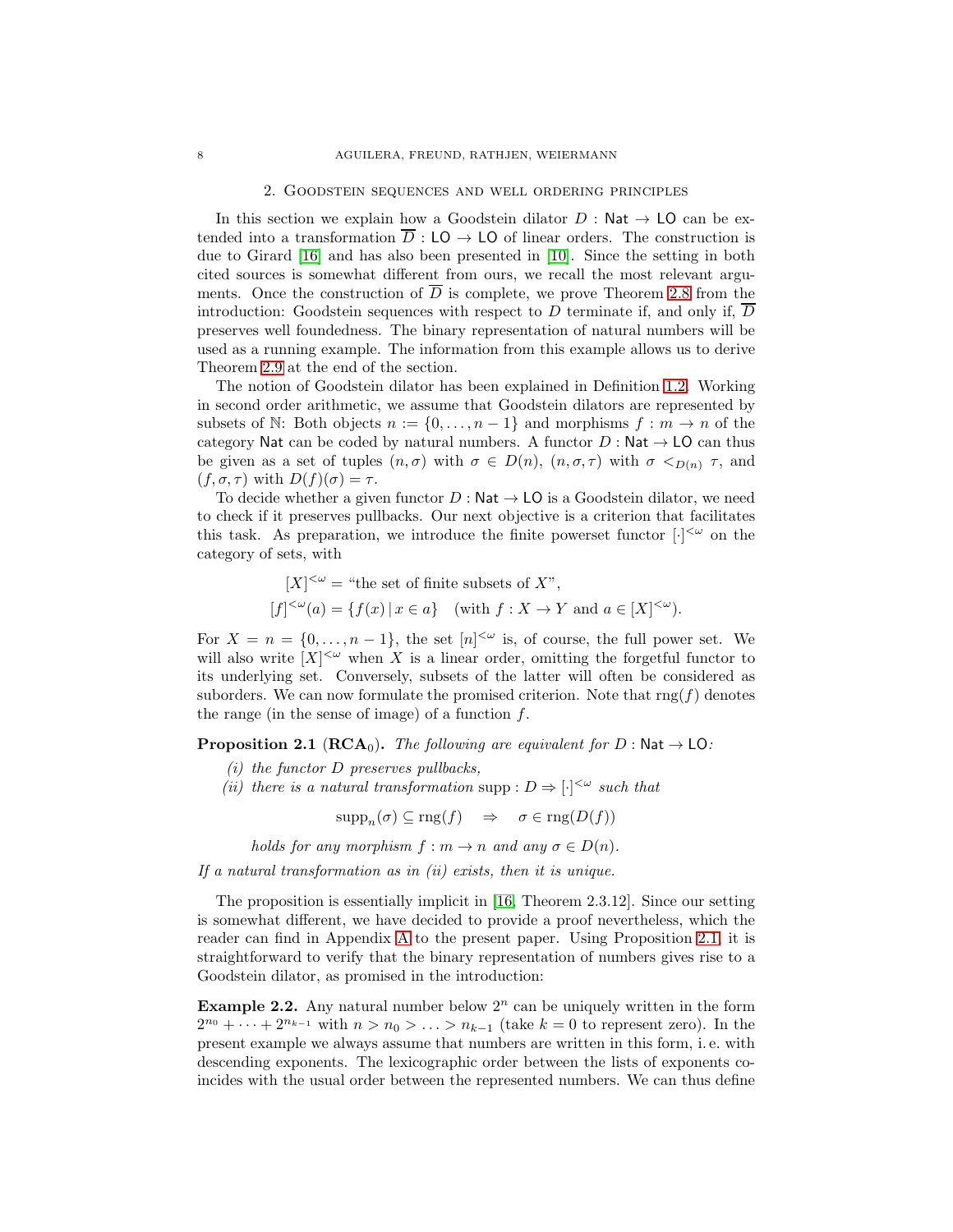a functor 2 : Nat  $\rightarrow$  LO by setting

$$
2(n) := \{0, \dots, 2^{n} - 1\},
$$
  
 
$$
2(f)(2^{n_0} + \dots + 2^{n_{k-1}}) := 2^{f(n_0)} + \dots + 2^{f(n_{k-1})}
$$
 (for a morphism  $f : n \to m$ ).

In order to show that we have a Goodstein dilator, we must prove that our functor preserves pullbacks. To apply the criterion from Proposition [2.1,](#page-7-0) we define a family of functions  $\text{supp}_n : 2(n) \to [n]^{<\omega}$  by setting

$$
supp_n(2^{n_0} + \cdots + 2^{n_{k-1}}) := \{n_0, \ldots, n_{k-1}\}.
$$

Naturality is readily verified. Now assume we have  $supp_n(2^{n_0}+\cdots+2^{n_{k-1}}) \subseteq rng(f)$ for a morphism  $f : m \to n$ . For  $i < k$  we can define  $m_i$  by stipulating  $f(m_i) = n_i$ . Since the morphism f is order preserving, we have  $m > m_0 > \ldots > m_{k-1}$ . This means that  $2^{m_0} + \cdots + 2^{m_{k-1}} \in 2(m)$  is represented in the required form. By construction, we get

$$
2^{n_0} + \dots + 2^{n_{k-1}} = 2(f)(2^{m_0} + \dots + 2^{m_{k-1}}) \in \text{rng}(2(f)),
$$

as required for Proposition [2.1.](#page-7-0) Let us also observe that we have  $0 \in \{0\} = 2(0)$ and  $2(f)(0) = 0$  for any morphism f, so that condition (iii) from Definition [1.2](#page-4-0) is satisfied. In the introduction we have, on the one hand, given an ad hoc definition of Goodstein sequences  $G_{b,c,m}^2(0), G_{b,c,m}^2(1), \ldots$  for the binary representation. On the other hand, Definition [1.3](#page-6-0) yields Goodstein sequences  $G_{b,c,m}^D(0), G_{b,c,m}^D(1), \ldots$ relative to an arbitrary Goodstein dilator D. One readly checks that the two definitions coincide when  $D$  is the Goodstein dilator 2 that we have just defined.

Our next objective is the extension of a Goodstein dilator  $D: \text{Nat} \to \text{LO}$  into a functor  $\overline{D}$ : LO  $\rightarrow$  LO. The crucial idea (due to [\[16\]](#page-35-9)) is to view a given linear order X as the direct limit of its finite suborders  $a \in [X]^{<\omega}$ . Let us write  $|a| \in \mathbb{N}$ for the cardinality of such an order. Intuitively speaking, the unique isomorphism  $a \approx |a| = \{0, \ldots, |a|-1\}$  (where the right side is ordered as usual) should induce an isomorphism  $\overline{D}(a) \cong D(|a|)$ . Note that  $\overline{D}(a)$  is not officially explained yet, while  $D(|a|)$  is defined when D is a Goodstein dilator. Since  $\overline{D}$  is to be a functor, the inclusion  $a \hookrightarrow X$  should give rise to a morphism  $D(|a|) \cong \overline{D}(a) \to \overline{D}(X)$ . Now the idea is to define  $\overline{D}(X)$  as the direct limit over these morphisms. Concretely, we will define the underlying set of  $\overline{D}(X)$  as a collection of pairs  $(a, \sigma)$  with  $a \in [X]^{<\omega}$ and  $\sigma \in D(|a|)$ . Intuitively speaking, such a pair represents the image of  $\sigma$  under the indicated morphism.

The set  $\overline{D}(X)$  should not, however, contain all pairs of the indicated form. To explain why, we introduce some notation that will also be needed below: Given an embedding  $f: a \to b$  between finite orders, let us write  $|f|: |a| \to |b|$  for the unique morphism that makes the following diagram commute:

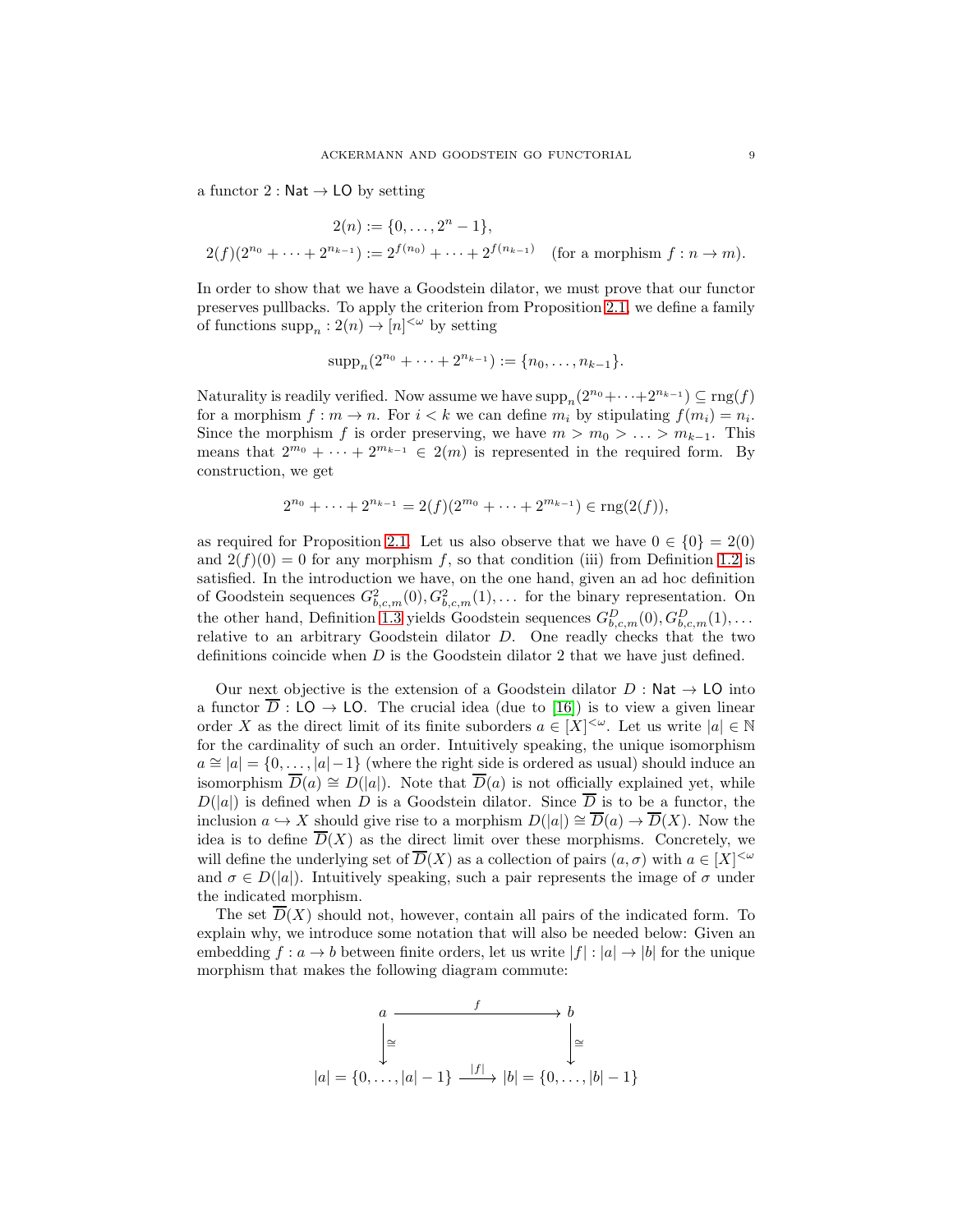We also agree to write  $\iota_a^b : a \hookrightarrow b$  for the inclusion between suborders  $a \subseteq b \in [X]^{<\omega}$ . Intuively speaking, the following diagram should commute:



In terms of our representations, this means that the pairs  $(a, \sigma)$  and  $(b, D(|\iota_a^b|)(\sigma))$ should correspond to the same element of  $\overline{D}(X)$ . In search for a criterion that excludes the "superfluous" representation  $(b, D(|\iota_a^b|)(\sigma))$ , we observe the following: Let supp :  $D \Rightarrow [\cdot]^{<\omega}$  be the natural transformation provided by Proposition [2.1.](#page-7-0) If we have  $a \subsetneq b$ , then  $|l_a^b|$  is not surjective, so that we get

$$
\operatorname{supp}_{|b|}(D(|\iota_a^b|)(\sigma)) = [|\iota_a^b|]^{<\omega} \circ \operatorname{supp}_{|a|}(\sigma) \subseteq \operatorname{rng}(|\iota_a^b|) \subsetneq |b| = \{0,\ldots,|b|-1\}.
$$

On an intuitive level, the fact that we have a proper inclusion means that  $b$  is bigger than required. We will see that the opposed condition  $\text{supp}_{|a|}(\sigma) = |a|$  in the following definition suffices to guarantee unique representations. The following coincides with [\[10,](#page-35-20) Definition 2.2].

<span id="page-9-0"></span>**Definition 2.3 (RCA<sub>0</sub>).** Consider a Goodstein dilator D. For each linear order X, we define a set  $\overline{D}(X)$  by

$$
\overline{D}(X) := \{(a, \sigma) \mid a \in [X]^{<\omega} \text{ and } \sigma \in D(|a|) \text{ with } \text{supp}_{|a|}(\sigma) = |a| \},
$$

where supp :  $D \Rightarrow [\cdot]^{<\omega}$  is the natural transformation from Proposition [2.1.](#page-7-0) To define a binary relation  $\langle \overline{D}(X) \rangle$  on the set  $D(X)$ , we stipulate

$$
(a, \sigma) <_{\overline{D}(X)} (b, \tau) \quad \Rightarrow \quad D(|\iota_a^{a \cup b}|)(\sigma) <_{D(|a \cup b|)} D(|\iota_b^{a \cup b}|)(\tau).
$$

Given an order embedding  $f : X \to Y$ , we define a map  $\overline{D}(f) : \overline{D}(X) \to \overline{D}(Y)$  by

$$
\overline{D}(f)((a,\sigma)) := ([f]^{<\omega}(a),\sigma),
$$

which is permitted in view of  $|[f]^{<\omega}(a)| = |a|$ .

The following result does, in particular, assert that  $(D(X), \leq_{\overline{D}(X)})$  is a linear order whenever the same holds for  $X = (X, \leq_X)$ .

**Proposition 2.4** ( $\text{RCA}_0$ ). If D is a Goodstein dilator, then the constructions from Definition [2.3](#page-9-0) yield a functor  $\overline{D}$  : LO  $\rightarrow$  LO.

Proof. In [\[10,](#page-35-20) Lemma 2.2], the same result has been shown in a stronger base theory. It is straightforward to check that the argument goes through in  $RCA_0$  as well. We only recall one particularly instructive part of the argument: The claim that  $\leq_{\overline{D}(X)}$  is trichotomous is readily reduced to the implication

$$
D(|\iota_a^{a\cup b}|)(\sigma) = D(|\iota_b^{a\cup b}|)(\tau) \quad \Rightarrow \quad (a,\sigma) = (b,\tau).
$$

Assuming that the antecendent holds, we can use the condition  $\text{supp}_{|a|}(\sigma) = |a|$ from Definition [2.3](#page-9-0) and naturality to deduce

$$
\text{rng}(|\iota_a^{a\cup b}|) = [|\iota_a^{a\cup b}|]^{<\omega} \circ \text{supp}_{|a|}(\sigma) = \text{supp}_{|a\cup b|} \circ D(|\iota_a^{a\cup b}|)(\sigma) =
$$
  

$$
= \text{supp}_{|a\cup b|} \circ D(|\iota_b^{a\cup b}|)(\tau) = [|\iota_b^{a\cup b}|]^{<\omega} \circ \text{supp}_{|b|}(\tau) = \text{rng}(|\iota_b^{a\cup b}|).
$$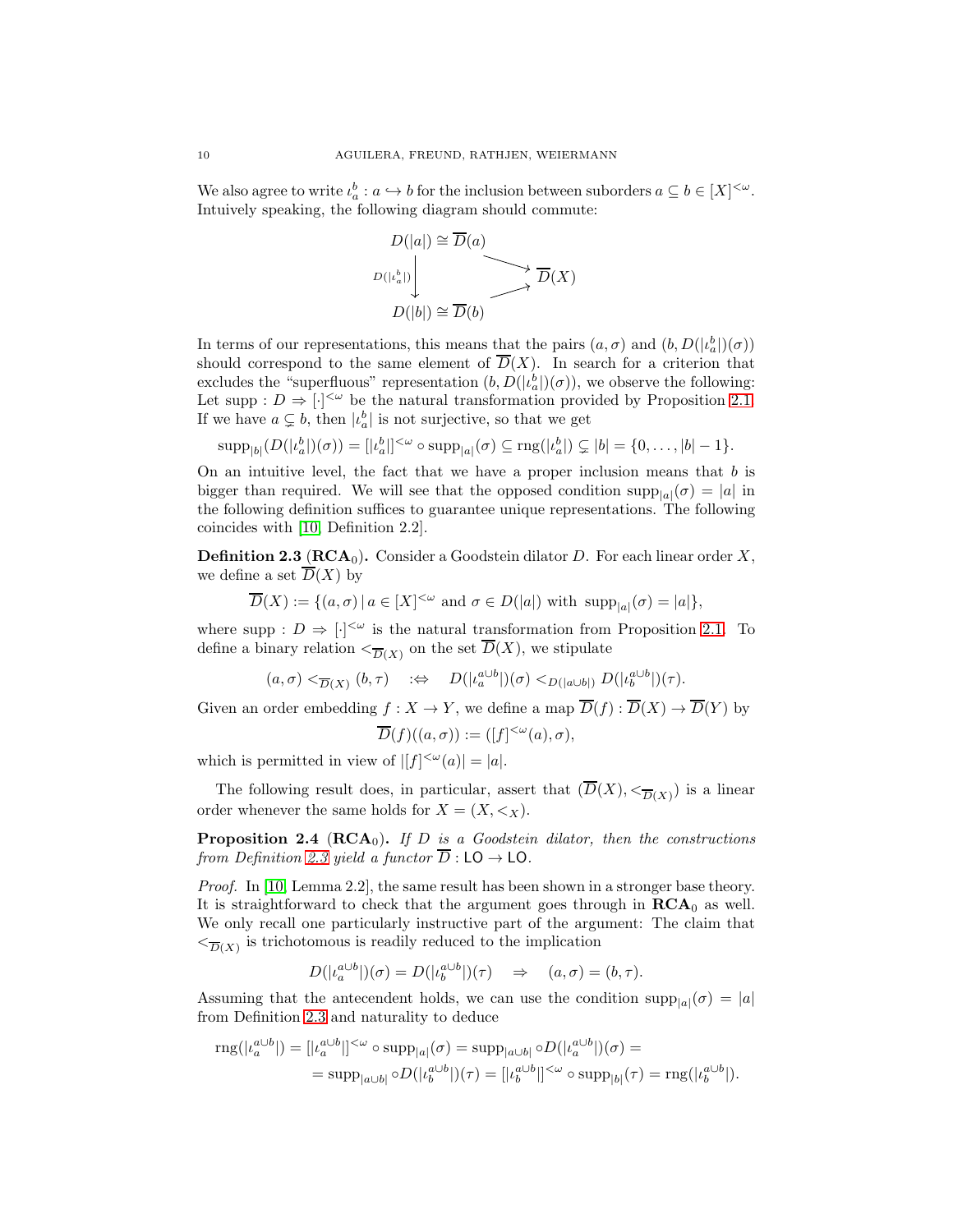By the definition of  $|\cdot|$ , the diagram



commutes. One readily infers  $|a \cup b| = \text{rng}(|\iota_a^{a \cup b}|) \cup \text{rng}(|\iota_b^{a \cup b}|)$ . Together with the above we get  $\text{rng}(|l_a^{a\cup b}|) = |a \cup b| = \text{rng}(|l_b^{a\cup b}|)$ , which entails  $|a| = |a \cup b| = |b|$  and hence  $a = b$ . It follows that  $|l_a^{a \cup b}| = |l_b^{a \cup b}|$  and hence  $D(|l_a^{a \cup b}|) = D(|l_b^{a \cup b}|)$  are the identity (on  $|a \cup b|$  and  $D(|a \cup b|)$ , respectively). Thus the antecedent of the above implication also yields  $\sigma = \tau$ , as required.

Extending the constructions from Definition [2.3,](#page-9-0) one can define a natural transformation supp :  $\overline{D} \to [\cdot]^{<\omega}$  by setting  $\overline{\text{supp}}_X((a,\sigma)) := a$ . It is straightforward to verify an implication as in part (ii) of Proposition [2.1.](#page-7-0) One can conclude that the functor  $\overline{D}$  : LO  $\rightarrow$  LO preserves direct limits as well as pullbacks. If it also preserves well foundedness, then it is a dilator in the usual sense (cf. [\[16\]](#page-35-9)). These additional observations are not strictly needed in the present paper. For details we refer to [\[10,](#page-35-20) Lemma 2.2]. Let us now show that  $\overline{D}$  is indeed an extension of D.

<span id="page-10-0"></span>**Proposition 2.5** (RCA<sub>0</sub>). For each Goodstein dilator  $D$  : Nat  $\rightarrow$  LO there is a natural isomorphism  $\eta^D : \overline{D} \restriction \mathsf{Nat} \Rightarrow D$ , where  $\overline{D} \restriction \mathsf{Nat}$  denotes the restriction of the functor  $\overline{D}$ : LO  $\rightarrow$  LO to the category of natural numbers.

Proof. This has been shown in [\[12,](#page-35-21) Lemma 2.6]. We reproduce the most informative part of the argument: Let us recall that elements of  $\overline{D}(n)$  have the form  $(a, \sigma)$ with  $a \subseteq n = \{0, ..., n-1\}$  and  $\sigma \in D(|a|)$ . Writing  $e_a^n : |a| \to n$  for the strictly increasing function with range a, the component  $\eta_n^D : \overline{D}(n) \to D(n)$  can be given by

$$
\eta_n^D((a,\sigma)) := D(e_a^n)(\sigma).
$$

In order to show that  $\eta_n^D$  is surjective, we consider an arbitrary element  $\tau \in D(n)$ . Let us set  $a := \text{supp}_n(\tau)$ , where supp  $:D \Rightarrow [\cdot]^{<\omega}$  is the natural transformation from Proposition [2.1.](#page-7-0) According to the latter, we get  $\tau = D(e_a^n)(\sigma)$  for some  $\sigma \in D(|a|)$ . Due to naturality, we see

$$
[e_a^n]^{<\omega}(\text{supp}_{|a|}(\sigma)) = \text{supp}_n(D(e_a^n)(\sigma)) = \text{supp}_n(\tau) = a,
$$

which forces  $\text{supp}_{|a|}(\sigma) = a$ . In view of Definition [2.3,](#page-9-0) this yields  $(a, \sigma) \in D(n)$ . By construction we have

$$
\tau = D(e_a^n)(\sigma) = \eta_n^D((a, \sigma)) \in \text{rng}(\eta_n^D),
$$

as desired. To see that  $(a, \sigma) <_{\overline{D}(n)} (b, \tau)$  implies  $\eta_n^D(\sigma) <_{D(n)} \eta_n^D(\tau)$ , one applies Definition [2.3](#page-9-0) and observes that the following diagram commutes (which is the case since all arrows are of the form  $|\iota|$  for an inclusion  $\iota$ :

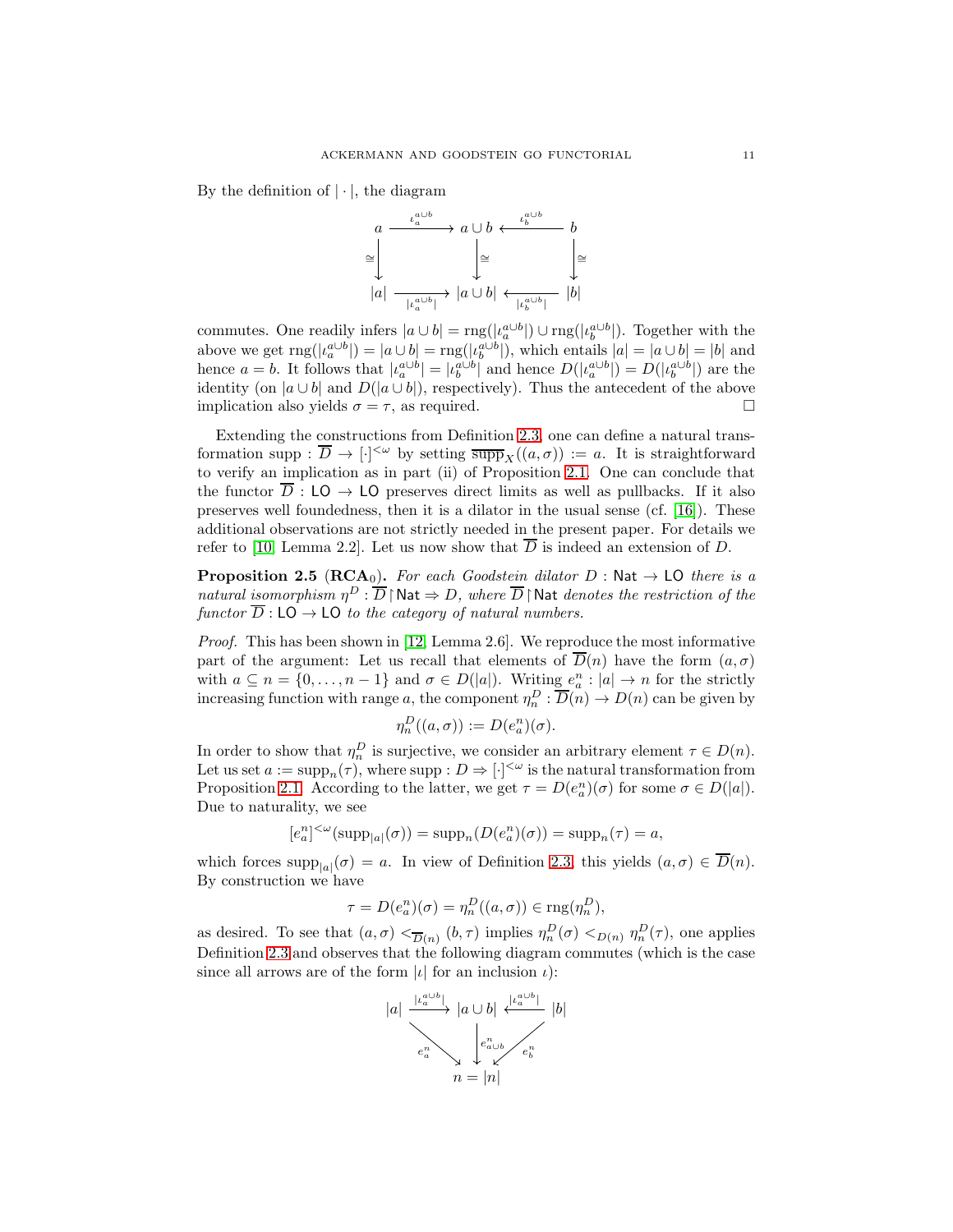Naturality with respect to a morphism  $f : m \to n$  is readily deduced from the fact that we have  $f \circ e_a = e_{[f]} \sim_{(a)}$  for  $a \subseteq m$  (note that both functions enumerate the set  $[f]^{<\omega}(a) \subseteq n$  in increasing order).

It will also be convenient to know that the previous proposition determines  $\overline{D}$ in the following sense:

<span id="page-11-0"></span>**Proposition 2.6** (RCA<sub>0</sub>). Consider a Goodstein dilator D : Nat  $\rightarrow$  LO and a functor  $\hat{D} : LO \rightarrow LO$ . Assume that

- (i) there is a natural isomorphism between D and the restriction of  $\widehat{D}$  to the category of natural numbers, and
- (ii) there is a natural transformation  $\widehat{\text{supp}} : \widehat{D} \Rightarrow [\cdot]^{<\omega}$  such that

$$
\widehat{\mathrm{supp}}_Y(\sigma) \subseteq \mathrm{rng}(f) \quad \Rightarrow \quad \sigma \in \mathrm{rng}(\widehat{D}(f))
$$

holds for any order embedding  $f : X \to Y$  and any element  $\sigma \in D(Y)$ .

Then there is a natural isomorphism between  $\widehat{D}$  and the extension  $\overline{D}$  of D.

To be precise, we should point out that the functor  $\hat{D}$  : LO  $\rightarrow$  LO cannot be given as a subset of N (not even if we restrict to countable orders). We assume that  $\hat{D}$  is given via  $\Delta_1^0$ -definitions of the relations  $\sigma \in \widehat{D}(X)$ ,  $\sigma <_{\widehat{D}(X)} \tau$  and  $\widehat{D}(f)(\sigma) = \tau$ . The following argument transforms these into a  $\Delta_1^0$ -definition of  $\eta_X(\sigma) = \tau$ , where we write  $\eta_X : \overline{D}(X) \to \widehat{D}(X)$  for the components of the desired isomorphism.

*Proof.* Assumption (ii) ensures that  $\hat{D}$  is a prae-dilator in the sense of [\[10,](#page-35-20) Section 2] (and a dilator if it preserves well foundedness). The result can now be obtained by combining Proposition 2.1 and Lemma 2.3 of [\[10\]](#page-35-20). To describe the desired isomorphism  $\eta : \overline{D} \Rightarrow \widehat{D}$  more explicitly, we write  $\eta^0 : D \to \widehat{D} \restriction$  Nat for the natural isomorphism provided by assumption (i). For a linear order  $X$ , we define  $e_a^X : |a| \to X$  as the embedding with range  $a \in [X]^{<\omega}$ . We can now set

$$
\eta_X((a,\sigma)) := \widehat{D}(e_a^X) \circ \eta_{|a|}^0(\sigma).
$$

To verify the required properties, one argues as in the proof of Proposition [2.5.](#page-10-0) Where the latter refers to Proposition [2.1,](#page-7-0) one now uses assumption (ii) of the present proposition.

Our next goal is to describe the extension  $\overline{2}$  : LO  $\rightarrow$  LO of the Goodstein dilator 2 : Nat  $\rightarrow$  LO from Example [2.2.](#page-7-1) The condition  $\text{supp}_{|a|}(\sigma) = |a|$  from Definition [2.3](#page-9-0) amounts to

$$
\{n_0, \ldots, n_{k-1}\} = \text{supp}_n(2^{n_0} + \cdots + 2^{n_{k-1}}) = n = \{0, \ldots, n-1\},
$$

which requires  $n = k$  and  $n_i = k - 1 - i$  (note  $n_0 > \cdots > n_{k-1}$ ). This means that elements of  $\overline{2}(X)$  are of the form  $(a, 2^{k-1} + \cdots + 2^0) = (a, 2^k - 1)$ , where  $a \in [X]^{<\omega}$  has k elements. For  $a = \{x_0, \ldots, x_{k-1}\}$  with  $x_{k-1} < x \cdots < x \ x_0 \in X$ , the pair  $(a, 2<sup>k</sup> - 1)$  does intuitively correspond to the element  $\langle x_0, \ldots, x_{k-1} \rangle$  of the order  $2^X$  from the introduction. To justify this claim in detail, we would need to analyse the order relation  $\langle \overline{z}(X) \rangle$  that is determined by Definition [2.3.](#page-9-0) This is tedious, even in the relatively simple case at hand. Fortunately, Proposition [2.6](#page-11-0) suggests an alternative approach: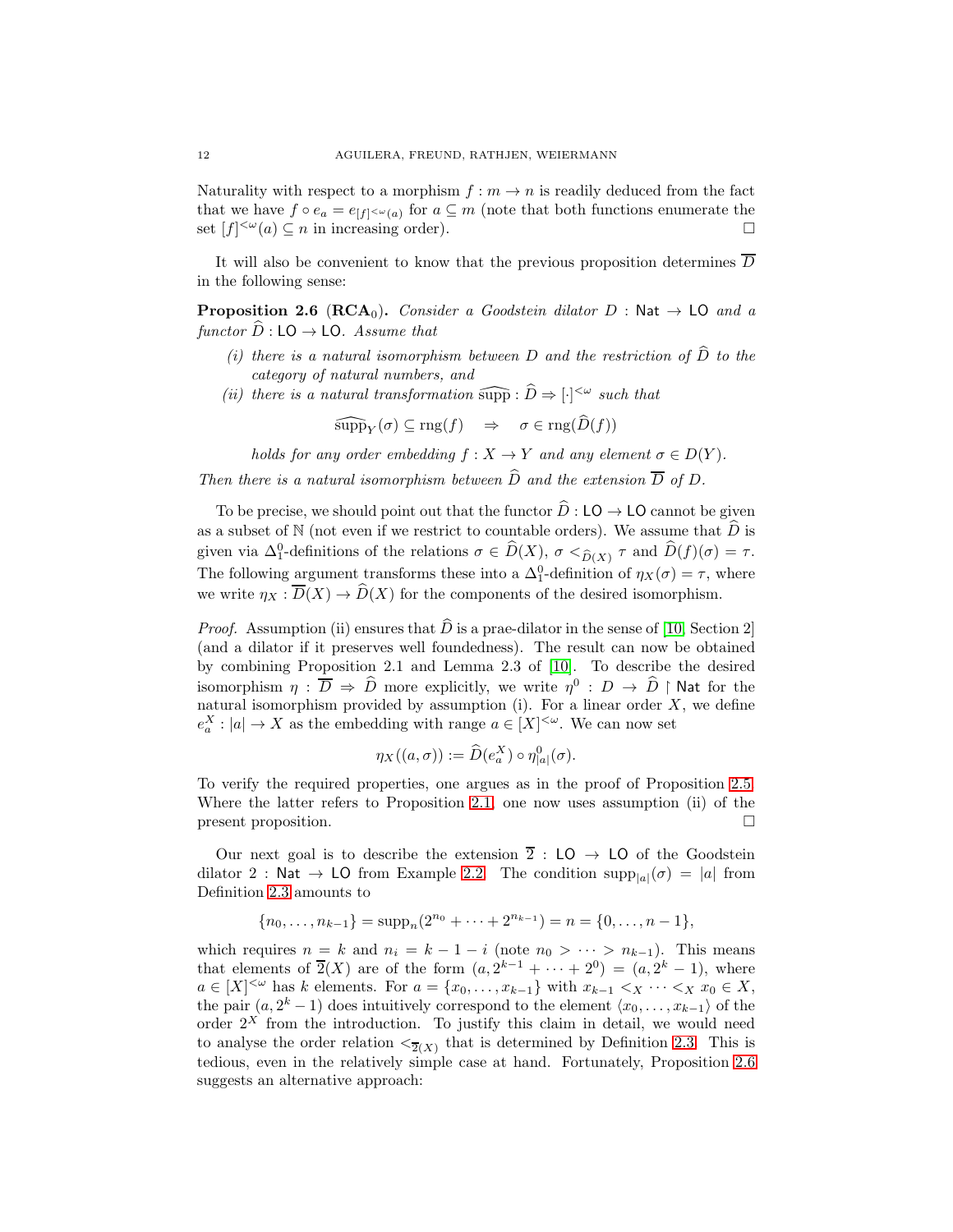<span id="page-12-1"></span>**Example 2.7.** Given a linear order  $X = (X, \leq_X)$ , we consider the set

$$
2(X) := \{ \langle x_0, \ldots, x_{k-1} \rangle \, | \, x_0, \ldots, x_{k-1} \in X \text{ with } x_{k-1} <_{X} \ldots <_{X} x_0 \}
$$

with the lexicographic order, which is given by

$$
\langle x_0, \ldots, x_{k-1} \rangle <_{\widehat{2}(X)} \langle x'_0, \ldots, x'_{m-1} \rangle \quad \Leftrightarrow \quad \begin{cases} \text{either } x_i = x'_i \text{ for all } i < k < m, \\ \text{or there is a } j < \min\{k, m\} \text{ with } \\ x_j < x \ x'_j \text{ and } x_i = x'_i \text{ for all } i < j. \end{cases}
$$

In the introduction we have denoted the same order by  $2^X$ , which is the most common notation in the literature. By changing the notation to  $\hat{2}(X)$ , we aim to distinguish the present construction from the one in Example [2.2.](#page-7-1) Given an order embedding  $f : X \to Y$ , we can define an embedding  $\widehat{2}(f) : \widehat{2}(X) \to \widehat{2}(Y)$  by setting

$$
\widehat{2}(f)(\langle x_0,\ldots,x_{k-1}\rangle):=\langle f(x_0),\ldots,f(x_{k-1})\rangle.
$$

It is straightforward to see that this turns  $\hat{2}$  : LO  $\rightarrow$  LO into a functor. The restriction of this functor to the category of natural numbers is isomorphic to the functor 2 : Nat  $\rightarrow$  LO from Example [2.2,](#page-7-1) as witnessed by the maps

$$
2(n) \ni 2^{n_0} + \cdots + 2^{n_{k-1}} \mapsto \langle n_0, \ldots, n_{k-1} \rangle \in \widehat{2}(n).
$$

Let us point out that the argument  $2^{n_0}+\cdots+2^{n_{k-1}}$  is a natural number (rather than a term), which is represented according to the convention  $n_0 > \cdots > n_{k-1}$  that we have fixed in Example [2.2.](#page-7-1) Now define a family of functions  $\widehat{\text{supp}}_X : \widehat{2}(X) \to [X]^{<\omega}$ by setting

$$
\widehat{\mathrm{supp}}_X(\langle x_0,\ldots,x_{k-1}\rangle):=\{x_0,\ldots,x_{k-1}\}.
$$

It is straightforward to see that the condition from Proposition [2.6](#page-11-0) is satisfied. We can thus conclude that there is a natural isomorphism between the functor  $\widehat{2} : LO \rightarrow LO$  and the extension  $\overline{2} : LO \rightarrow LO$  of the Goodstein dilator 2 : Nat  $\rightarrow LO$ from Example [2.2.](#page-7-1) In particular, the map  $X \mapsto 2(X)$  preserves well foundedness (i. e. is a dilator) if, and only if, the map  $X \mapsto \overline{2}(X)$  does, provably in  $\mathbf{RCA}_0$ .

Let us now come to the main result of this section, which was already stated in the introduction. We refer to Definitions [1.1](#page-3-0) and [1.3](#page-6-0) for the notion of Goodstein system and the general Goodstein sequences  $G_{b,c,m}^D(0), G_{b,c,m}^D(1), \ldots$ , respectively.

<span id="page-12-0"></span>**Theorem 2.8.** The theory  $RCA_0$  proves that the following are equivalent for any Goodstein dilator D:

- (i) the extended Goodstein theorem for  $D$ : for any Goodstein system  $(b, c)$  and any  $m \in D(b(0))$  there is an  $i \in \mathbb{N}$  with  $G_{b,c,m}^D(i) = 0$ ,
- (ii) the extension  $\overline{D}$  : LO  $\rightarrow$  LO of D : Nat  $\rightarrow$  LO preserves well foundedness, *i. e. the order*  $\overline{D}(X)$  *is well founded for any well order* X.

Proof. Let us first assume (i) and deduce (ii). Aiming at the latter, we consider a well order X. We may assume that X is non-empty, say  $\star \in X$ : Otherwise, replace X by  $X' := X \cup \{*\}$ ; the obvious embedding  $\iota : X \to X'$  induces an embedding  $\overline{D}(t): \overline{D}(X) \to \overline{D}(X')$ , so that  $\overline{D}(X)$  is well founded if the same holds for  $\overline{D}(X')$ . Let us now consider an infinite sequence  $(a_0, \sigma_0), (a_1, \sigma_1), \ldots$  in  $\overline{D}(X)$ (recall  $a_i \in [X]^{<\omega}$  from Definition [2.3\)](#page-9-0). For  $i \in \mathbb{N}$  we set

$$
b(i) := |\{\star\} \cup a_0 \cup \cdots \cup a_i|.
$$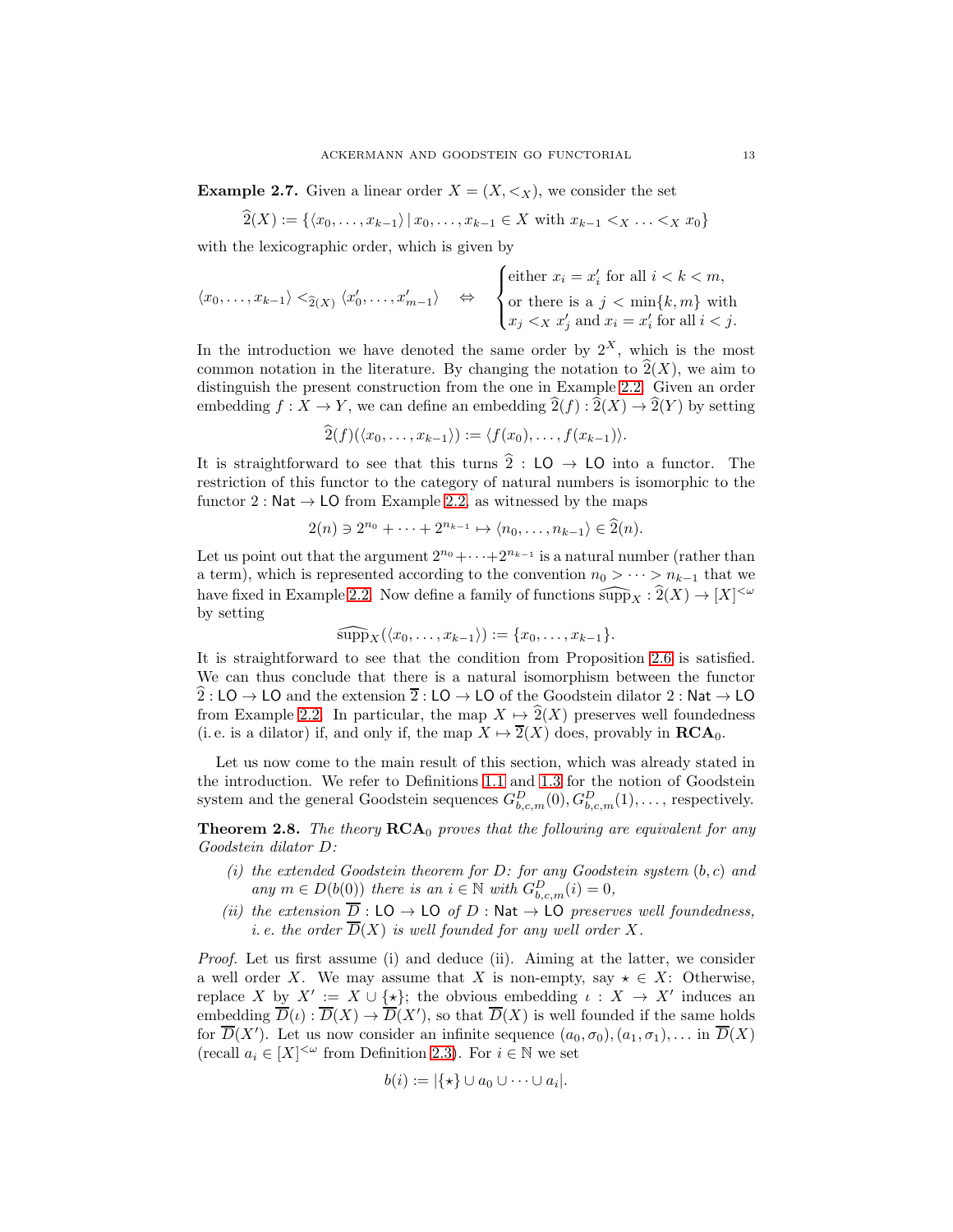Then  $b : \mathbb{N} \to \mathbb{N}$  is non-decreasing, and the presence of  $\star$  ensures  $b(0) > 0$ , as required by Definition [1.1.](#page-3-0) For  $i \leq j$  we define  $c_{ij} : b(i) \to b(j)$  as the unique function that makes the following diagram commute:

$$
b(i) = \{0, \ldots, b(i) - 1\} \xrightarrow{\cong} \{\star\} \cup a_0 \cup \cdots \cup a_i
$$
  

$$
c_{ij} \downarrow \qquad \qquad \downarrow \qquad \qquad \downarrow
$$
  

$$
b(j) = \{0, \ldots, b(j) - 1\} \xrightarrow{\cong} \{\star\} \cup a_0 \cup \cdots \cup a_j
$$

Here the horizontal arrows are order isomorphisms with respect to the usual order on the sets  $b(k) \subseteq \mathbb{N}$ . This entails that  $c_{ij}$  is strictly increasing. We set  $c_i := c_{i,i+1}$ to get  $c_{ij} = c_{j-1} \circ \cdots \circ c_i$ , as in the paragraph before Definition [1.1.](#page-3-0) To see that b and  $c := \langle c_i \rangle_{i \in \mathbb{N}}$  form a Goodstein system in the sense of that definition, we consider a function  $d : \mathbb{N} \to \mathbb{N}$  with  $d(i) < b(i)$ , as well as an infinite set  $Y \subseteq \mathbb{N}$ . Let us enumerate the latter as  $Y = \{y(0), y(1), \ldots\}$  with  $y(0) < y(1) < \ldots$  in increasing order. We now define  $d'(k) \in X$  as the image of  $d(y(k)) \in b(y(k))$  under the following function (cf. the previous diagram):

$$
b(y(k)) \xrightarrow{\cong} \{ \star \} \cup a_0 \cup \cdots \cup a_{y(k)} \xrightarrow{\qquad} X
$$
  

$$
\cup \qquad \qquad \cup
$$
  

$$
d(y(k)) \longmapsto d'(k)
$$

Due to the assumption that X is a well order, we must have  $d'(k) \leq_X d'(k+1)$  for some  $k \in \mathbb{N}$ . Set  $i := y(k)$  and  $j := y(k+1)$ , and observe  $i < j \in Y$ . Combining the definition of  $d'(k)$  with the diagram that defines  $c_{ij}$ , we see that  $c_{ij}(d(i)) \in b(j)$ is mapped to  $d'(k) \in X$ , while  $d(j) \in b(j)$  is mapped to  $d'(k+1) \in X$ . Since the relevant function from  $b(j)$  to X is an embedding, we can invoke  $d'(k) \leq_X d'(k+1)$ to infer  $c_{ij}(d(i)) \leq d(j)$ . This completes the proof that  $(b, c)$  is a Goodstein system in the sense of Definition [1.1.](#page-3-0) Now consider the inclusions  $\iota_i : a_i \to {\star} \cup a_0 \cup \cdots \cup a_i$ for  $i \in \mathbb{N}$ . According to a previous definition, the function  $|\iota_i| : |a_i| \to b(i)$  is the unique morphism that makes the following diagram commute:

$$
a_i \xrightarrow{\iota_i} \{ \star \} \cup a_0 \cup \cdots \cup a_i
$$

$$
\downarrow \cong
$$

$$
|a_i| = \{0, \ldots, |a_i| - 1\} \xrightarrow{|l_i|} b(i) = \{0, \ldots, b(i) - 1\}
$$

Let us now recall that the sets  $a_i$  are the first components of pairs  $(a_i, \sigma_i) \in D(X)$ . In view of Definition [2.3](#page-9-0) we have  $\sigma_i \in D(|a_i|)$ , so that we can set

$$
m := D(|\iota_0|)(\sigma_0) \in D(b(0)).
$$

Definition [1.3](#page-6-0) provides a Goodstein sequence  $G_{b,c,m}^D(0), G_{b,c,m}^D(1), \ldots$  for the given Goodstein dilator  $D$  and  $b, c, m$  as just defined. The following will be crucial:

**Claim.** If we have  $(a_0, \sigma_0) >_{\overline{D}(X)} \cdots >_{\overline{D}(X)} (a_i, \sigma_i)$  and  $G_{b,c,m}^D(j) \neq 0$  for all  $j < i$ , then we have  $D(|\iota_i|)(\sigma_i) \leq_{D(b(i))} G_{b,c,m}^D(i)$ .

As preparation, we observe that

$$
(a_j, \sigma_j) <_{\overline{D}(X)} (a_k, \sigma_k) \quad \Leftrightarrow \quad D(c_{jl} \circ |i_j|)(\sigma_j) <_{D(b(l))} D(c_{kl} \circ |i_k|)(\sigma_k)
$$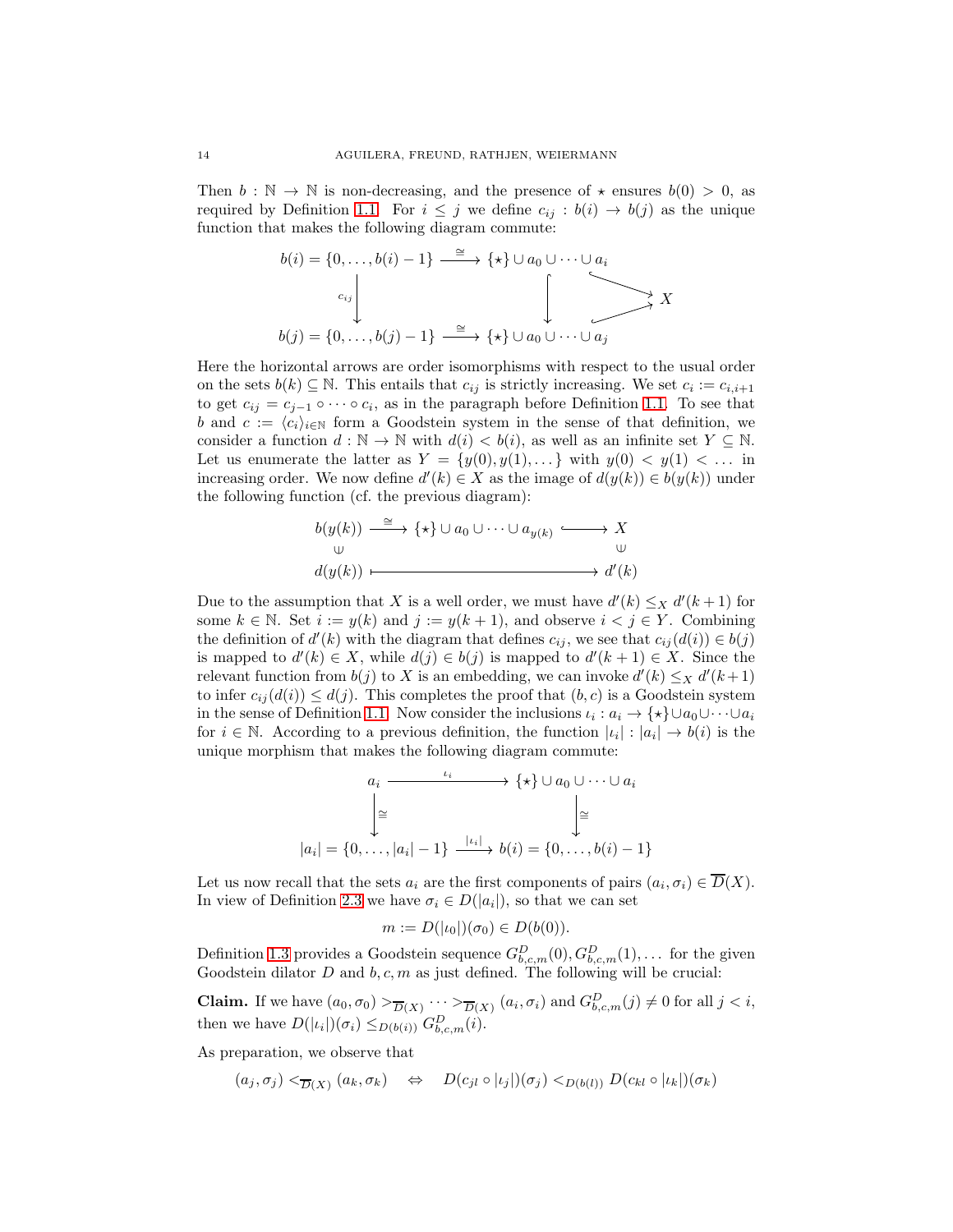holds for  $j, k \leq l$ . This equivalence is readily reduced to Definition [2.3,](#page-9-0) using the fact that the following diagram commutes, where each arrow between objects  $|a|$ and |a'| represents the morphism |l| that is induced by the inclusion  $\iota : a \hookrightarrow a'$ .

$$
|a_j| \longrightarrow |a_j \cup a_k| \longleftarrow |a_k|
$$
  
\n
$$
|a_j| \downarrow |a_k|
$$
  
\n
$$
|a_k| \downarrow |a_k|
$$
  
\n
$$
|b(j) \longrightarrow b(l) = |\{\star\} \cup a_0 \cup \dots \cup a_l| \longleftarrow b(k)
$$

To prove our claim, we first note that  $D(|\iota_0|)(\sigma_0) = m = G_{b,c,m}^D(0)$  holds by construction. Arguing by induction, we now assume  $D(|\iota_i|)(\sigma_i) \leq_{D(b(i))} G_{b,c,m}^D(i) \neq 0$ and  $(a_i, \sigma_i) >_{\overline{D}(X)} (a_{i+1}, \sigma_{i+1})$ . Using the equivalence that we have established as preparation (with  $k = i$  and  $j = i + 1 = l$ , so that  $c_{jl}$  is the identity), we obtain

$$
D(|\iota_{i+1}|)(\sigma_{i+1}) \leq_{D(b(i+1))} D(c_i \circ |\iota_i|)(\sigma_i) - 1 \leq_{D(b(i+1))}
$$
  

$$
\leq_{D(b(i+1))} D(c_i) (G_{b,c,m}^D(i)) - 1 = G_{b,c,m}^D(i+1),
$$

which completes the proof of the induction step and hence of the claim.

Statement (i) from the present theorem provides an  $i \in \mathbb{N}$  with  $G_{b,c,m}^D(i) = 0$ . We may assume that  $i$  is minimal with this property. Using the claim above, we now deduce that  $(a_j, \sigma_j) \leq_{\overline{D}(X)} (a_{j+1}, \sigma_{j+1})$  holds for some  $j \leq i$ , as required to show that  $\overline{D}(X)$  is well founded. If the desired inequality does not hold for any  $j < i$ , then the claim yields  $D(|\iota_i|)(\sigma_i) = 0$ . Due to condition (iii) of Definition [1.2](#page-4-0) we also have  $D(\text{emp}_{b(i)})(0) = 0$ , where  $\text{emp}_{b(i)} : 0 \to b(i)$  is the empty function. In view of  $c_i \circ \text{emp}_{b(i)} = \text{emp}_{b(i+1)}$  (both are the empty function) we get

$$
D(c_i \circ |i_i|)(\sigma_i) = D(c_i \circ \text{emp}_{b(i)})(0) =
$$
  
= 
$$
D(\text{emp}_{b(i+1)})(0) = 0 \leq_{D(b(i+1))} D(|i_{i+1}|)(\sigma_{i+1}).
$$

The equivalence that we have shown in the proof of the claim remains valid when we replace both strict inequalities by non-strict ones, due to trichotomy. Thus the inequality that we have just established entails  $(a_i, \sigma_i) \leq_{\overline{D}(X)} (a_{i+1}, \sigma_{i+1}),$  as needed. This completes the proof that (i) implies (ii).

We now assume (ii) and deduce (i). Aiming at the latter, we consider a Goodstein system  $(b, c)$ . Recall that we have  $c = \langle c_i \rangle_{i \in \mathbb{N}}$  with functions  $c_i : b(i) \to b(i+1)$ . As before, we write  $c_{ij} := c_{j-1} \circ \cdots \circ c_i : b(i) \to b(j)$  for  $i \leq j$ . We consider the morphisms  $c_{ij}$  as a directed system in the category of linear orders. The direct limit over this system consists of embeddings  $e_i : b(i) \to X$  into a linear order X with underlying set

$$
X = \bigcup_{i \in \mathbb{N}} \text{rng}(e_i),
$$

such that the following diagram commutes for any  $i < j$ .

$$
b(i) = \{0, \ldots, b(i) - 1\}
$$
  

$$
c_{ij}
$$
  

$$
b(j) = \{0, \ldots, b(j) - 1\}
$$
  

$$
X
$$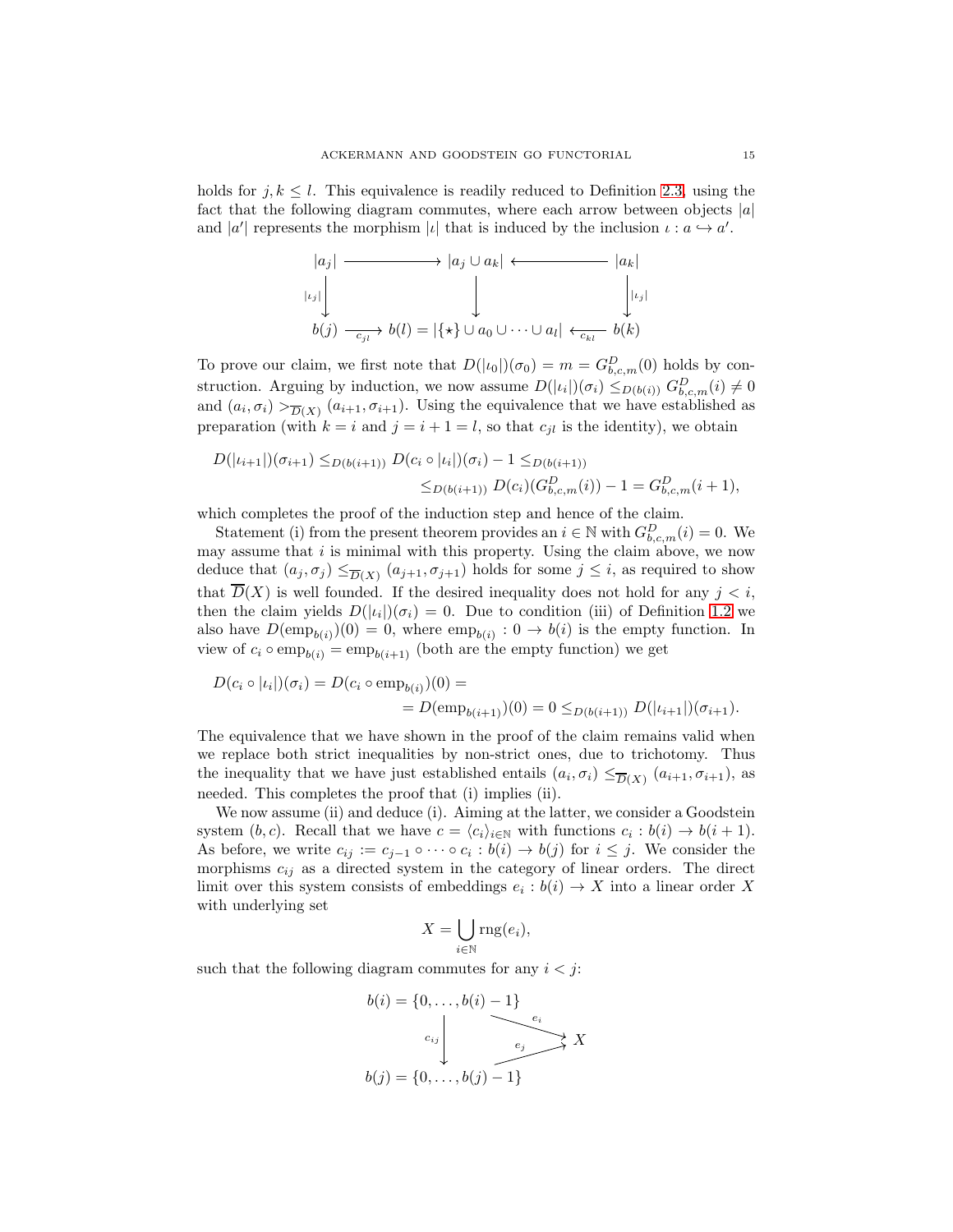Working in  $\mathbf{RCA}_0$ , one can explicitly construct X as an order with underlying set

$$
\{(0, n) | n \in b(0)\} \cup \{(i + 1, n) | i \in \mathbb{N} \text{ and } n \in b(i + 1) \setminus \text{rng}(c_i)\}.
$$

The order between  $(i, n)$  and  $(j, n')$  is determined by comparing  $c_{ik}(n)$  and  $c_{jk}(n')$ for some number  $k \geq i, j$  (the precise value of which is irrelevant). A family of functions  $e_j : b(j) \to X$  as above can be defined by stipulating that  $e_j(n) = (i, n_0)$ holds for  $c_{ij}(n_0) = n$  with  $i \leq j$  as small as possible. Having constructed the direct limit X, we now show that it is a well order. Given an arbitrary function  $f : \mathbb{N} \to X$ , we construct a set  $Y = \{y(0), y(1), \ldots\} \subseteq \mathbb{N}$  so that we have  $y(0) < y(1) < \ldots$  and  $f(i) \in \text{rng}(e_{y(i)})$  for all  $i \in \mathbb{N}$  (which is possible since the union  $X = \bigcup_{i \in \mathbb{N}} \text{rng}(e_i)$ is increasing). We now consider the function  $d : \mathbb{N} \to \mathbb{N}$  that is given by

$$
d(i) := \begin{cases} n & \text{if } i = y(k) \text{ and } e_i(n) = f(k), \\ 0 & \text{if } i \notin Y. \end{cases}
$$

Let us note that  $d(i) < b(i)$  holds in both cases, in the second one by the condition  $0 < b(0) \le b(1) \le \ldots$  from Definition [1.1.](#page-3-0) The latter does now provide  $i, j \in Y$ with  $i < j$  and  $c_{ij}(d(i)) \leq d(j)$ . Writing  $i = y(k)$  and  $j = y(l)$  we get  $k < l$  and

$$
f(k) = e_i(d(i)) = e_j \circ c_{ij}(d(i)) \leq_X e_j(d(j)) = f(l),
$$

as required to show that  $X$  is well founded. Aiming at (i), we now consider an element  $m \in D(b(0))$  and the resulting Goodstein sequence  $G_{b,c,m}^D(0), G_{b,c,m}^D(1), \ldots$ determined by Definition [1.3.](#page-6-0) We write  $\mu : D \Rightarrow \overline{D} \restriction$  Nat for the inverse of the natural transformation  $\eta^D$  from Proposition [2.5.](#page-10-0) Let us define  $g : \mathbb{N} \to \overline{D}(X)$  by

$$
g(i) := \overline{D}(e_i) \circ \mu_{b(i)}(G_{b,c,m}^D(i)).
$$

If we have  $G_{b,c,m}^D(i) \neq 0$ , then Definition [1.3](#page-6-0) yields

$$
G_{b,c,m}^D(i+1) = D(c_i)(G_{b,c,m}^D(i)) - 1 <_{D(b(i+1))} D(c_i)(G_{b,c,m}^D(i)).
$$

Using the naturality of  $\mu$  and the equation  $e_{i+1} \circ c_i = e_i$  from the commutative diagram above, we can deduce

$$
g(i + 1) <_{X} \overline{D}(e_{i+1}) \circ \mu_{b(i+1)} \circ D(c_i)(G_{b,c,m}^D(i)) =
$$
  
=  $\overline{D}(e_{i+1}) \circ \overline{D}(c_i) \circ \mu_{b(i)}(G_{b,c,m}^D(i)) = \overline{D}(e_i) \circ \mu_{b(i)}(G_{b,c,m}^D(i)) = g(i),$ 

still under the assumption  $G_{b,c,m}^D(i) \neq 0$ . Statement (ii) of the theorem ensures that  $\overline{D}(X)$  is well founded. Hence we cannot have  $g(i+1) <_X g(i)$  for all  $i \in \mathbb{N}$ . It follows that  $G_{b,c,m}^D(i) = 0$  must hold eventually, as required for statement (i).  $\Box$ 

Putting things together, we can deduce the following result, which was also stated in the introduction:

<span id="page-15-0"></span>**Theorem 2.9.** The following are equivalent over  $\mathbf{RCA}_0$ :

- (i) arithmetical comprehension,
- (ii) the extended Goodstein theorem for the binary representation: for any Goodstein system  $(b, c)$  and any  $m < 2^{b(0)}$  there is an  $i \in \mathbb{N}$  with  $G_{b, c, m}^2(i) = 0$ .

Concerning the Goodstein sequences  $G_{b,c,m}^2(0), G_{b,c,m}^2(1), \ldots$  in statement (ii), we point out that we have given two different but equivalent definitions: The ad hoc construction from the introduction and the construction that results from the gen-eral Definition [1.3](#page-6-0) for the Goodstein dilator 2 : Nat  $\rightarrow$  LO defined in Example [2.2.](#page-7-1)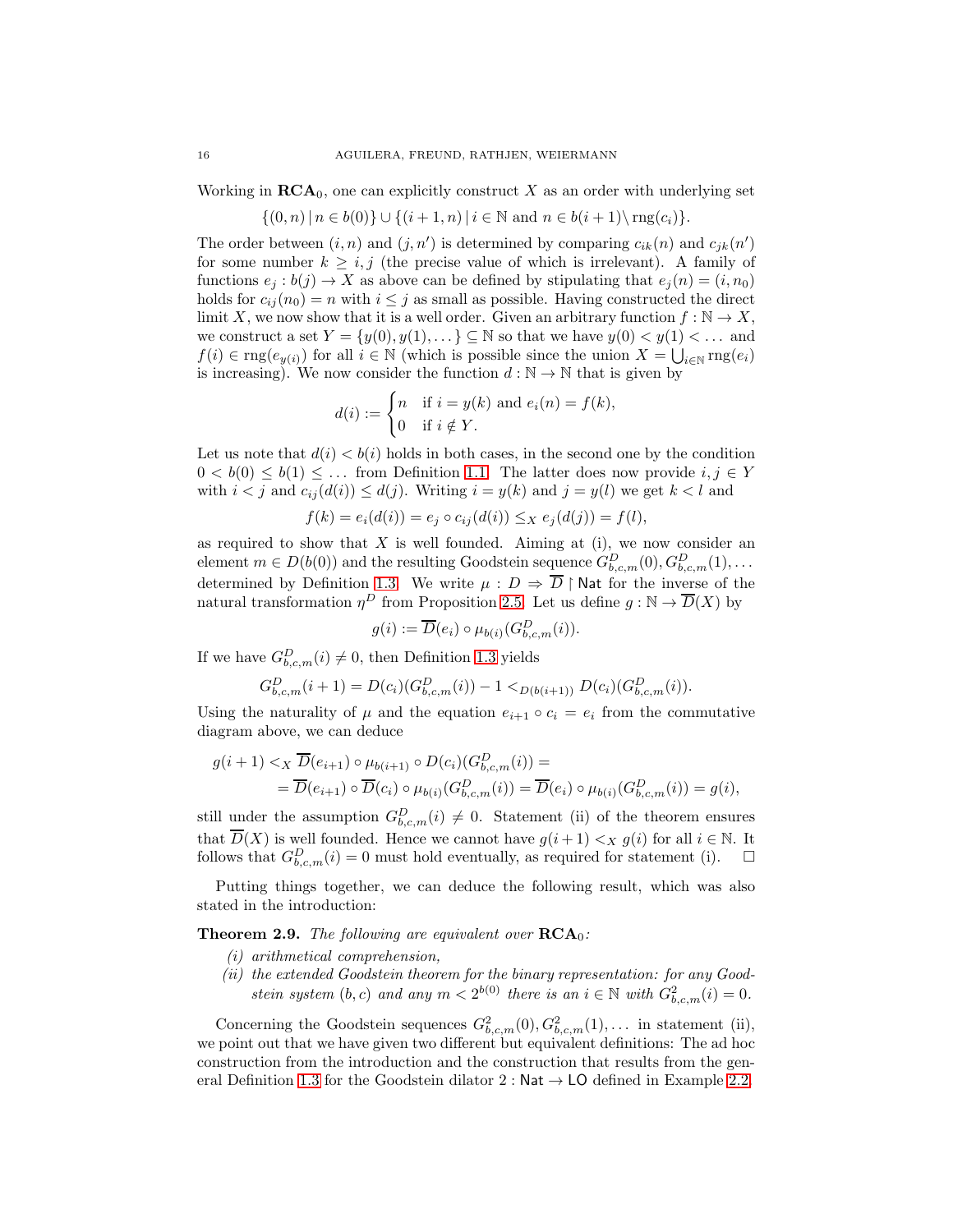Proof. By Theorem [2.8,](#page-12-0) statement (ii) of the present theorem is equivalent to the assertion that  $\overline{2}$  : LO  $\rightarrow$  LO preserves well foundedness, where 2 : Nat  $\rightarrow$  LO is the Goodstein dilator from Example [2.2.](#page-7-1) As we have seen in Example [2.7,](#page-12-1) this assertion is itself equivalent to the following statement: If  $X = (X, \leq_X)$  is a well order, then so is the lexicographic order on

$$
2^{X} = \hat{2}(X) = \{ \langle x_0, \ldots, x_{k-1} \rangle \, | \, x_0, \ldots, x_{k-1} \in X \text{ with } x_{k-1} <_{X} \cdots <_{X} x_0 \}.
$$

This last statement is known to be equivalent to arithmetical comprehension over the base theory  $\mathbf{RCA}_0$  (see [\[17\]](#page-35-7) and [\[19,](#page-35-8) Theorem 2.6]).

To conclude this section, we present a version of our equivalence for Goodstein sequences without coefficient changes. In the following we have  $G_{b,m}^D(i) = G_{b,c,m}^D(i)$ for  $c_j : b(j) \to b(j+1)$  with  $c_j(n) = n$  (cf. Definition [1.3\)](#page-6-0).

<span id="page-16-0"></span>**Theorem 2.10.** The theory  $RCA_0$  proves that the following are equivalent for any Goodstein dilator D:

- $(i)$  the extended Goodstein theorem without coefficient changes: for any nondecreasing function  $b : \mathbb{N} \to \mathbb{N}$  with  $b(0) > 0$  and any number  $m \in D(b(0)),$ there is an  $i \in \mathbb{N}$  with  $G_{b,m}^D(i) = 0$ ,
- (ii) the linear order  $\overline{D}(\mathbb{N})$  is well founded.

Proof. It suffices to modify the proof of Theorem [2.8](#page-12-0) as follows: In the proof that (i) implies (ii), we first put  $\star = 0 \in \mathbb{N} = X$ . We then replace  $\{\star\} \cup a_0 \cup \cdots \cup a_i$  by the set  $\{0, \ldots, b(i) - 1\}$ , where  $b(i) \in \mathbb{N}$  is minimal with

$$
\{\star\} \cup a_0 \cup \cdots \cup a_i \subseteq \{0,\ldots,b(i)-1\} = b(i).
$$

As a consequence, the isomorphism  $b(i) \cong {\star} \cup a_0 \cup \cdots \cup a_i$  from the proof of Theorem [2.8](#page-12-0) becomes the identity, so that  $c_{ij} : b(i) \to b(j)$  becomes the inclusion with  $c_{ij}(n) = n$  for  $n < b(i)$ . Let us observe that this makes  $(b, c)$  a Goodstein system: For any  $d : \mathbb{N} \to \mathbb{N}$  with  $d(i) < b(i)$  and any infinite  $Y \subseteq \mathbb{N}$ , we can clearly find  $i < j$  in Y with  $d(j) \geq d(i) = c_{ij}(d(i))$ . The rest of the argument remains unchanged, except that  $\iota_i : a_i \hookrightarrow b(i)$  has modified co-domain. In the proof that (ii) implies (i), we replace X by N and consider the inclusions  $e_i : b(i) \hookrightarrow N$  as well as  $c_{ij} : b(i) \hookrightarrow b(j)$ . The order N may be bigger than the direct limit over the morphisms  $c_{ij}$ , namely when the range of  $b : \mathbb{N} \to \mathbb{N}$  is finite. Nevertheless, the rest of the argument goes through unchanged.

#### 3. From Ackermann function to Veblen hierarchy

<span id="page-16-1"></span>In this section we define a Goodstein dilator  $A : \mathsf{Nat} \to \mathsf{LO}$  that is based on the Ackermann function. We then prove Theorem [3.20](#page-31-0) from the introduction, which asserts that the extension  $\overline{A}$  : LO  $\rightarrow$  LO of this Goodstein dilator is closely related to the Veblen hierarchy. Finally, we deduce Theorem [3.21,](#page-31-1) which shows that the extended Goodstein theorem for A is equivalent to arithmetical transfinite recursion.

Let us recall the fast-growing hierarchy of functions  $F_b : \mathbb{N} \to \mathbb{N}$  for  $b \in \mathbb{N}$ , as considered in the introduction: It is given by the recursive clauses

$$
F_0(n) = n + 1
$$
 and  $F_{b+1}(n) = F_b^{1+n}(n)$ ,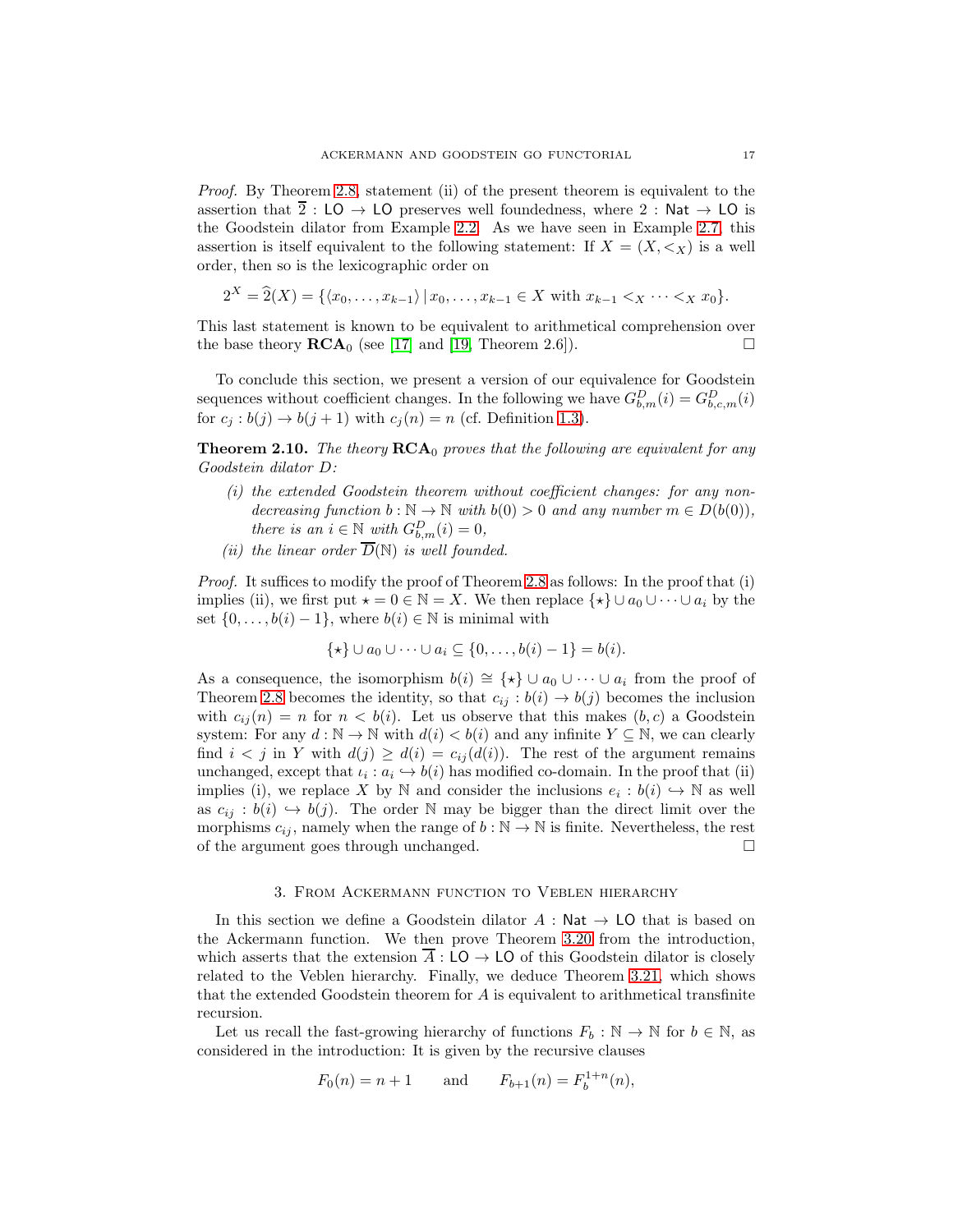where the superscript refers to iteration (which is recursively defined by  $F^0(n) = n$ and  $F^{m+1}(n) = F(F^m(n))$ . We are particularly interested in the map  $b \mapsto F_b(1)$ , a variant of the well-known Ackermann function.

As mentioned in the introduction, the Ackermann function grows so fast that  $\mathbf{RCA}_0$  cannot prove that it is total (i.e. that all evaluations according to the recursive clauses will terminate). Somewhat informally, the issue is that  $F<sub>b</sub>(1)$  depends on the value of  $F_{b-1}$  on the large argument  $F_{b-1}(1)$ , or more generally: that there is no a priori bound on the arguments that appear in a recursive evaluation. On the other hand, it is easy to prove the totality of  $F_b$  by induction on  $b \in \mathbb{N}$ . Here the induction hypothesis secures the infinitely many evaluations of  $F_{b-1}(0), F_{b-1}(1), \ldots$ , which avoids the need for a bound. In order to accommodate this induction, we extend our base theory by the principle  $\mathbf{I}\mathbf{\Sigma}_2^0$  of  $\Sigma_2^0$ -induction. The latter is equivalent to  $\Pi_2^0$ -induction and strictly weaker than the principle of arithmetical comprehension, which we have encountered above. Let us stress that the additional induction principle is only needed once (to prove that the functions  $F_b$  are total) and without set parameters. Also, many results could be reproduced in  $\mathbf{RCA}_0$  itself if values of the Ackermann function were represented by terms, rather than computed as numbers. However, this would make it necessary to reformulate clause (i) of Definition [1.2](#page-4-0) (in terms of a function  $D(b)\setminus\{0\} \ni \sigma \mapsto \sigma - 1 \in D(b)$  on term representations). We also think that Goodstein's theorem is more natural when Goodstein sequences consist of actual numbers. Having discussed these foundational issues, we record some standard facts about the fast growing hierarchy:

## <span id="page-17-0"></span>**Lemma 3.1.** The following is provable in  $\mathbf{RCA}_0 + \mathbf{I}\mathbf{\Sigma}_2^0$ .

- (a) We have  $n < F_b(n)$  for all  $b, n \in \mathbb{N}$ .
- (b) The function  $F_b$  is strictly increasing for any  $b \in \mathbb{N}$ .
- (c) The function  $b \mapsto F_b(n)$  is strictly increasing for any  $n > 0$ .

Proof. Parts (a) and (b) are readily verified by induction on b. Part (c) follows as

$$
F_{b+1}(n) = F_b^{1+n}(n) \ge F_b^2(n) > F_b(n),
$$

where the inequalities rely on the assumption  $n > 0$  and on part (a).

As in the case of the binary representation (cf. the introduction and Example [2.2\)](#page-7-1), it will be crucial to have a suitable notion of normal form. The following Ackermann normal forms were previously considered by T. Arai [\[6,](#page-35-22) Section 4.3.2.3].

<span id="page-17-1"></span>**Definition 3.2** ( $\text{RCA}_0 + I\Sigma^0_2$ ). By an Ackermann normal form of a number  $m \in \mathbb{N}$ we mean a representation

$$
m =_{\rm NF} F_{b_{k-1}}^{1+n_{k-1}} \circ \cdots \circ F_{b_0}^{1+n_0}(1)
$$

with  $b_{k-1} < \cdots < b_0$  and  $n_i < F_{b_{i-1}}^{1+n_{i-1}} \circ \cdots \circ F_{b_0}^{1+n_0}(1)$  for all  $i < k$  (in particular  $n_0 = 0$  in case  $k \neq 0$ , since the empty composition is the identity).

We recycle the notation from Example [2.7](#page-12-1) and write  $\lt_{\hat{2}(X)}$  for the lexicographic order between descending sequences in X. In the following,  $X = N \times N$  carries the usual product order (cf. the paragraph before Theorem [3.20](#page-31-0) in the introduction).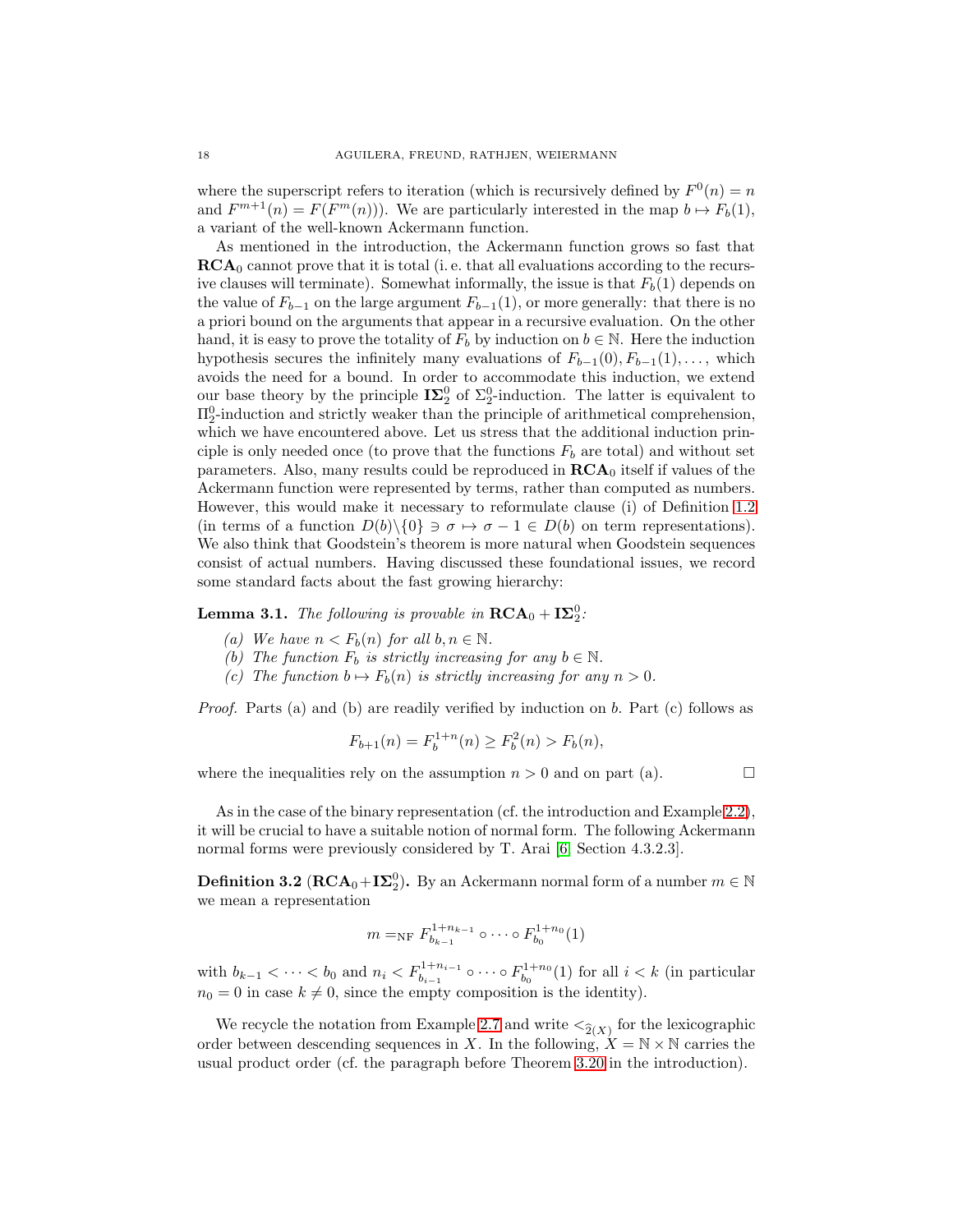<span id="page-18-0"></span>**Proposition 3.3** ( $\text{RCA}_0 + \text{I}\Sigma_2^0$ ). Every number  $m > 0$  has a unique Ackermann normal form. Furthermore, we have

$$
F_{b_{k-1}}^{1+n_{k-1}} \circ \cdots \circ F_{b_0}^{1+n_0}(1) < F_{b'_{l-1}}^{1+n'_{l-1}} \circ \cdots \circ F_{b'_0}^{1+n'_0}(1) \quad \Leftrightarrow
$$
\n
$$
\langle (b_0, n_0), \dots, (b_{k-1}, n_{k-1}) \rangle <_{\widehat{2}(\mathbb{N} \times \mathbb{N})} \langle (b'_0, n'_0), \dots, (b'_{l-1}, n'_{l-1}) \rangle
$$

if the numbers in the left (i.e. upper) inequality are in Ackermann normal form.

*Proof.* In order to find an Ackermann normal form of  $m > 0$ , we construct a sequence  $1 =: m_0 < \cdots < m_k = m$  by the following recursion: Assume that we have  $m_i < m$  and hence  $F_0(m_i) = m_i + 1 \leq m$ . We then set  $m_{i+1} := F_{b_i}^{1+n_i}(m_i) \leq m$ with  $(b_i, n_i) \in \mathbb{N} \times \mathbb{N}$  as large as possible, which is justified by Lemma [3.1.](#page-17-0) More explicitly, we first maximize  $b_i$  by stipulating  $F_{b_i}(m_i) \leq m < F_{b_i+1}(m_i)$ . Having fixed  $b_i$ , we maximize  $n_i$  analogously. By induction we now show that all numbers in our sequence are in Ackermann normal form, as expressed by

$$
m_i =_{\rm NF} F_{b_{i-1}}^{1+n_{i-1}} \circ \cdots \circ F_{b_0}^{1+n_0}(1).
$$

For  $i = k$  this will yield the desired normal form of  $m = m_k$ . In view of the condition  $b_{k-1} < \cdots < b_0$ , we will also be able to infer that the recursion terminates after  $k \leq b_0 + 1$  steps (which is not strictly required but still illuminating). It remains to carry out the induction. We first observe that  $m_0 =_{\text{NF}} 1$  is in normal form, since the empty composition is the identity. For  $i = 1$  it suffices to observe that we have  $n_0 = 0 < 1$ , in view of  $F_{b_0}^2(1) = F_{b_0+1}(1)$  and the maximality of  $b_0$ . In the induction step from  $m_i$  to  $m_{i+1}$  with  $i > 0$ , we need to establish  $b_i < b_{i-1}$ as well as  $n_i < m_i$ . If the latter was false, then we would get

$$
F_{b_i+1}(m_i) = F_{b_i}^{1+m_i}(m_i) \le F_{b_i}^{1+n_i}(m_i) = m_{i+1} \le m,
$$

contradicting the maximality of  $b_i$ . Similarly,  $b_i \geq b_{i-1}$  would yield

$$
F_{b_{i-1}}^{1+n_{i-1}+1}(m_{i-1}) = F_{b_{i-1}}(m_i) \le F_{b_i}^{1+n_i}(m_i) \le m,
$$

which contradicts the maximality of  $n_{i-1}$  in the previous step of the construction. This completes the induction and hence the proof that normal forms exist. Since the lexicographic order is trichotomous, the uniqueness of normal forms and the direction  $\Rightarrow$  of the equivalence in the proposition reduce to the direction  $\Leftarrow$  of the same equivalence. In order to prove the latter, we consider an inequality

$$
\langle (b_0, n_0), \ldots, (b_{k-1}, n_{k-1}) \rangle <_{\widehat{2}(N \times N)} \langle (b'_0, n'_0), \ldots, (b'_{l-1}, n'_{l-1}) \rangle
$$

between sequences that correspond to normal forms. The case where the right sequence extends the left is straightforward by Lemma [3.1.](#page-17-0) Let us now assume that the inequality holds because we have  $(b_j, n_j) <_{\mathbb{N} \times \mathbb{N}} (b'_j, n'_j)$  and all pairs with smaller index coincide. Writing  $m_0 := F_{b_{i-1}}^{1+n_{j-1}}$  $b_{b-1}^{1+n_{j-1}}$  o  $\cdots$  o  $F_{b_0}^{1+n_0}(1)$ , it suffices to show

$$
F_{b_{k-1}}^{1+n_{k-1}} \circ \cdots \circ F_{b_j}^{1+n_j}(m_0) < F_{b'_j}^{1+n'_j}(m_0).
$$

Note that we have  $n_i < m_0$ , since we are concerned with normal forms. If the inequality  $(b_j, n_j) <_{N \times N} (b'_j, n'_j)$  holds because we have  $b_j < b'_j$ , then we get

$$
F_{b_j}^{1+n_j+1}(m_0) \le F_{b_j}^{1+m_0}(m_0) = F_{b_j+1}(m_0) \le F_{b'_j}^{1+n'_j}(m_0).
$$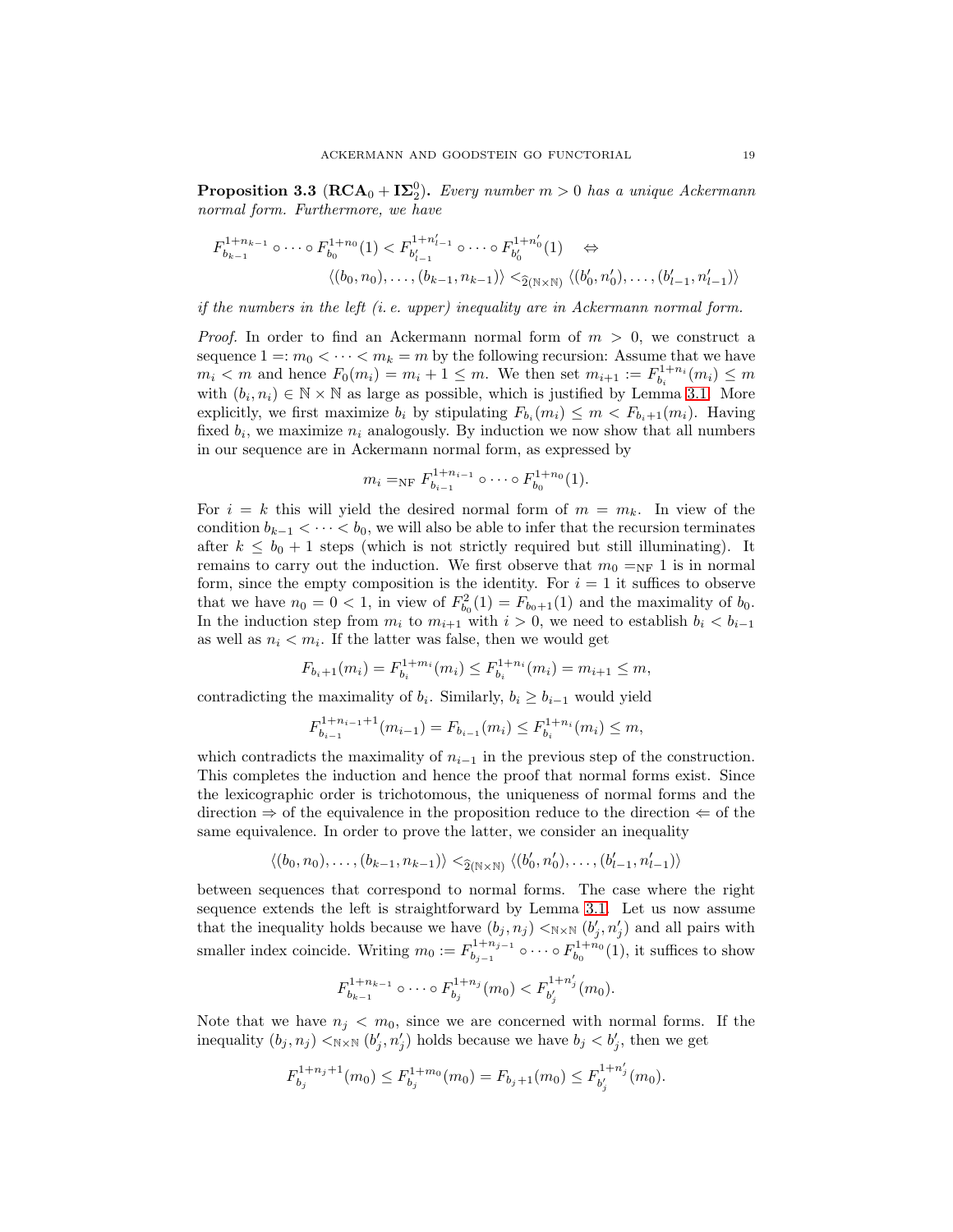The inequality between the outer terms (i. e. without the intermediate steps) is also true when  $(b_j, n_j) \le_{N \times N} (b'_j, n'_j)$  holds because of  $b_j = b'_j$  and  $n_j \le n'_j$ . By induction from  $i = j + 1$  up to  $i = \tilde{k}$ , we shall now show

$$
F_{b_{i-1}} \circ F_{b_{i-1}}^{1+n_{i-1}} \circ \cdots \circ F_{b_j}^{1+n_j}(m_0) \leq F_{b_j}^{1+n_j+1}(m_0).
$$

For  $i = k$ , the left side is strictly bigger than in the desired inequality above, so that we get a strict inequality in the latter. In the induction step, the definition of normal forms yields  $n_i < F_{b_{i-1}}^{1+n_{i-1}} \circ \cdots \circ F_{b_j}^{1+n_j}$  $b_j^{1+n_j}(m_0)$  and hence

$$
F_{b_i} \circ F_{b_i}^{1+n_i} \circ F_{b_{i-1}}^{1+n_{i-1}} \circ \cdots \circ F_{b_j}^{1+n_j}(m_0) \leq F_{b_i+1} \circ F_{b_{i-1}}^{1+n_{i-1}} \circ \cdots \circ F_{b_j}^{1+n_j}(m_0).
$$

In view of  $b_i < b_{i-1}$  we can conclude by the induction hypothesis.  $□$ 

$$
\overline{\phantom{0}}
$$

Using our notion of normal form, we will now define a Goodstein dilator based on the Ackermann function. As preparation, we observe that Proposition [3.3](#page-18-0) entails

$$
m =_{\rm NF} F_{b_{k-1}}^{1+n_{k-1}} \circ \cdots \circ F_{b_0}^{1+n_0}(1) < F_b(1) \quad \Leftrightarrow \quad b_0 < b \text{ or } k = 0,
$$

due to  $F_b(1) =_{\text{NF}} F_b^{1+0}(1)$ . For m as in the equivalence, we also note that  $n_i < m$ holds for all  $i < k$ , which justifies induction and recursion over normal forms.

<span id="page-19-0"></span>**Definition 3.4** ( $\mathbf{RCA}_0 + \mathbf{I}\mathbf{\Sigma}_2^0$ ). For each number  $b \in \mathbb{N}$  we put

$$
A(b) := \{0, \ldots, F_b(1) - 1\}.
$$

Given a strictly increasing function  $f : b = \{0, \ldots, b-1\} \rightarrow \{0, \ldots, b'-1\} = b'$ , we define a function  $A(f)$  with domain  $A(b)$  by recursion, setting  $A(f)(0) = 0$  and

$$
A(f)\left(F_{b_{k-1}}^{1+n_{k-1}} \circ \cdots \circ F_{b_0}^{1+n_0}(1)\right) = F_{f(b_{k-1})}^{1+A(f)(n_{k-1})} \circ \cdots \circ F_{f(b_0)}^{1+A(f)(n_0)}(1),
$$

where the argument is assumed to be in Ackermann normal form.

Let us establish the promised result:

<span id="page-19-1"></span>**Proposition 3.5** ( $\text{RCA}_0 + \text{I}\Sigma_2^0$ ). The constructions from Definition [3.4](#page-19-0) yield a  $Goodstein$  dilator  $A : Nat \rightarrow LO$ .

*Proof.* As a first major step, we show that  $A(f)$  is order preserving for an arbitrary morphism  $f : b \to b'$  in Nat. For this purpose we define a length function  $L : \mathbb{N} \to \mathbb{N}$ by recursion over normal forms, setting  $L(0) = 0$  and

$$
L(m) = L(n_{k-1}) + \cdots + L(n_0) + k \quad \text{for} \quad m =_{\rm NF} F_{b_{k-1}}^{1+n_{k-1}} \circ \cdots \circ F_{b_0}^{1+n_0}(1).
$$

In order to show that  $m < m' < F_b(1)$  entails  $A(f)(m) < A(f)(m')$ , we now argue by induction over  $L(m) + L(m')$ . For m as in the definition of L, the value

$$
A(f)(m) =_{\rm NF} F_{f(b_{k-1})}^{1+A(f)(n_{k-1})} \circ \cdots \circ F_{f(b_0)}^{1+A(f)(n_0)}(1)
$$

is still in normal form. Indeed, the crucial inequalities  $n_i < F_{b_{i-1}}^{1+n_{i-1}} \circ \cdots \circ F_{b_0}^{1+n_0}(1)$ for  $i < k$  are preserved by the induction hypothesis, which applies due to

$$
L(n_i) + L(F_{b_{i-1}}^{1+n_{i-1}} \circ \cdots \circ F_{b_0}^{1+n_0}(1)) = L(n_i) + \cdots + L(n_0) + i < L(m).
$$

A given normal form of  $m'$  is preserved in the same way. Combining this fact with Proposition [3.3](#page-18-0) and the induction hypothesis, it is straightforward to deduce  $A(f)(m) < A(f)(m')$  from  $m < m'$ . As part of our inductive argument, we have shown that  $A(f)$  preserves normal forms, which is central for much of the following. In particular, we can now observe that  $A(f)$  has values in  $A(b')$ , still for  $f : b \to b'$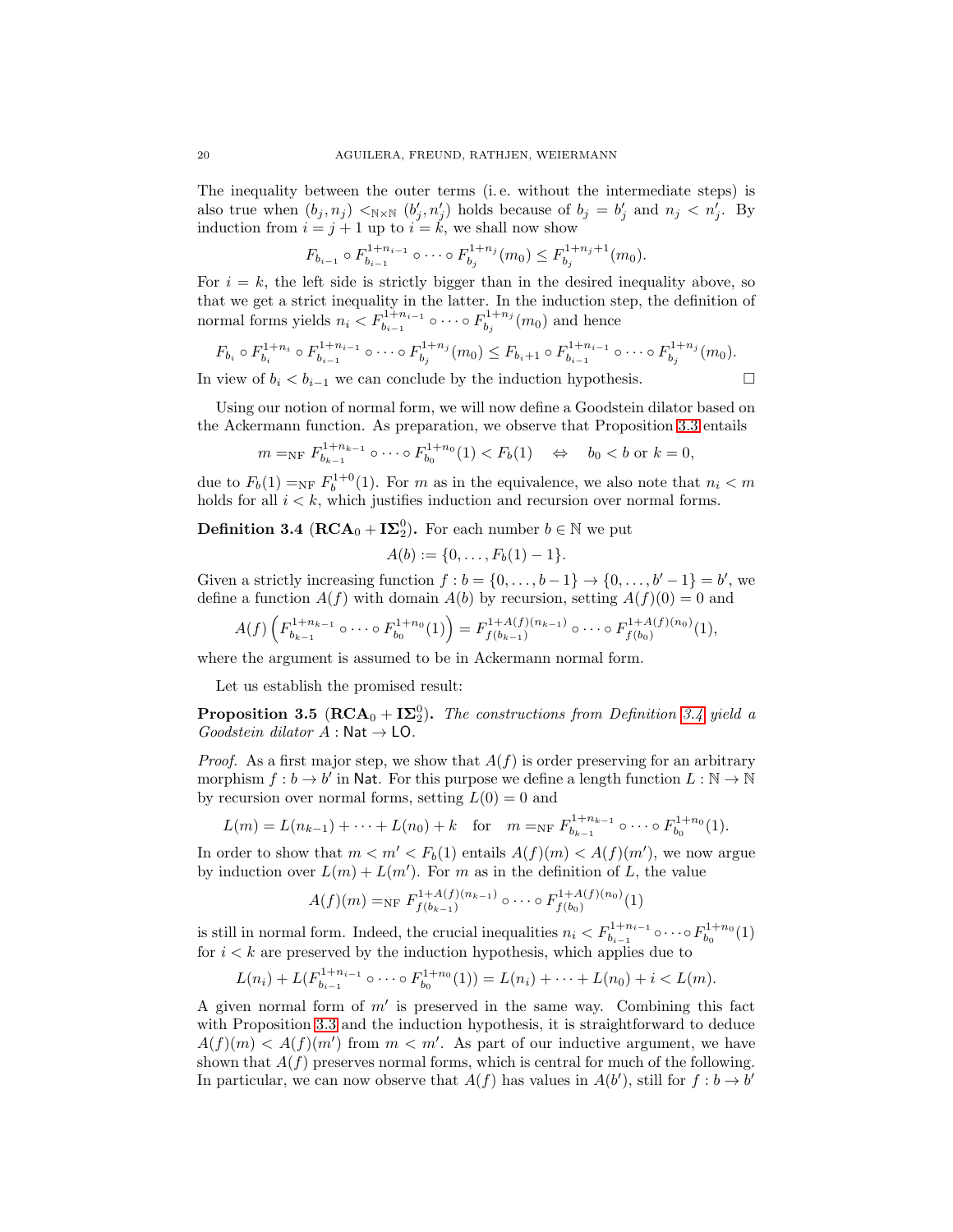(cf. the paragraph before Definition [3.4\)](#page-19-0). We can also deduce that  $A$  is functorial, by a straightforward induction. To conclude that  $A$  is a Goodstein dilator, we must show that it preserves pullbacks. With Proposition [2.1](#page-7-0) in mind, we define functions  $\text{supp}_b: A(b) \to [b]^{<\omega}$  by recursion over normal forms, setting  $\text{supp}_b(0) = \emptyset$  and  $\mathrm{supp}_b(F^{1+n_{k-1}}_{b_{k-1}})$ <sup>1+n<sub>k−1</sub></sub> o · · · o  $F_{b_0}^{1+n_0}(1)$  = {b<sub>0</sub>, . · · , b<sub>k−1</sub>} ∪ supp<sub>b</sub>(n<sub>0</sub>) ∪ · · · ∪ supp<sub>b</sub>(n<sub>k−1</sub>).</sup> Given that the morphisms  $A(f)$  preserve normal forms, a straightforward induction shows that supp :  $A \to [\cdot]^{<\omega}$  is a natural transformation. For  $f : b' \to b$ , the required implication

$$
supp_b(m) \subseteq rng(f) \quad \Rightarrow \quad m \in rng(A(f))
$$

can be shown by induction over the normal form of  $m =_{NF} F_{b_{k-1}}^{1+n_{k-1}}$  $b_{k-1}^{1+n_{k-1}} \circ \cdots \circ F_{b_0}^{1+n_0}(1)$ . For  $i < k$  the induction hypothesis allows us to write  $n_i = A(f)(n'_i)$  with  $n'_i \in A(b')$ . We also get  $b_i = f(b'_i)$  with  $b'_i < b'$ . By induction on i one can show that

$$
m'_i := F_{b'_{i-1}}^{1+n'_{i-1}} \circ \cdots \circ F_{b'_0}^{1+n'_0}(1) \in A(b')
$$

is in normal form. The induction hypothesis allows us to compute  $A(f)(m'_i)$  as

$$
A(f)(m'_i) = F_{b_{i-1}}^{1+n_{i-1}} \circ \cdots \circ F_{b_0}^{1+n_0}(1) > n_i = A(f)(n'_i),
$$

where the inequality comes from the normal form condition for  $m$ . We can infer  $n'_i < m'_i$ , as required for the induction step. For  $i = k$ , the given normal form of  $m'_k \in A(b')$  reveals  $m = A(f)(m'_k) \in \text{rng}(A(f))$ , as desired. By Proposition [2.1,](#page-7-0) we can now conclude that A preserves pullbacks and is thus a Goodstein dilator.  $\Box$ 

Now that  $A : \mathsf{Nat} \to \mathsf{LO}$  is defined as a Goodstein dilator, Definition [1.3](#page-6-0) yields Goodstein sequences  $G_{b,c,m}^A(0), G_{b,c,m}^A(1), \ldots$  that are based on the Ackermann function. By Theorem [2.8,](#page-12-0) the corresponding Goodstein theorem is closely related to the extension  $A: \mathsf{LO} \to \mathsf{LO}$ . In the following we investigate the latter. As we have seen in the previous section, the general construction of extensions (according to Definition [2.3\)](#page-9-0) can be hard to understand in concrete cases (cf. Example [2.7](#page-12-1) and the paragraph that preceeds it). Rather than pondering over the definition of  $\overline{A}$ , we will thus give an ad hoc definition of a plausible extension  $\widehat{A}: LO \to LO$ . Using Proposition [2.6,](#page-11-0) we will then confirm that  $\widehat{A}$  and  $\overline{A}$  are isomorphic. Since the construction of  $\widehat{A}$  will be based on term representations (rather than numerical values of the Ackermann function), it can be implemented in  $\mathbf{RCA}_0$ . However, we will need to switch back to the stronger base theory  $\mathbf{RCA}_0 + \mathbf{I}\mathbf{\Sigma}_2^0$  in order to consider the isomorphism  $\widehat{A} \cong \overline{A}$ .

<span id="page-20-0"></span>**Definition 3.6 (RCA<sub>0</sub>).** For each linear order X, we define a set  $A(X)$  with a binary relation  $\langle \hat{A}(X) \rangle$  by simultaneous recursion (cf. the justification below):

- (i) The term 0 is an element of  $\widehat{A}(X)$ .
- (ii) Given elements  $x_{k-1} < x \cdots < x$   $x_0$  of X and terms  $s_0, \ldots, s_{k-1} \in A(X)$ , we add terms  $\chi^{s_{j-1}}_{x_{j-1}} \circ \cdots \circ \chi^{s_0}_{x_0}(1) \in \widehat{A}(X)$  for  $j \leq k$ , as long as we have  $s_i <_{\widehat{A}(X)} \chi_{x_{i-1}}^{s_{i-1}} \circ \cdots \circ \chi_{x_0}^{s_0}(1)$  for all  $i < j$  (in particular  $1 \in \widehat{A}(X)$ ).

The term 0 is the minimum element of  $\widehat{A}(X)$ , and we have

$$
\chi_{x_{k-1}}^{s_{k-1}} \circ \cdots \circ \chi_{x_0}^{s_0}(1) <_{\widehat{A}(X)} \chi_{y_{l-1}}^{t_{l-1}} \circ \cdots \circ \chi_{y_0}^{t_0}(1) \Leftrightarrow
$$
\n
$$
\langle (x_0, s_0), \dots, (x_{k-1}, s_{k-1}) \rangle <_{\widehat{2}(X \times \widehat{A}(X))} \langle (y_0, t_0), \dots, (y_{l-1}, t_{l-1}) \rangle,
$$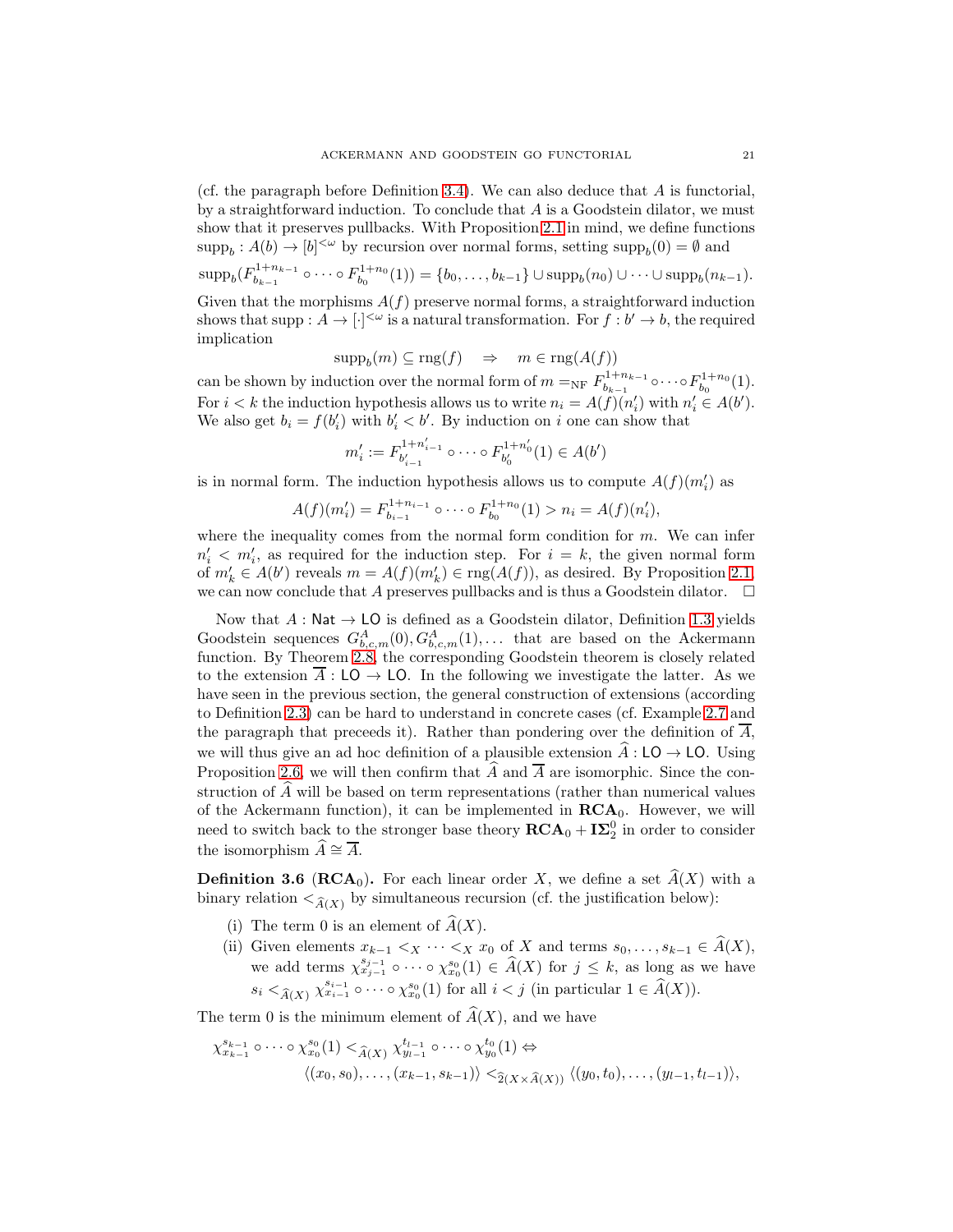where  $\langle \hat{z}(X \times \hat{A}(X)) \rangle$  is the lexicographic order with respect to the usual product order on the set  $X \times \widehat{A}(X)$  (cf. the paragraph before Theorem [3.20](#page-31-0) in the introduction). Given an order embedding  $f : X \to Y$ , we define a function  $\widehat{A}(f) : \widehat{A}(X) \to \widehat{A}(Y)$ (cf. the discussion below) by recursion over terms, setting  $\hat{A}(f)(0) = 0$  and

$$
\widehat{A}(f)\left(\chi_{x_{k-1}}^{s_{k-1}} \circ \cdots \circ \chi_{x_0}^{s_0}(1)\right) = \chi_{f(x_{k-1})}^{\widehat{A}(f)(s_{k-1})} \circ \cdots \circ \chi_{f(x_0)}^{\widehat{A}(f)(s_0)}(1).
$$

To justify the given recursion in detail, we first construct sets  $\widehat{A}^0(X) \supseteq \widehat{A}(X)$  by ignoring the condition  $s_i <_{\widehat{A}(X)} \chi_{x_{i-1}}^{s_{i-1}} \circ \cdots \circ \chi_{x_0}^{s_0}(1)$  in (ii). We then define a length function  $L : \widehat{A}(X)^0 \to \mathbb{N}$  by setting  $L(0) = 0$  and

$$
L\left(\chi_{x_{k-1}}^{s_{k-1}} \circ \cdots \circ \chi_{x_0}^{s_0}(1)\right) = L(s_{k-1}) + \cdots + L(s_0) + k.
$$

Let us point out the analogy with the proof of Proposition [3.5](#page-19-1) (which justifies the use of the same letter L). For terms  $s, t_0, t_1 \in \hat{A}^0(X)$  we can now decide  $s \in A(X)$  and  $t_0 <_{\widehat{A}(X)} t_1$  by simultaneous recursion on  $L(s)$  and  $L(t_0) + L(t_1)$ , respectively. For  $f: X \to Y$ , the values of  $\hat{A}(f)$  will certainly lie in  $\hat{A}^0(Y)$ , but it is not immediately clear whether they lie in  $\widehat{A}(Y)$ . As part of the following proof, we show that they do.

### **Proposition 3.7** ( $\text{RCA}_0$ ). Definition [3.6](#page-20-0) yields a functor  $\widehat{A}$ : LO  $\rightarrow$  LO.

*Proof.* To show that  $\lt_{\widehat{A}(X)}$  is linear for each linear order X, one checks  $s \nless_{\widehat{A}(X)} s$  by induction on  $L(s)$ , then  $s <_{\widehat{A}(X)} t \vee s = t \vee t <_{\widehat{A}(X)} s$  by induction on  $L(s) + L(t)$ , and finally  $r <_{\widehat{A}(X)} s \wedge s <_{\widehat{A}(X)} t \rightarrow r <_{\widehat{A}(X)} t$  by induction on  $L(r) + L(s) + L(t)$ . Essentially, this amounts to the usual proof that the lexicographic order with respect to a linear order  $Z$  is linear itself, except that the assumption on  $Z$  is replaced by the induction hypothesis. Now consider a morphism  $f : X \to Y$  in LO, i. e. an order embedding. To establish the implications

$$
s \in \widehat{A}(X) \to \widehat{A}(f)(s) \in \widehat{A}(Y),
$$
  

$$
t_0 <_{\widehat{A}(X)} t_1 \to \widehat{A}(f)(t_0) <_{\widehat{A}(Y)} \widehat{A}(f)(t_1),
$$

one argues by simultaneous induction on  $L(s)$  and  $L(t_0) + L(t_1)$ , respectively. The point is that the inequalities  $s_i <_{\widehat{A}(X)} \chi_{x_{i-1}}^{s_{i-1}} \circ \cdots \circ \chi_{x_0}^{s_0}(1)$  required in clause (ii) of Definition [3.6](#page-20-0) are preserved due to the simultaneous induction hypothesis. Functoriality is readily established by induction over the build-up of terms.  $\Box$ 

The following was promised (and explained) before Definition [3.6.](#page-20-0)

# <span id="page-21-0"></span>**Proposition 3.8** ( $\mathbf{RCA}_0 + \mathbf{I}\mathbf{\Sigma}_2^0$ ). There is a natural isomorphism  $\widehat{A} \cong \overline{A}$ .

Proof. We use the criterion from Proposition [2.6.](#page-11-0) Condition (i) of the latter requires an isomorphism  $\mu : \widehat{A} \upharpoonright \mathsf{Nat} \Rightarrow A$ . For each object  $b = \{0, \ldots, b - 1\}$  in Nat we define the component  $\mu_b : \hat{A}(b) \to A(b)$  by recursion over terms: Set  $\mu_b(0) = 0$  and

$$
\mu_b\left(\chi_{b_{k-1}}^{s_{k-1}} \circ \cdots \circ \chi_{b_0}^{s_0}(1)\right) = F_{b_{k-1}}^{1+\mu_b(s_{k-1})} \circ \cdots \circ F_{b_0}^{1+\mu_b(s_0)}(1),
$$

where the right side is evaluated as a natural number (which is possible in our strengthened base theory). To show that  $s <_{\widehat{A}(b)} t$  implies  $\mu_b(s) < \mu_b(t)$ , one argues by induction on  $L(s) + L(t)$ . Crucially, the induction hypothesis ensures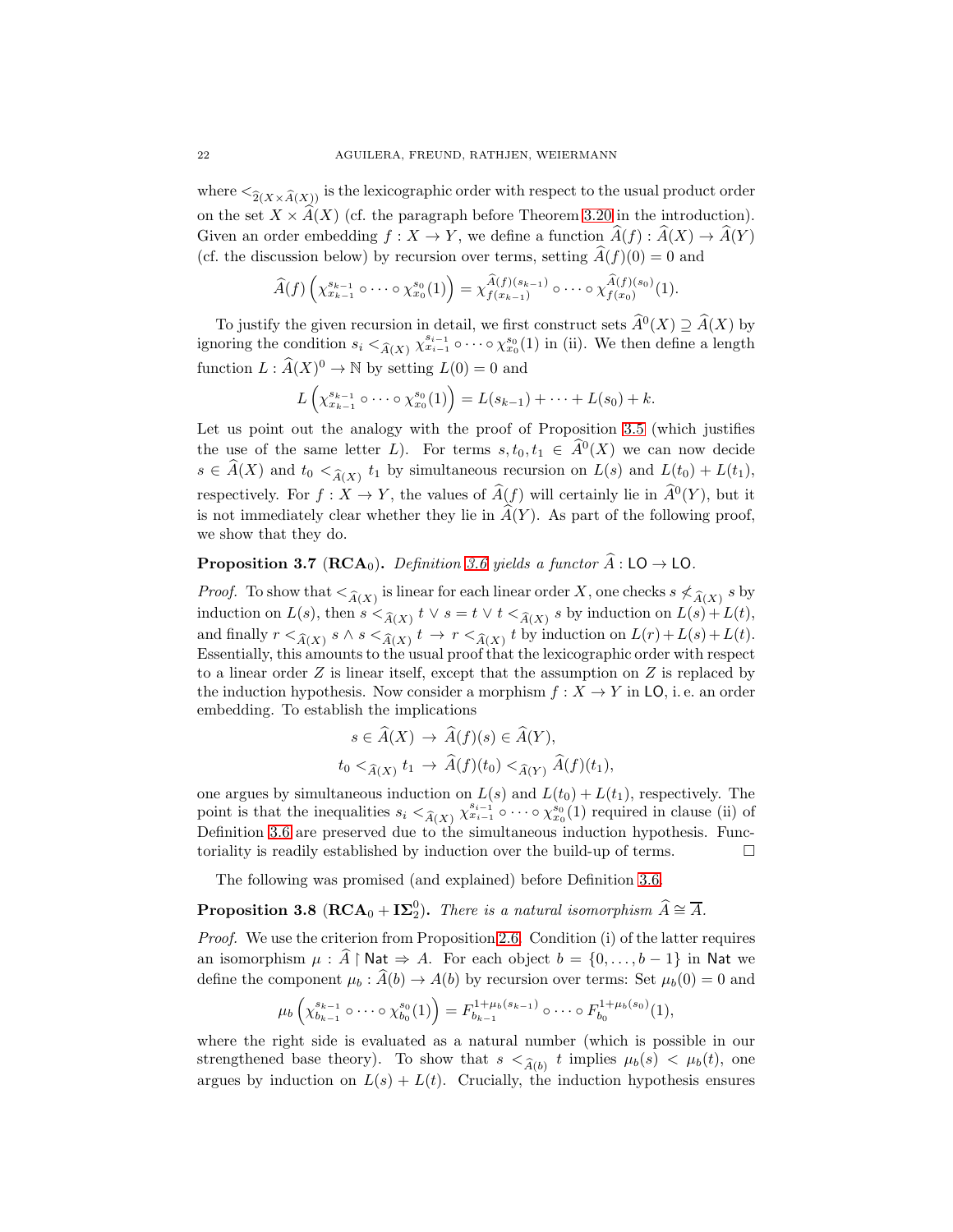that the recursive clause provides  $\mu_b(s)$  and  $\mu_b(t)$  in Ackermann normal form. This fact has several important consequences: First, the induction step can now be completed by a straightforward application of Proposition [3.3.](#page-18-0) Secondly, the latter also ensures that  $\mu_b$  takes values in  $A(b) = \{0, \ldots, F_b(1) - 1\}$ , as implicitly claimed above. Finally, we can deduce that  $\mu$  is natural, by a straightforward induction over terms. To conclude that  $\mu$  is a natural isomorphism, we show that each number

$$
m =_{\rm NF} F_{b_{k-1}}^{1+n_{k-1}} \circ \cdots \circ F_{b_0}^{1+n_0}(1) \in \{0, \ldots, F_b(1) - 1\} = A(b)
$$

lies in the range of the component  $\mu_b$ . Arguing by induction over the numerical value of m, we may write  $n_i = \mu_b(s_i)$  with  $s_i \in \hat{A}(b)$  for each  $i < k$ . By side induction on *i* we obtain  $\chi_{b_{i-1}}^{s_{i-1}}$  $\delta_{b_{i-1}}^{s_{i-1}}$  o  $\cdots$  o  $\chi_{b_0}^{s_0}(1) \in \hat{A}(b)$ . Let us point out that the inequality  $s_i <_{\widehat{A}(b)} \chi_{b_{i-1}}^{s_{i-1}}$  $\sum_{b_{i-1}}^{s_{i-1}}$  o · · · o  $\chi_{b_0}^{s_0}(1)$ , which is required for the side induction step, reduces to the condition  $n_i < F_{b_{i-1}}^{1+n_{i-1}} \circ \cdots \circ F_{b_0}^{1+n_0}(1)$  from Definition [3.2,](#page-17-1) since  $\mu_b$ is an order embedding. For  $i = k$  we get

$$
m = \mu_b \left( \chi_{b_{k-1}}^{s_{k-1}} \circ \cdots \circ \chi_{b_0}^{s_0}(1) \right) \in \text{rng}(\mu_b),
$$

as desired. In order to satisfy condition (ii) of Proposition [2.6,](#page-11-0) we now define functions  $\widehat{\text{supp}}_b : \widehat{A}(b) \to [b]^{<\omega}$  by the recursive clauses  $\widehat{\text{supp}}_b(0) = \emptyset$  and

$$
\widehat{\mathrm{supp}}_b\left(\chi_{b_{k-1}}^{s_{k-1}}\circ\cdots\circ\chi_{b_0}^{s_0}(1)\right)=\{b_0,\ldots,b_{k-1}\}\cup\widehat{\mathrm{supp}}_b(s_0)\cup\cdots\cup\widehat{\mathrm{supp}}_b(s_{k-1}).
$$

Given a morphism  $f : b' \to b$ , the required implication

$$
\widehat{\text{supp}}_b(s) \subseteq \text{rng}(f) \quad \Rightarrow \quad s \in \text{rng}(A(f))
$$

can be established by induction on the build-up of  $s \in \hat{A}(b)$ , similarly to the proof of Proposition [3.5.](#page-19-1) Now that we have verified all relevant conditions, Proposition [2.6](#page-11-0) provides the desired isomorphism  $A \cong \overline{A}$ .

As in the previous proof, one can construct functions  $\widehat{\text{supp}}_X : \widehat{A}(X) \to [X]^{<\omega}$ for all linear orders  $X$ , such that an implication as in Proposition [2.6](#page-11-0) is satisfied. It follows that the functor  $\hat{A}$  : LO  $\rightarrow$  LO preserves pullbacks and direct limits, essentially by [\[16,](#page-35-9) Theorem 2.3.12] (see also [\[9,](#page-35-23) Remark 2.2.2] and Proposition [2.1](#page-7-0) above). Over a sufficiently strong base theory, Theorem [3.21](#page-31-1) (proved below) ensures that  $\hat{A}(X) \cong \overline{A}(X)$  is well founded for any well order X. This means that  $\hat{A}$  is a dilator in the usual sense.

Our next objective is to relate the functor  $\widehat{A}$  to the Veblen hierarchy of normal functions. Recall that a function  $f$  from ordinals to ordinals is normal if it is strictly increasing and continuous at limit stages, in the sense that  $f(\lambda) = \sup\{f(\alpha) | \alpha < \lambda\}$ holds for any limit ordinal  $\lambda$ . Equivalently, f is the strictly increasing enumeration of a closed and unbounded (club) class of ordinals. If  $f$  is a normal function, then the class  $\{\gamma | f(\gamma) = \gamma\}$  of fixed points is itself club. The normal function that enumerates this class is called the derivative  $f'$  of  $f$ . The Veblen hierarchy of functions  $\varphi_{\alpha}$  iterates this construction along the ordinals: We have  $\varphi_0(\gamma) = \omega^{\gamma}$ , as defined in ordinal arithmetic; the function  $\varphi_{\alpha+1}$  is the derivative of  $\varphi_{\alpha}$ ; and if  $\lambda$  is a limit, then  $\varphi_{\lambda}$  enumerates the class  $\{\gamma | \varphi_{\alpha}(\gamma) = \gamma \text{ for all } \alpha < \lambda\}$ , which is also club. Due to the construction we have  $\varphi_{\alpha} \circ \varphi_{\beta} = \varphi_{\beta}$  for  $\alpha < \beta$ . Together with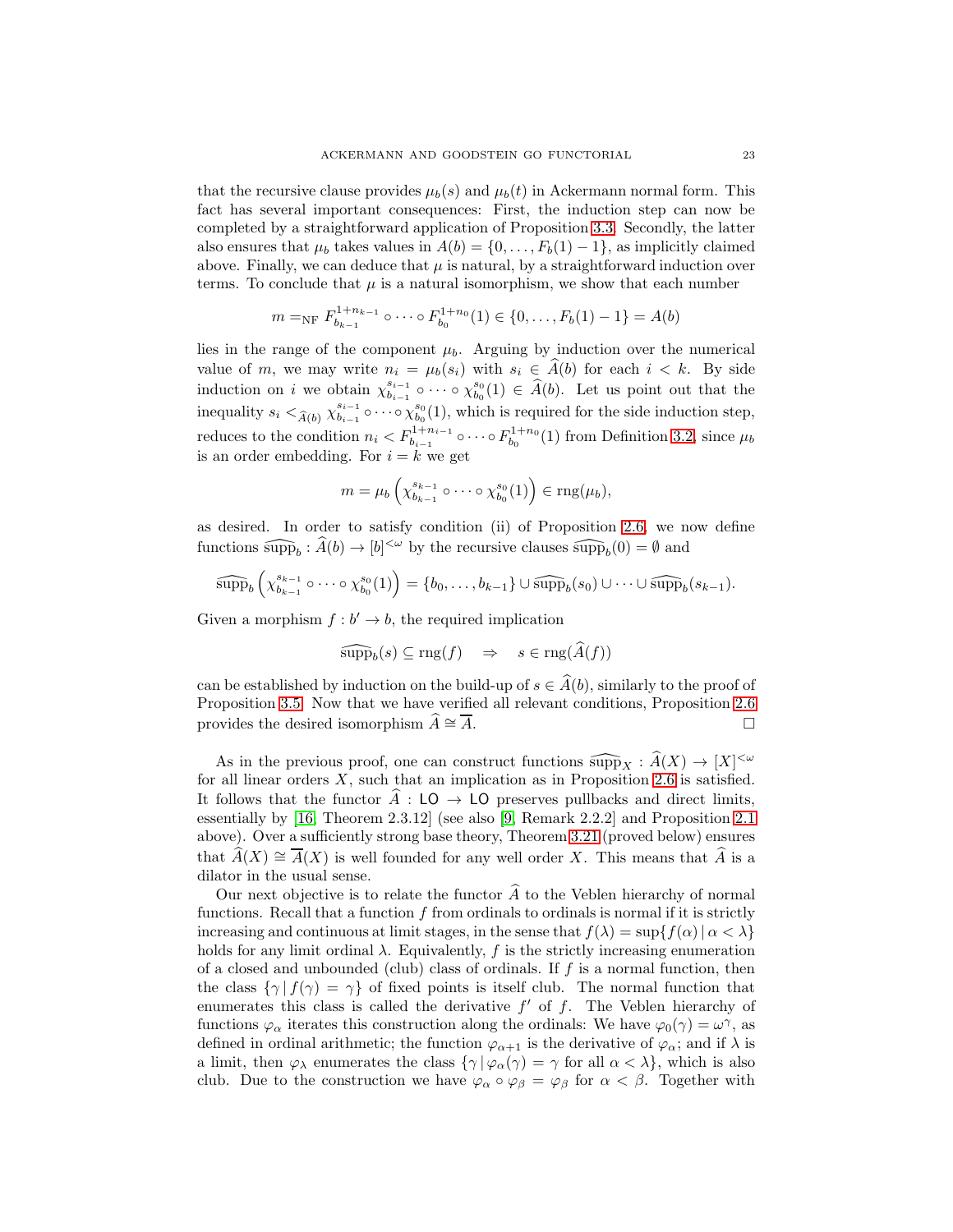monotonicity, one can conclude

<span id="page-23-0"></span>
$$
(\star) \qquad \qquad \varphi_{\alpha}(\gamma) < \varphi_{\beta}(\delta) \quad \Leftrightarrow \quad \begin{cases} \text{either} & \alpha < \beta \text{ and } \gamma < \varphi_{\beta}(\delta), \\ \text{or} & \alpha = \beta \text{ and } \gamma < \delta, \\ \text{or} & \alpha > \beta \text{ and } \varphi_{\alpha}(\gamma) < \delta. \end{cases}
$$

This equivalence suggests a recursive definition of inequality on a suitable set of terms. In the present paper, we consider term representations for the Veblen hierarchy along a fixed linear order. Let us recall that  $1 + X$  represents the extension of the order  $X$  by a new minimum element, which we denote by 0. The idea is to define a term system  $\varphi_{1+X}$ 0 with a binary relation  $\langle \varphi_{1+X}$  and an auxiliary function  $h: \varphi_{1+X}0 \to 1+X$  by simultaneous recursion:

- The term 0 is an element of  $\varphi_{1+X}$ 0, and we have  $h(0) = 0$ .
- Given a term  $s \in \varphi_{1+X}$ 0 and an element  $x \in 1+X$  with  $h(s) \leq_{1+X} x$ , we add a term  $\varphi_x s \in \varphi_{1+X}0$  with  $h(\varphi_x s) = x$ .
- Given  $n > 1$  terms  $\varphi_{x_{n-1}} s_{n-1} \leq_{\varphi_{1+X}0} \cdots \leq_{\varphi_{1+X}0} \varphi_{x_0} s_0$  of the indicated form, we add a term  $\varphi_{x_0} s_0 + \cdots + \varphi_{x_{n-1}} s_{n-1} =: s \in \varphi_{1+X} 0$  with  $h(s) = 0$ .

The simultaneous definition of  $\langle \varphi_{1+X} \rangle$  reflects inequality  $(\star)$  and the idea that terms of the form  $\varphi_x s$  are additively principal, in the sense that  $\varphi_{x_0} s_0 <_{\varphi_{1+X} 0} \varphi_x s$  entails  $\varphi_{x_0} s_0 + \cdots + \varphi_{x_{n-1}} s_{n-1} <_{\varphi_{1+X} 0} \varphi_x s$ . For a complete list of recursive clauses we refer to [\[28,](#page-36-2) Section 2] (where  $Q = 1+X$  and  $0_Q = 0 \in 1+X$ ). In the cited reference it is shown that  $\varphi_{1+X}$ 0 is a linear order when the same holds for X, provably in  $\mathbf{RCA}_0$ . To explain the role of h, we point out that  $\varphi_x \varphi_y 0$  and  $\varphi_y 0$  should have the same interpretation if  $x \leq_{1+X} y$ . In view of  $h(\varphi_y 0) = y \leq_{1+X} x$ , the "superfluous" term  $\varphi_x \varphi_y 0$  is excluded from  $\varphi_{1+X} 0$ . Before we relate the transformation  $X \mapsto \varphi_{1+X} 0$ to our functor  $\hat{A}: \mathsf{LO} \to \mathsf{LO}$ , we reflect on the definition of the latter:

<span id="page-23-1"></span>Remark 3.9. In most cases, ordinal notation systems are discussed on a semantic level first: One considers set-theoretic constructions on the actual ordinals and proves characteristic properties, such as our equivalence  $(\star)$ . Only in a second step, these properties are reproduced on a syntactic level. Our presentation of the notation systems  $\varphi_{1+X}$ 0 provides an example of this approach. As another example, the Cantor normal form theorem motivates the most common notation system for the ordinal  $\varepsilon_0 = \min{\{\alpha \mid \omega^{\alpha} = \alpha\}}$ . On the other hand, the notation systems  $\hat{A}(X)$  from Definition [3.6](#page-20-0) were introduced in a different way: There is still a semantic aspect, since we have started by investigating the fast growing hierarchy of functions  $F_b : \mathbb{N} \to \mathbb{N}$  with  $b \in \mathbb{N}$ . However, the extension from natural numbers to arbitrary ordinals (in fact to linear orders) was based on formal syntactic rather than semantic considerations. To complete the picture, we now sketch a corresponding semantic construction, even though the latter will play no official role in the following. Given a function  $\chi$  from ordinals to ordinals, one can define ordinal iterates by the recursive clauses

$$
\chi^0(\gamma) = \gamma, \quad \chi^{\alpha+1}(\gamma) = \chi(\chi^{\alpha}(\gamma)), \quad \chi^{\lambda}(\gamma) = \sup \{ \chi^{\alpha}(\gamma) \mid \alpha < \lambda \} \text{ for } \lambda \text{ limit.}
$$

We point out that the limit case is most natural when  $\alpha \mapsto \chi^{\alpha}(\gamma)$  is weakly (or strictly) increasing, which is the case when we have  $\gamma \leq \chi(\gamma)$  (or  $\gamma < \chi(\gamma)$ ) for all ordinals  $\gamma$ . We now define a hierarchy of functions  $\chi_{\alpha}$  by stipulating

$$
\chi_0(\gamma) = \gamma + 1, \quad \chi_{\alpha+1}(\gamma) = \chi_{\alpha}^{1+\gamma}(\gamma), \quad \chi_{\lambda}(\gamma) = \sup \{ \chi_{\alpha}(\gamma) \mid \alpha < \lambda \} \text{ for } \lambda \text{ limit.}
$$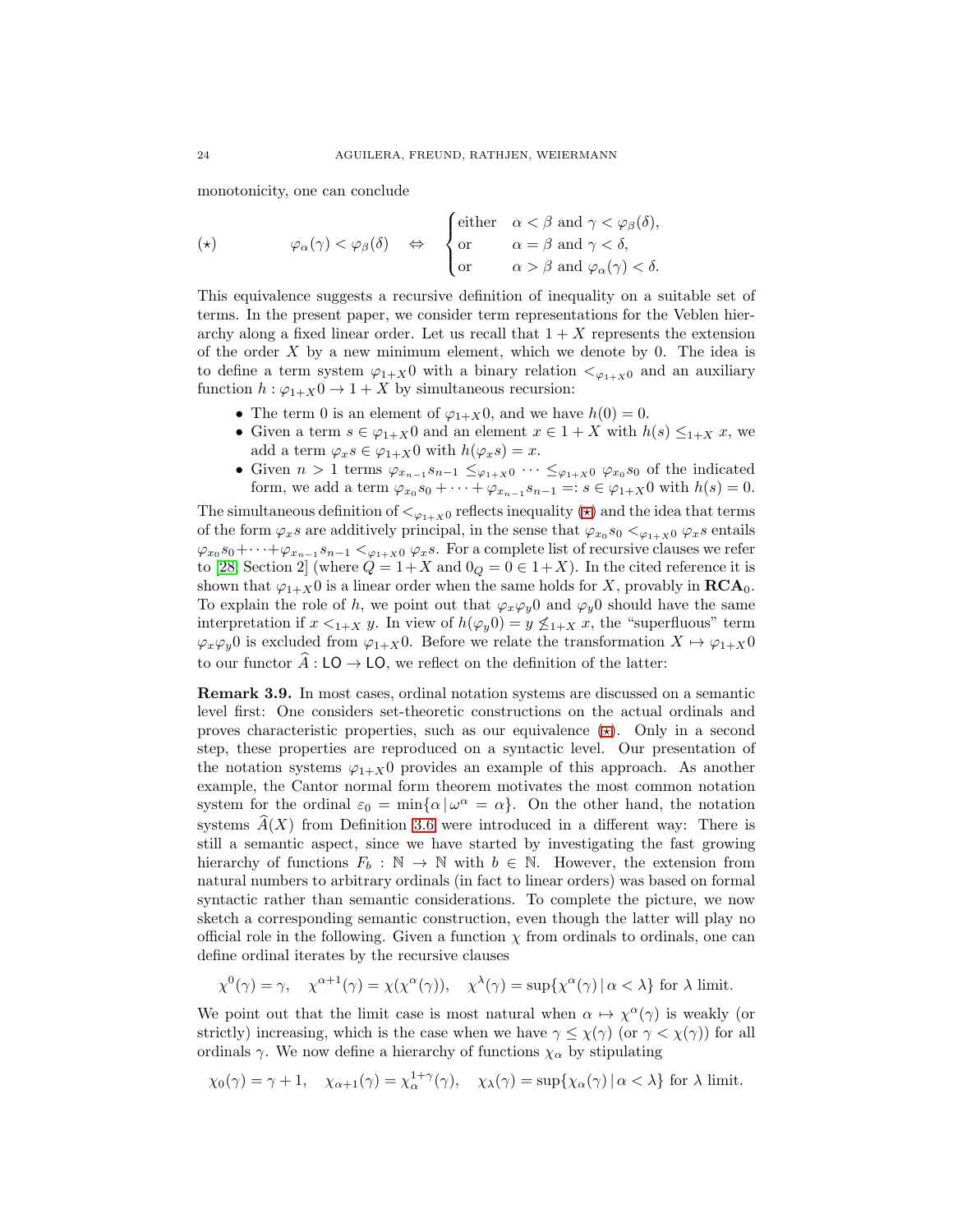Note that this extends the finite (but not the infinite) stages of the fast-growing hierarchy, in the sense that we have  $\chi_b(n) = F_b(n)$  for  $b, n \in \mathbb{N}$ . The properties from Lemma [3.1](#page-17-0) change slightly (note  $\chi_{\omega}(n) = \omega$  for every  $n \in \mathbb{N}\setminus\{0\}$ ): We have  $\gamma < \chi_{\alpha}(\gamma)$ , each function  $\chi_{\alpha}$  is weakly increasing, and  $\alpha \mapsto \chi_{\alpha}(\gamma)$  is strictly increasing (hence normal) in case  $\gamma > 0$ . By generalizing Definition [3.2](#page-17-1) in the obvious way, we obtain a notion of normal form

$$
\delta =_{\rm NF} \chi_{\alpha_{k-1}}^{1+\gamma_{k-1}} \circ \cdots \circ \chi_{\alpha_0}^{1+\gamma_0}(1).
$$

The analogue of Proposition [3.3](#page-18-0) can be established by essentially the same proof: For  $\delta' < \delta$  we can still pick  $(\alpha, \gamma)$  maximal with  $\chi^{1+\gamma}(\delta') \leq \delta$ , due to continuity in  $\alpha$ and γ. Arguing as in the proof of Proposition [3.8,](#page-21-0) one can deduce  $\hat{A}(\alpha) \cong \chi_{\alpha}(1)$ , where the left side is explained by Definition [3.6](#page-20-0) and ordinals are identified with the ordered sets of their predecessors. The reader may have noticed that we write elements of  $\widehat{A}(\alpha)$  as  $\chi_{\alpha_{k-1}}^{s_{k-1}} \circ \cdots \circ \chi_{\alpha_0}^{s_0}(1)$  rather than  $\chi_{\alpha_{k-1}}^{1+s_{k-1}} \circ \cdots \circ \chi_{\alpha_0}^{1+s_0}(1)$ , with a summand 1 missing in the exponents. This is pure notational convenience (and harmless, since the concrete way in which terms are displayed is irrelevant).

Let us now compare the functor  $\hat{A}: LO \to LO$  with the notation systems that represent the Veblen hierarchy. Together with Proposition [3.8,](#page-21-0) the following result yields the first inequality of Theorem [3.20](#page-31-0) from the introduction.

<span id="page-24-0"></span>**Proposition 3.10 (RCA<sub>0</sub>).** For any linear order X, there is an order embedding of  $\widehat{A}(X)$  into  $\varphi_{1+X}0$ .

*Proof.* The desired embedding  $o: \hat{A}(X) \to \varphi_{1+X}0$  can be defined by the recursive clauses  $o(0) = \varphi_0 0 =: 1, o(1) = \varphi_0 1$  and

$$
o\left(\chi_{x_k}^{s_k}\circ\cdots\circ\chi_{x_0}^{s_0}(1)\right)=\varphi_{x_k}\left(o\left(\chi_{x_{k-1}}^{s_{k-1}}\circ\cdots\circ\chi_{x_0}^{s_0}(1)\right)+o(s_k)\right).
$$

To show that  $s <_{\widehat{A}(X)} t$  implies  $o(s) <_{\varphi_{1+X}0} o(t)$ , we use induction on  $L(s) + L(t)$ , where  $L$  is the length function specified after Definition [3.6.](#page-20-0) Simultaneously, we verify that  $o(s)$  and  $o(t)$  are indeed terms in  $\varphi_{1+X}$ 0. For a term as in the third recursive clause, this claim reduces to

$$
o(s_k) \leq_{\varphi_{1+X}0} o\left(\chi_{x_{k-1}}^{s_{k-1}} \circ \cdots \circ \chi_{x_0}^{s_0}(1)\right),
$$

which follows from the condition in Definition [3.6,](#page-20-0) using the induction hypothesis. Concerning the inductive proof of monotonicity, we consider an inequality

$$
s = \chi_{x_k}^{s_k} \circ \cdots \circ \chi_{x_0}^{s_0}(1) <_{\widehat{A}(X)} \chi_{y_1}^{t_1} \circ \cdots \circ \chi_{y_0}^{t_0}(1) = t.
$$

If  $(x_i, s_i) = (y_i, t_i)$  holds for all  $i \leq k < l$ , one can deduce  $o(s) <_{\varphi_{1+X} 0} o(t)$  from the fact that  $\varphi_x r \in \varphi_{1+X}0$  entails  $r \leq_{\varphi_{1+X}0} \varphi_x r$ . The latter is, for example, proved in [\[11,](#page-35-24) Lemma 3.1]. Let us point out that a fixed point such as  $\varphi_1 0 = \varphi_0 \varphi_1 0$  yields no counterexample, since  $h(\varphi_1 0) = 1 \nleq 0$  means  $\varphi_0 \varphi_1 0 \notin \varphi_{1+X} 0$ . Now assume that  $s <_{\widehat{A}(X)} t$  holds because there is a  $j \le \min\{k, l\}$  with  $(x_j, s_j) <_{X \times \widehat{A}(X)} (y_j, t_j)$  and  $\chi_{x_{j-1}}^{s_{j-1}} \circ \cdots \circ \chi_{x_0}^{s_0}(1) = \chi_{y_{j-1}}^{t_{j-1}} \circ \cdots \circ \chi_{y_0}^{t_0}(1) =: r$ . By induction on  $i = j, \ldots, k$  we show  $o\left(\chi^{s_i}_{x_i} \circ \cdots \circ \chi^{s_0}_{x_0}(1)\right) <_{\varphi_{1+X}} \varphi_{y_j}(o(r) + o(t_j)) = o\left(\chi^{t_j}_{y_j} \circ \cdots \circ \chi^{t_0}_{y_0}(1)\right) \leq_{\varphi_{1+X}} o(t).$ 

Note that the case  $i = k$  amounts to the desired inequality  $o(s) <_{\varphi_{1+X}0} o(t)$ . Concerning the base  $i = j$ , we first assume that  $(x_j, s_j) <_{X \times \widehat{A}(X)} (y_j, t_j)$  holds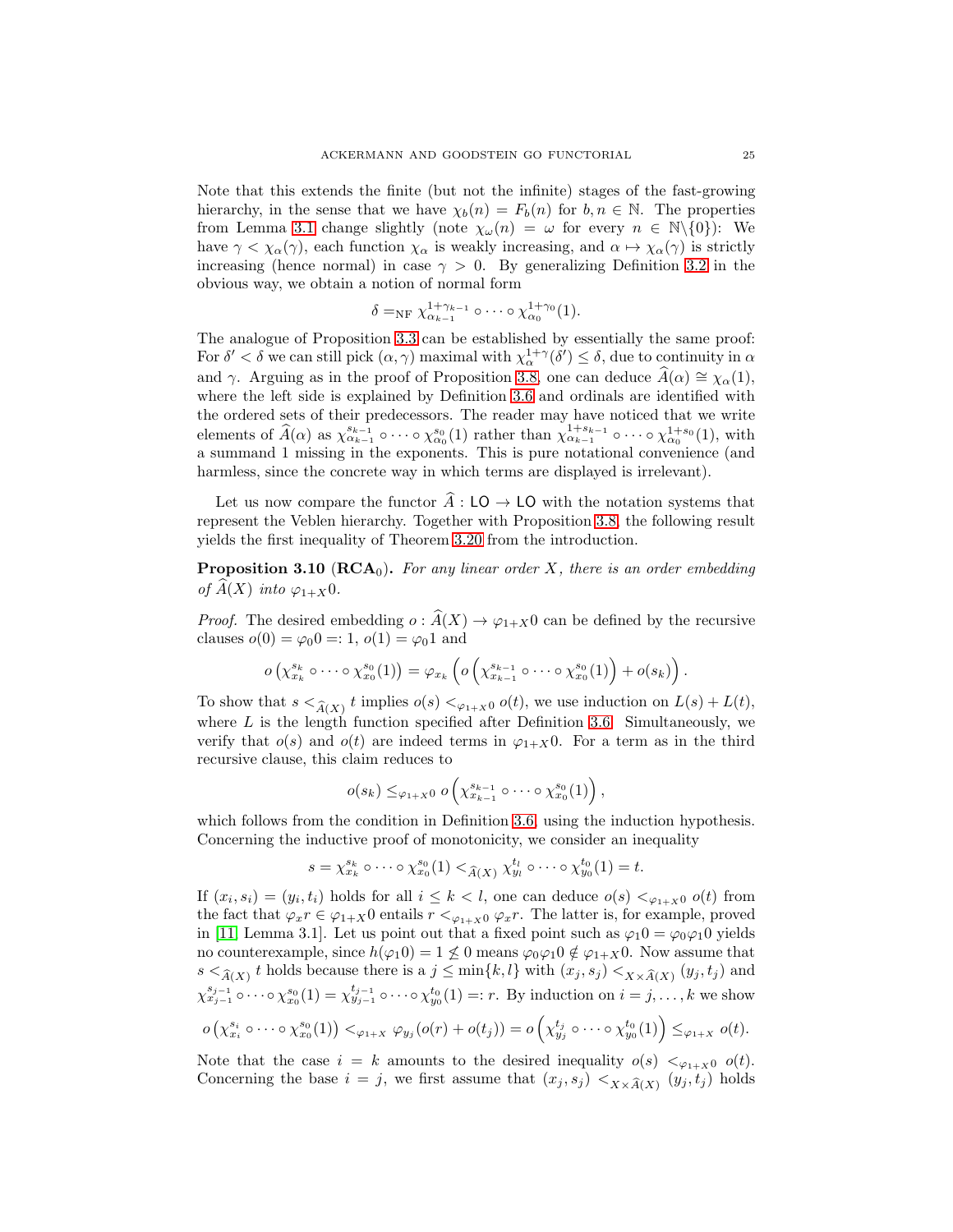because of  $x_j \lt x y_j$ . Due to the induction hypothesis, the condition  $s_j \lt \hat{A}(X)$  r from Definition [3.6](#page-20-0) entails

$$
o(s_j) <_{\varphi_{1+X}0} o(r) \leq_{\varphi_{1+X}0} o(r) + o(t_j) <_{\varphi_{1+X}0} \varphi_{y_j}(o(r) + o(t_j)).
$$

Since the right side is additively principal (cf. [\[28,](#page-36-2) Section 2] and the discussion above), it also bounds  $o(r) + o(s_i)$ . By equivalence  $(\star)$  we get

$$
o\left(\chi_{x_j}^{s_j}\circ\cdots\circ\chi_{x_0}^{s_0}(1)\right)=\varphi_{x_j}(o(r)+o(s_j))<_{\varphi_{1+X}0}\varphi_{y_j}(o(r)+o(t_j)),
$$

as required. If we have  $x_j = y_j$  and  $s_j  $\hat{A}(X)$  t<sub>j</sub>, then the induction hypothesis$ yields  $o(r) + o(s_j) <_{\varphi_{1+X}0} o(r) + o(t_j)$ , and it is straightforward to conclude by ( $\star$ ). The step from i to  $i + 1$  is similar to the first part of the case  $i = j$ , since clause (ii) of Definition [3.6](#page-20-0) entails that we have  $x_{i+1} \leq x \leq y_i$ .

In the rest of this paper we prove the other inequality from Theorem [3.20,](#page-31-0) which demands an embedding of  $\varphi_{1+X}(0)$  into  $A((2+X)\times \mathbb{N})$ . Let us recall that  $2+X$ is the extension of X by two bottom elements, which we denote by  $-1$  and 0 (with  $-1 \leq_{2+X} 0 \leq_{2+X} x$  for any  $x \in X$ ). Whenever  $2+X$  and  $1+X$  appear in the same context, we identify the latter with  $(2 + X)\{ -1 \}$  (so that the bottom element of  $1+X$  is denoted by 0, as before). The following definition yields a natural refinement of the function  $h : \varphi_{1+X}0 \to 1+X$  that was defined simultaneously with the set  $\varphi_{1+X}0$ . For  $s \in \varphi_{1+X}0$ , we also define the "most significant" subterm  $T(s)$  and the remainder  $R(s)$ . Note that the tuple  $(H(s), T(s), R(s))$  determines s uniquely.

<span id="page-25-0"></span>**Definition 3.11 (RCA<sub>0</sub>).** Let  $H: \varphi_{1+X} \neq 0 \rightarrow 2+X$  be given by  $H(0) = -1$  and

 $H(\varphi_x s) = x$  (which lies in  $1 + X = (2 + X)\{(-1\}),$  $H(\varphi_{x_0} s_0 + \cdots + \varphi_{x_{n-1}} s_{n-1}) = -1 \quad \text{(for } n > 1).$ 

We also define functions  $T, R : \varphi_{1+X} \mathbf{0} \to \varphi_{1+X} \mathbf{0}$ , by setting  $T(0) = 0 = R(0)$ ,  $T(\varphi_x s) = s, R(\varphi_x s) = 0$  and

$$
T(\varphi_{x_0}s_0 + \dots + \varphi_{x_{n-1}}s_{n-1}) = \max(\{\varphi_{x_0}s_0\} \cup \{\varphi_{x_1}s_1 + \dots + \varphi_{x_{n-1}}s_{n-1}\}),
$$
  

$$
R(\varphi_{x_0}s_0 + \dots + \varphi_{x_{n-1}}s_{n-1}) = \min(\{\varphi_{x_0}s_0\} \cup \{\varphi_{x_1}s_1 + \dots + \varphi_{x_{n-1}}s_{n-1}\}),
$$

where maximum and minimum are taken in the order  $\varphi_{1+X}0$ .

Let us recall that the lower indices of a term  $\chi_{x_k}^{s_k} \circ \cdots \circ \chi_{x_0}^{s_0}(1) \in \widehat{A}(X)$  must be strictly increasing. Given  $s \in \varphi_{1+X}0$ , this suggests to look for the first subterm t with  $H(s) \leq_{2+X} H(t)$ . To make this precise, we consider the iterates  $T^n(s)$  that are recursively explained by  $T^0(s) = s$  and  $T^{n+1}(s) = T(T^n(s))$ . Note that we must reach  $T^n(s) = 0$  for sufficiently large n, since  $T(t)$  is a proper subterm of t when the latter is different from 0. If the reader thinks that our notion of subterm is too imprecise, they may alternative use the length function from the proof of Proposition [3.19](#page-29-0) below. In any case, the fact that our iterates reach  $T^n(s) = 0$ justifies the following construction:

**Definition 3.12 (RCA**<sub>0</sub>). The function  $T_* : \varphi_{1+X} \mathbf{0} \to \varphi_{1+X} \mathbf{0}$  is given by  $T_*(s) = T^{n(s)}(s)$  with  $n(s) = \min\{n \in \mathbb{N} \mid H(s) \leq_{2+X} H(T^n(s)) \text{ or } T^n(s) = 0\}.$ To define  $H_* : \varphi_{1+X} 0 \to \mathbb{N}$ , we declare that

$$
H_*(s) = |\{n < n(s) \,|\, H(T^n(s)) = H(s)\}|
$$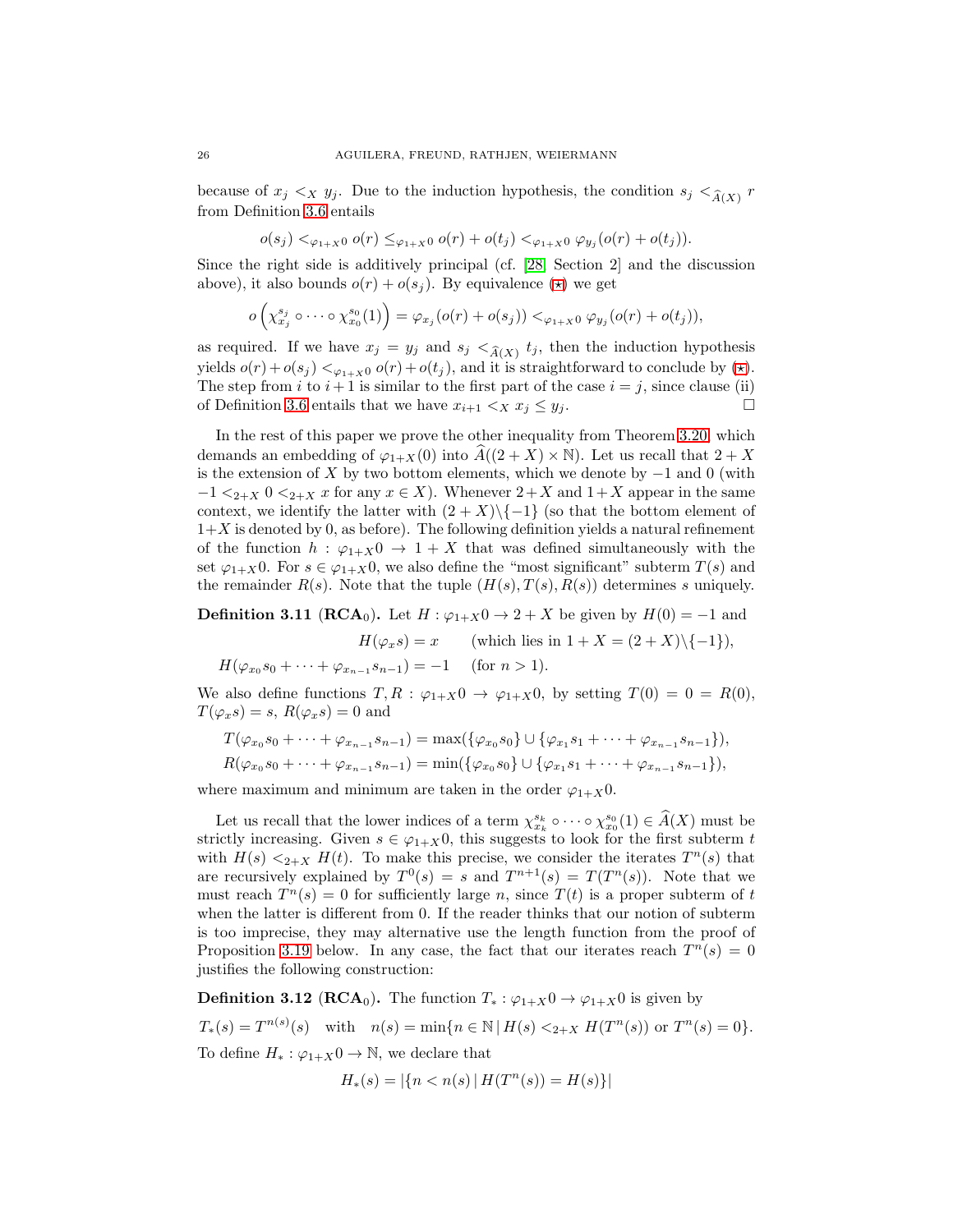is the number of iterates  $T^n(s)$  with  $n < n(s)$  for which  $H(T^n(s))$  is as big as possible. Let us also set

$$
N(s) = \min\{N \in \mathbb{N} \,|\, T_*^N(s) = 0\},\
$$

where  $T_*^N = (T_*)^N$  denotes the N-th iterate of  $T_*$ . Finally, we abbreviate

$$
s[i] = T_*^{N(s)-i}(s)
$$

for any  $i \leq N(s)$ .

To justify the definition of  $N(s)$ , we point out that  $t \neq 0$  entails  $n(t) > 0$ , so that  $T_*(t)$  is a proper subterm of t. The following result will play a fundamental role. It provides first evidence that our construction relates to the lexicographic order from the definition of  $\ddot{A}$ .

<span id="page-26-0"></span>**Lemma 3.13 (RCA**<sub>0</sub>). For each  $s \in \varphi_{1+X}0$  we have  $N(s) \leq N(T(s)) + 1$  and  $s[i] = T(s)[i]$  for all  $i < N(s)$ .

*Proof.* In case  $T_*(s) = 0$  we have  $N(s) \leq 1$  and the claim holds since  $t[0] = T_*^{N(t)}(t)$ is always equal to 0. For the rest of the proof we assume  $T_*(s) \neq 0$ , which entails  $s \neq 0$  and hence  $n(s) > 0$ . By induction on  $k < n(s)$  we show that there is an  $n \leq k$ with  $T_*^n(T^{n(s)-k}(s)) = T_*(s)$ . For  $k = 0$  we recall  $T_*^0(T^{n(s)}(s)) = T^{n(s)}(s) = T_*(s)$ . For  $k > 0$ , the minimality of  $n(s)$  yields  $T^{n(s)-k}(s) \neq 0$  and

$$
H(T^{n(s)-k}(s)) \leq_{2+X} H(s) <_{2+X} H(T^{n(s)}(s)) = H(T^k(T^{n(s)-k}(s))),
$$

where the second inequality relies on  $T_*(s) \neq 0$ . For  $l := n(T^{n(s)-k}(s))$ , it follows that we have  $0 < l \leq k$ . By induction hypothesis we get a number  $m \leq k - l$  with  $T_*^m(T^{n(s)-k+l}(s)) = T_*(s)$ . For  $n := m+1 \leq k$  we obtain

$$
T_*^m(T^{n(s)-k}(s)) = T_*^m(T_*(T^{n(s)-k}(s))) = T_*^m(T^l(T^{n(s)-k}(s))) =
$$
  
= 
$$
T_*^m(T^{n(s)-k+l}(s)) = T_*(s),
$$

as needed to complete the induction step. For  $k = n(s) - 1$ , the result of the induction yields  $T_*^n(T(s)) = T_*(s)$  for some n. In view of the assumption  $T_*(s) \neq 0$ we can conclude  $N(T(s)) = n - 1 + N(s)$ . For  $i < N(s)$  we also get

$$
T(s)[i] = T_*^{N(T(s)) - i}(T(s)) = T_*^{N(s) - i - 1 + n}(T(s)) =
$$
  
=  $T_*^{N(s) - i - 1}(T_*^n(T(s))) = T_*^{N(s) - i - 1}(T_*(s)) = T_*^{N(s) - i}(s) = s[i],$   
as desired.

Let us also observe that we have found a monotone sequence of indices:

<span id="page-26-1"></span>**Lemma 3.14 (RCA<sub>0</sub>).** For any  $s \in \varphi_{1+X}$ 0 we have

$$
H(s[1]) >_{2+X} \cdots >_{2+X} H(s[N(s)]) = H(s).
$$

*Proof.* The equality in the lemma holds since we have  $s[N(s)] = T_*^0(s) = s$ . For  $0 < i < N(s)$  we have  $s[i] \neq 0$ , so that the definition of  $T_*(s[i+1]) = s[i]$  yields the inequality  $H(s[i + 1]) <_{2+X} H(T_*(s[i + 1])) = H(s[i]).$ 

We now split each index  $H(s)$  into three:

<span id="page-26-2"></span>**Definition 3.15 (RCA**<sub>0</sub>). For  $i \leq 2$  we define  $H_i : \varphi_{1+X} \mathbf{0} \to (2+X) \times \mathbb{N}$  by

$$
H_0(s) = (H(s), 0),
$$
  $H_1(s) = (H(s), 1),$   $H_2(s) = (H(s), 1 + H_*(s)).$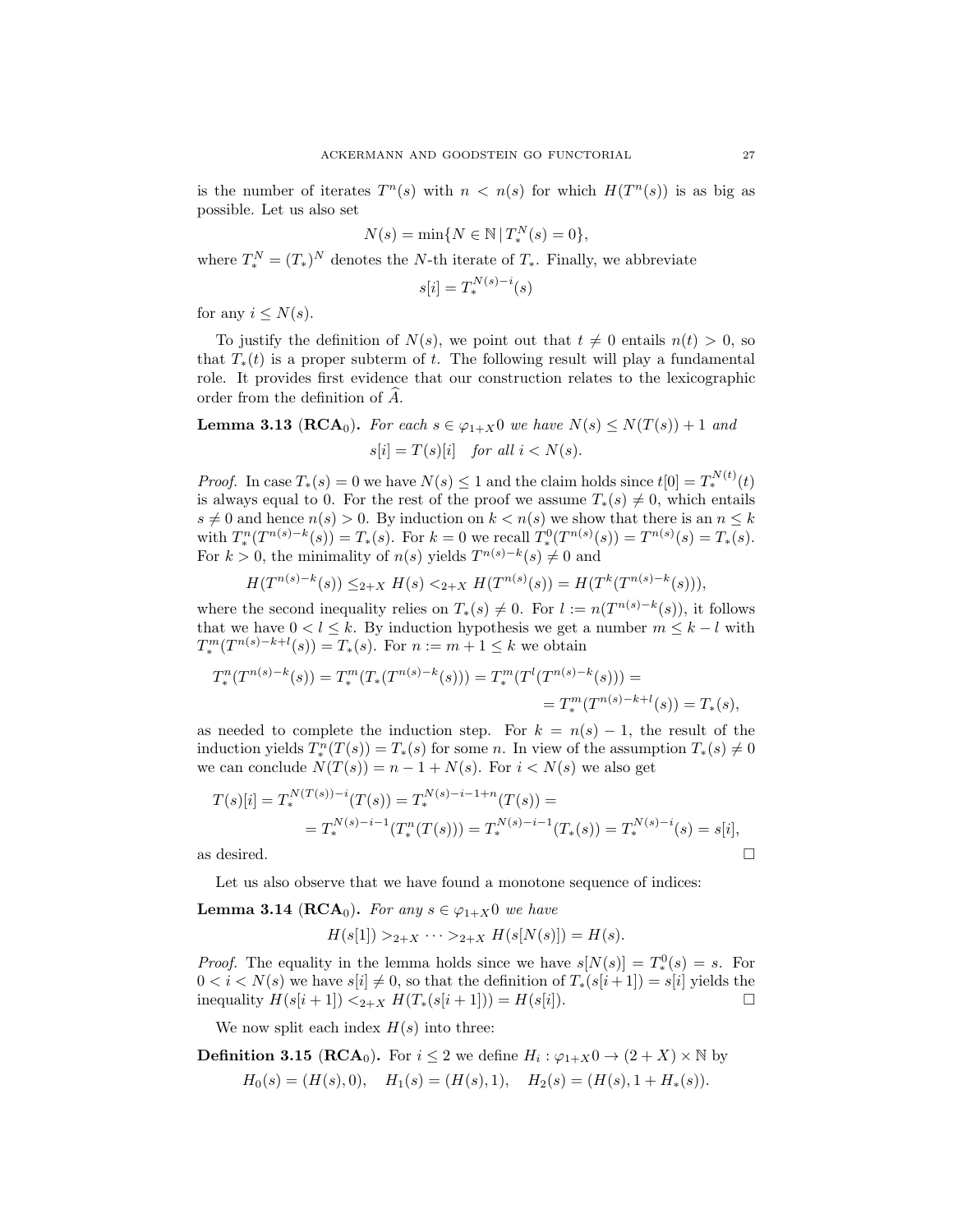Let us point out that  $H_1(s) \leq_{(2+X)\times \mathbb{N}} H_2(s)$  holds for  $s \neq 0$ . Indeed, the latter entails that we have  $n(s) > 0$ , so that  $H(T^0(s)) = H(s)$  witnesses  $H_*(s) > 0$ . We have included  $H_*(s)$  in order to obtain the following result, which complements Lemma [3.13](#page-26-0) (note that the corresponding statement for  $i = 0, 1$  can fail).

<span id="page-27-0"></span>**Lemma 3.16 (RCA<sub>0</sub>).** For any  $s \in \varphi_{1+X}$ 0 with  $N(T(s)) \ge N(s) > 0$  we have

$$
H_2(T(s)[N(s)]) <_{(2+X)\times \mathbb{N}} H_2(s[N(s)]) = H_2(s)
$$

Proof. As in the proof of Lemma [3.13,](#page-26-0) we have

$$
T_*^n(T(s)) = T_*(s)
$$
 for  $n = N(T(s)) - N(s) + 1$ .

Note that this does even hold for  $T_*(s) = 0$  (which was excluded in the cited proof), since the latter entails  $N(s) \leq 1$ . In view of  $N(T(s)) \geq N(s)$ , we get

$$
T(s)[N(s)] = T_*^{N(T(s)) - N(s)}(T(s)) = T_*^{n-1}(T(s)) =: t.
$$

Since  $T_*$  is constructed by iterating T, we can write  $t = T^k(s)$  with  $k > 0$ . We get

$$
T^{k+n(t)}(s) = T^{n(t)}(t) = T_*(t) = T_*^n(T(s)) = T_*(s).
$$

The assumption  $N(s) > 0$  ensures  $n - 1 < N(T(s))$  and hence  $t \neq 0$ . The latter implies  $n(t) > 0$ . For  $i < k + n(t)$  we can also conclude that  $T^{i+1}(s)$  is a proper subterm of  $T^i(s) \neq 0$ . It follows that  $n = k + n(t)$  is minimal with  $T^n(s) = T_*(s)$ , which entails  $k + n(t) = n(s)$ . Now the minimality of  $n(s)$  yields the inequality

$$
H(T(s)[N(s)]) = H(T^k(s)) \leq_{2 \times X} H(s)
$$

between the first components of the values of  $H_2$ . If this inequality is strict, then we are done. Now assume that  $H(s)$  is equal to  $H(T(s)[N(s)]) = H(t) = H(T^k(s)).$ Then any  $i < n(t)$  with  $H(T^{i}(t)) = H(t)$  corresponds to a number  $k + i < n(s)$ with  $H(T^{k+i}(s)) = H(T^{i}(t)) = H(s)$ . The number  $0 < k$  provides an additional exponent with  $H(T^0(s)) = H(s)$ . We thus get  $H_*(s) > H_*(t) = H_*(T(s)[N(s)]),$ which is the required inequality in the second components of  $H_2$ .

The following monotonicity property will also be required:

<span id="page-27-1"></span>**Lemma 3.17** (**RCA**<sub>0</sub>). Consider terms s,  $t \in \varphi_{1+X}$ 0. If we have  $T_*(s) = T_*(t)$ ,  $H(s) = H(t)$  and  $s \leq_{\varphi_{1+X}0} t$ , then we have  $H_*(s) \leq H_*(t)$ .

*Proof.* We distinguish cases according to the value of  $H(s) = H(t)$ . First assume that the latter is equal to the minimal element  $-1 \in 2 + X$ . In case  $s = 0$  we have  $H_*(s) = 0$ , and the conclusion of the lemma is trivial. Now consider an inequality

$$
s = \varphi_{x_0} s_0 + \dots + \varphi_{x_{m-1}} s_{m-1} <_{\varphi_{1+X} 0} \varphi_{y_0} t_0 + \dots + \varphi_{y_{n-1}} t_{n-1} = t.
$$

Let  $i < m$  and  $k < n$  be maximal with  $\varphi_{x_i} s_i = \varphi_{x_0} s_0$  and  $\varphi_{y_k} t_k = \varphi_{y_0} t_0$ , respectively. By induction on  $j \leq i$  we obtain  $T^j(s) = \varphi_{x_j} s_j + \cdots + \varphi_{x_{m-1}} s_{m-1}$ . If we have  $i < m - 1$ , then  $T<sup>i</sup>(s)$  is a sum and we have  $T<sup>i+1</sup>(s) = \varphi_{x_i} s_i$ , so that

$$
-1 = H(T0(s)) = \dots = H(Ti(s)) <_{2+X} H(Ti+1(s)) = xi \in 1+X.
$$

In case  $i = m - 1$  we have  $T^{i}(s) = \varphi_{x_i} s_i$  while all previous iterates are sums. These considerations (and analogous ones for t) show that we have  $T_*(s) = \varphi_{x_i} s_i = \varphi_{x_0} s_0$ and  $T_*(t) = \varphi_{y_0} t_0$ , as well as

$$
H_*(s)=\begin{cases} i+1 & \text{if $i
$$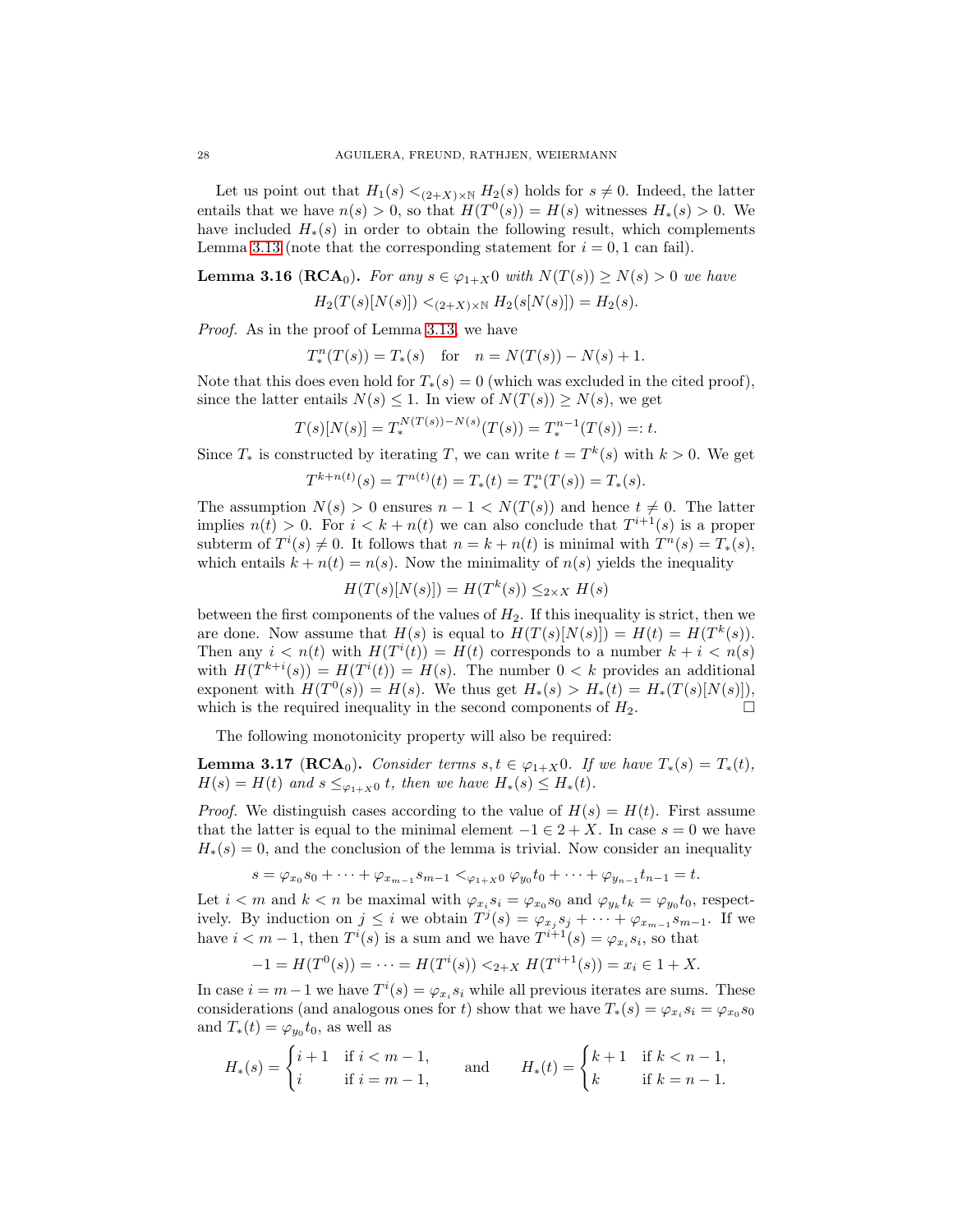Hence the assumption  $T_*(s) = T_*(t)$  amounts to  $\varphi_{x_0} s_0 = \varphi_{y_0} t_0$ . Recall that summands are always in weakly decreasing order, and that sums are compared lexicographically. From  $s <_{\varphi_{1+X}0} t$  we can thus infer  $i \leq k$  and  $i < n-1$ . This readily implies  $H_*(s) \leq H_*(t)$ , as desired. Let us now consider the case where  $H(s) = H(t) =: x$  is different from -1. Assuming  $T_*(s) = T_*(t)$  and  $H_*(t) < H_*(s)$ , we will show  $t <_{\varphi_{1+X}0} s$ . For  $i \leq n(s)$ , define

$$
H_*(s, i) = |\{n \mid i \le n < n(s) \text{ and } H(T^n(s)) = x = H(s)\}|.
$$

Let  $H_*(t, j)$  for  $j \leq n(t)$  be defined in the same way. By induction from  $j = n(t)$ down to j = 0 we will show the following: For all  $i \leq n(s)$  with  $H_*(t,j) < H_*(s,i)$ we have  $T^{j}(t) <_{\varphi_{1+X}0} T^{i}(s)$ . In view of  $H_*(t,0) = H_*(t) < H_*(s) = H_*(s,0)$ , the case  $j = 0 = i$  will yield  $t = T^0(t) <_{\varphi_{1+X}0} T^0(s) = s$ , as desired. As preparation for the inductive argument, we note that  $T(r) <_{\varphi_{1+X}0} r$  holds for any  $r \neq 0$ (the crucial case  $r = \varphi_y r'$  is treated in [\[11,](#page-35-24) Lemma 3.1]). Iteratively, we get  $T^{n}(r) <_{\varphi_{1+X}0} T^{m}(r)$  for  $m \leq n \leq n(r)$ . Concerning the base  $j = n(t)$  of our induction, we observe that the assumption  $H_*(t, n(t)) < H_*(s, i)$  entails  $i < n(s)$ , as  $H_*(s, n(s)) = 0$ . We get

$$
T^{n(t)}(t) = T_*(t) = T_*(s) = T^{n(s)}(s) <_{\varphi_{1+X}0} T^i(s).
$$

In the induction step, we consider  $j < n(t)$  and  $i \leq n(s)$  with  $H_*(t, j) < H_*(s, i)$ . Let  $k \geq i$  be minimal with  $H(T^k(s)) = x$ . We then have  $H_*(s, k) = H_*(s, i)$ . In view of  $T^k(s) \leq_{\varphi_{1+X}0} T^i(s)$  it suffices to establish  $T^j(t) <_{\varphi_{1+X}0} T^k(s)$ . The point is that  $H(T^k(s)) = x$  yields  $T^k(s) = \varphi_x T^{k+1}(s)$ . We distinguish several cases: First assume that  $T^{j}(t)$  is of the form

$$
T^{j}(t) = \varphi_{y_0} t_0 + \cdots + \varphi_{y_{m-1}} t_{m-1}.
$$

Using the induction hypothesis, we get

$$
\varphi_{y_0} t_0 \leq \varphi_{1+X} 0
$$
  $T^{j+1}(t) < \varphi_{1+X} 0$   $T^k(s) = \varphi_x T^{k+1}(s)$ .

Since the term on the right behaves like an additively principal ordinal (cf. [\[28,](#page-36-2) Section 2]), we obtain  $T^{j}(t) <_{\varphi_{1+X}0} T^{k}(s)$ , as needed. Now consider a term

$$
T^{j}(t) = \varphi_{y} T^{j+1}(t)
$$
 with  $y = H(T^{j}(t)) \leq_{2+X} H(t) = x$ .

For  $y <_{\varphi_{1+X}0} x$  we observe  $T^{j+1}(t) <_{\varphi_{1+X}0} \varphi_x T^{k+1}(s)$  as above. In the text before Remark [3.9](#page-23-1) we have explained that the order on  $\varphi_{1+X}0$  is determined by a certain equivalence ( $\star$ ). The latter yields  $T^{j}(t) = \varphi_{y} T^{j+1}(t) < \varphi_{y+x} 0 \varphi_{x} T^{k+1}(s) = T^{k}(s)$ , as needed. Finally, assume  $y = x$ . We then have  $H(T^{j}(t)) = x$  and hence

$$
H_*(t, j+1) < H_*(t, j) \le H_*(s, k) - 1 = H_*(s, k+1).
$$

By induction hypothesis we get  $T^{j+1}(t) <_{\varphi_{1+X}0} T^{k+1}(s)$ . In view of  $y = x$ , equivalence ( $\star$ ) yields  $T^{j}(t) = \varphi_{y} T^{j+1}(t) < \varphi_{1+X} 0 \varphi_{x} T^{k+1}(s) = T^{k}(s)$  once again.  $\square$ 

In order to describe the desired embedding of  $\varphi_{1+X}$ 0 into  $\widehat{A}((2+X)\times\mathbb{N})$ , we introduce some final notation: Given an order Y, elements  $y_0, \ldots, y_{k-1} \in Y$ , terms  $s_0, \ldots, s_{k-1} \in \widehat{A}(Y)$ , and a further term  $t = \chi_{z_{n-1}}^{t_{n-1}} \circ \cdots \circ \chi_{z_0}^{t_0}(1) \in \widehat{A}(Y)$  of the indicated form (i.e. with  $t \neq 0$ ), we write

$$
\chi_{y_{k-1}}^{s_{k-1}} \circ \cdots \circ \chi_{y_0}^{s_0}(t) := \chi_{y_{k-1}}^{s_{k-1}} \circ \cdots \circ \chi_{y_0}^{s_0} \circ \chi_{z_{n-1}}^{t_{n-1}} \circ \cdots \circ \chi_{z_0}^{t_0}(1).
$$

To ensure that this expression is a term in  $\widehat{A}(Y)$ , one needs to check that we have  $y_{k-1} <_{Y} \cdots <_{Y} y_0 <_{Y} z_{n-1}$  (where the last inequality is dropped in case  $n = 0$ )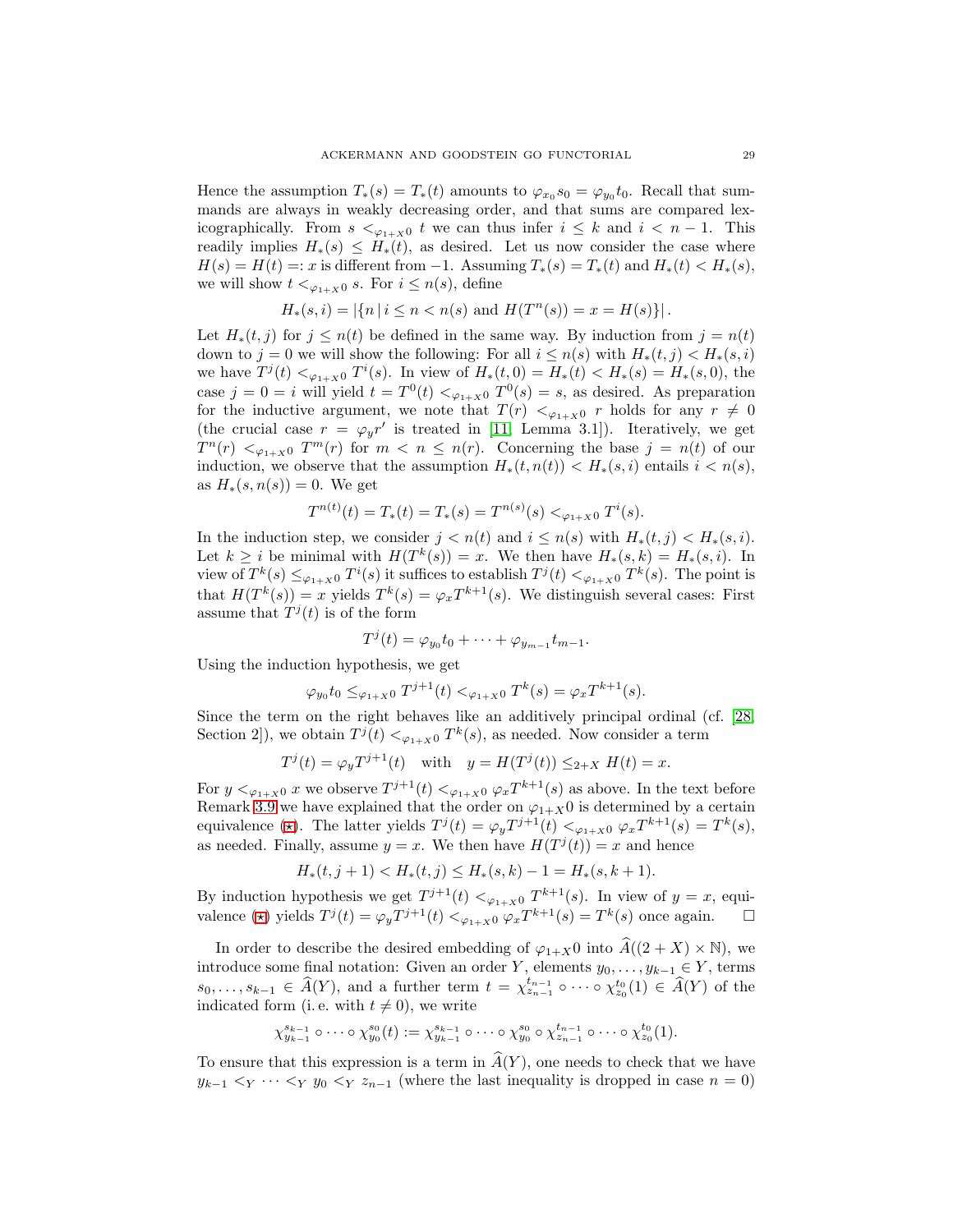and  $s_i <_{\widehat{A}(Y)} \chi_{y_{i-1}}^{s_{i-1}} \circ \cdots \circ \chi_{y_0}^{s_0}(t)$  for all  $i < k$  (cf. Definition [3.6\)](#page-20-0). If  $s \neq 0$ , then  $R(s)$ ,  $T(s)$  and  $T_*(s)$  are proper subterms of s, as observed before. Hence the following definition amounts to a recursion over terms. As part of Proposition [3.19](#page-29-0) below, we will verify that the recursion does indeed yield values in  $A((2 + X) \times N)$ .

<span id="page-29-1"></span>**Definition 3.18 (RCA**<sub>0</sub>). The function  $o : \varphi_{1+X} \mathbf{0} \to \widehat{A}((2+X) \times \mathbb{N})$  is given by the recursive clauses  $o(0) = 1$  and

$$
o(s) = \chi_{H_0(s)}^{o(R(s))} \circ \chi_{H_1(s)}^{o(T(s))} \circ \chi_{H_2(s)}^0(o(T_*(s))) \text{ for } s \neq 0.
$$

In the following we will often abbreviate  $\chi^{o(R(s))}_{H_o(s)}$  $\frac{o(R(s))}{H_0(s)} \circ \chi_{H_1(s)}^{o(T(s))}$  $\chi^{\scriptscriptstyle O(T(s))}_{H_1(s)} \circ \chi^{\scriptscriptstyle O}_{H_2(s)}$  by  $\chi^s$ , so that the recursive clause for  $s \neq 0$  can be written as  $o(s) = \chi^s(o(T_*(s)))$ . Let us observe that  $s \neq 0$  entails  $N(s) > 0$  and  $T_*(s)[i] = s[i]$  for  $i \leq N(T_*(s)) = N(s) - 1$ . Together with  $s = s[N(s)]$ , we recursively get

$$
o(s) = \chi^{s[N(s)]} \circ \cdots \circ \chi^{s[1]}(1).
$$

In particular, this does cover  $o(0) = 1$ , since we have  $N(0) = 0$ .

<span id="page-29-0"></span>**Proposition 3.19 (RCA<sub>0</sub>).** The recursion from Definition [3.18](#page-29-1) yields an embedding of  $\varphi_{1+X}$ 0 into  $\widehat{A}((2+X)\times \mathbb{N})$ , for any linear order X.

Proof. As in previous arguments, we will need a suitable length function: Let us define  $L: \varphi_{1+X} 0 \to \mathbb{N}$  by stipulating  $L(0) = 0$ ,  $L(\varphi_x s) = L(s) + 1$  and

$$
L(\varphi_{x_0}s_0 + \dots + \varphi_{x_{n-1}}s_{n-1}) = L(s_0) + \dots + L(s_{n-1}) + 2n
$$

for  $n \geq 2$ . Note that this length function respects our notion of subterm: For  $s \neq 0$  we can observe that  $L(R(s))$ ,  $L(T(s))$  and  $L(T_*(s))$  are all strictly smaller than  $L(s)$ . In view of  $s[i] = T_*(s[i+1])$  we get  $L(s[0]) < \cdots < L(s[N(s)]) = L(s)$ . We will simultaneously prove

$$
r \in \varphi_{1+X}0 \quad \Rightarrow \quad o(r) \in A((2+X) \times \mathbb{N}),
$$
  

$$
s <_{\varphi_{1+X}0} t \quad \Rightarrow \quad o(s) <_{\widehat{A}((2+X) \times \mathbb{N})} o(t)
$$

by induction on  $L(r)$  and  $L(s) + L(t)$ , respectively. To simplify notation, we will often omit subscripts of inequality signs. Concerning the first implication for  $r \neq 0$ , we consider

$$
o(r) = \chi_{H_0(r)}^{o(R(r))} \circ \chi_{H_1(r)}^{o(T(r))} \circ \chi_{H_2(r)}^{0}(o(T_*(r))) = \chi^{r[N(r)]} \circ \cdots \circ \chi^{r[1]}(1).
$$

The lower indices are strictly increasing by Lemma [3.14](#page-26-1) and the paragraph after Definition [3.15.](#page-26-2) Using Lemma [3.13,](#page-26-0) we get

$$
o(T(r)) = \chi^{T(r)[N(T(r))]} \circ \cdots \circ \chi^{T(r)[N(r)]} \circ \chi^{r[N(r)-1]} \circ \cdots \circ \chi^{r[1]}(1),
$$

where the first (resp. second) part of the composition is omitted in case that we have  $N(T(r)) = N(r) - 1$  (resp.  $N(r) = 1$ ). We can deduce

$$
o(T(r)) < \chi^0_{H_2(r)}(o(T_*(r))) = \chi^0_{H_2(r)} \circ \chi^{r[N(r)-1]} \circ \cdots \circ \chi^{r[1]}(1)
$$

as follows: If we have  $N(T(r)) = N(r)-1$ , the expression on the right is a proper extension of the expression for  $o(T(r))$  above. This yields the desired inequality, since terms in  $A((2 + X) \times N)$  are compared lexicographically (cf. Definition [3.6\)](#page-20-0). If we have  $N(T(r)) \geq N(r)$ , our inequality follows from  $H_2(T(r)[N(r)]) <_{(2+X)\times \mathbb{N}} H_2(r)$ ,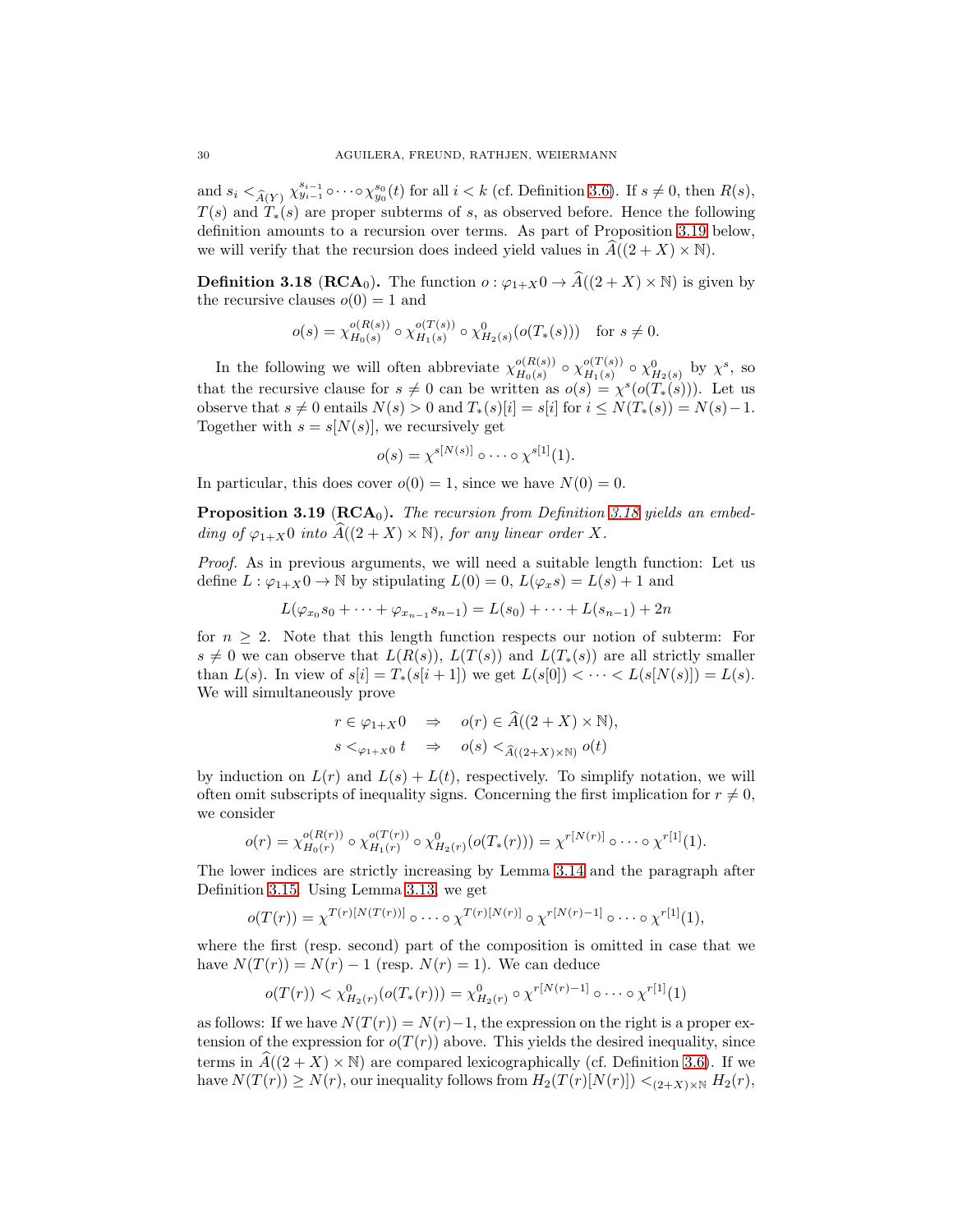which holds by Lemma [3.16](#page-27-0) (note that  $r \neq 0$  entails  $N(r) > 0$ ). For future use we record that we have, in particular, established

$$
o(T(r)) < \chi_{H_0(r)}^{o(R(r))} \circ \chi_{H_1(r)}^{o(T(r))} \circ \chi_{H_2(r)}^0 \circ \chi^{r[N(r)-1]} \circ \cdots \circ \chi^{r[1]}(1) = o(r)
$$

for  $r \neq 0$ . To conclude that we have  $o(r) \in \widehat{A}((2 + X) \times \mathbb{N})$ , it remains to show

$$
o(R(r)) <_{\widehat{A}((2+X)\times\mathbb{N})} \chi_{H_1(r)}^{o(T(r))} \circ \chi_{H_2(r)}^0(o(T_*(r))).
$$

We have already shown that  $o(T(r))$  is strictly smaller than the right side, so that the open inequality reduces to  $o(R(r)) \leq o(T(r))$ . The latter follows from the simultaneous induction hypothesis, as  $R(r) \leq T(r)$  and  $L(R(r)) + L(T(r)) < L(r)$ are readily verified (note that this depends on the factor 2 in the definition of  $L$ ). To prove the second part of the induction step, we assume  $s < t$  and deduce  $o(s) < o(t)$ . The latter is immediate if we have  $s = 0 \neq t$ . Now consider an inequality

$$
s = \varphi_x s' <_{\varphi_{1+X} 0} \varphi_y t' = t.
$$

Note that we have  $T(s) = s'$  and  $T(t) = t'$ . As above, Lemma [3.13](#page-26-0) yields

$$
o(s') = \chi^{s'[N(s')]}\circ \cdots \circ \chi^{s'[N(s)]}\circ \chi^{s[N(s)-1]}\circ \cdots \circ \chi^{s[1]}(1),
$$
  

$$
o(t') = \chi^{t'[N(t')]}\circ \cdots \circ \chi^{t'[N(t)]}\circ \chi^{t[N(t)-1]}\circ \cdots \circ \chi^{t[1]}(1),
$$

where  $N(s') = N(s) - 1$  and  $N(s) = 1$  are possible (analogously for t). Let us distinguish cases according to equivalence  $(\star)$ , which can be found in the text before Remark [3.9](#page-23-1) above. First assume that we have  $x >_{1+X} y$  and  $s < t'$ . The latter entails  $o(s) < o(t')$  by induction hypothesis. In the first part of the induction step we have already established  $o(t') = o(T(t)) < o(t)$ . We thus get  $o(s) < o(t)$  by transitivity. Now assume  $x \leq_{1+X} y$  and  $s' \leq_{\varphi_{1+X}0} t$ . By induction hypothesis we get  $o(s') < o(t)$ , hence in particular

$$
\chi^{s[N(s)-1]} \circ \cdots \circ \chi^{s[1]}(1) <_{\widehat{A}((2+X)\times \mathbb{N})} o(t) = \chi^{t[N(t)]} \circ \cdots \circ \chi^{t[1]}(1).
$$

We immediately obtain  $o(s) = \chi^{s[N(s)]} \circ \cdots \circ \chi^{s[1]}(1) < o(t)$ , unless the right side of the previous inequality is an end extension of the left side. More precisely, it remains to consider the case where we have  $N(s) - 1 < N(t)$  and

<span id="page-30-0"></span>(†) 
$$
\chi^{s[N(s)-1]} \circ \cdots \circ \chi^{s[1]}(1) = \chi^{t[N(s)-1]} \circ \cdots \circ \chi^{t[1]}(1).
$$

In this case we observe

$$
H(s) = x <_{2+X} y = H(t) \leq_{2+X} H(t[N(s)]),
$$

where the last inequality relies on Lemma [3.14.](#page-26-1) As desired, we can conclude

$$
o(s) = \chi_{H_0(s)}^{o(R(s))} \circ \chi_{H_1(s)}^{o(T(s))} \circ \chi_{(H(s),H_*(s))}^0 \circ \chi^{s[N(s)-1]} \circ \cdots \circ \chi^{s[1]}(1) \chi_{(H(t[N(s)]),H_*(t[N(s)]))}^0 \circ \chi^{t[N(s)-1]} \circ \cdots \circ \chi^{t[1]}(1) < o(t).
$$

Finally, assume that we have  $x = y$  and  $s' < t'$ . We first infer  $o(s') < o(t') < o(t)$ . As above, we get  $o(s) < o(t)$  unless we have  $N(s) - 1 < N(t)$  and equation ([†](#page-30-0)) holds. If we have  $N(s) < N(t)$ , then we obtain

$$
H(s) = x = y = H(t) <_{2+X} H(t[N(s)]),
$$

where the inequality from Lemma [3.14](#page-26-1) is now strict. We then get  $o(s) < o(t)$  as above. It remains to consider the case where we have  $N(s) = N(t)$ . As preparation for this case, we recall that any term  $r \in \widehat{A}((2+X)\times\mathbb{N})$  is determined by the tuple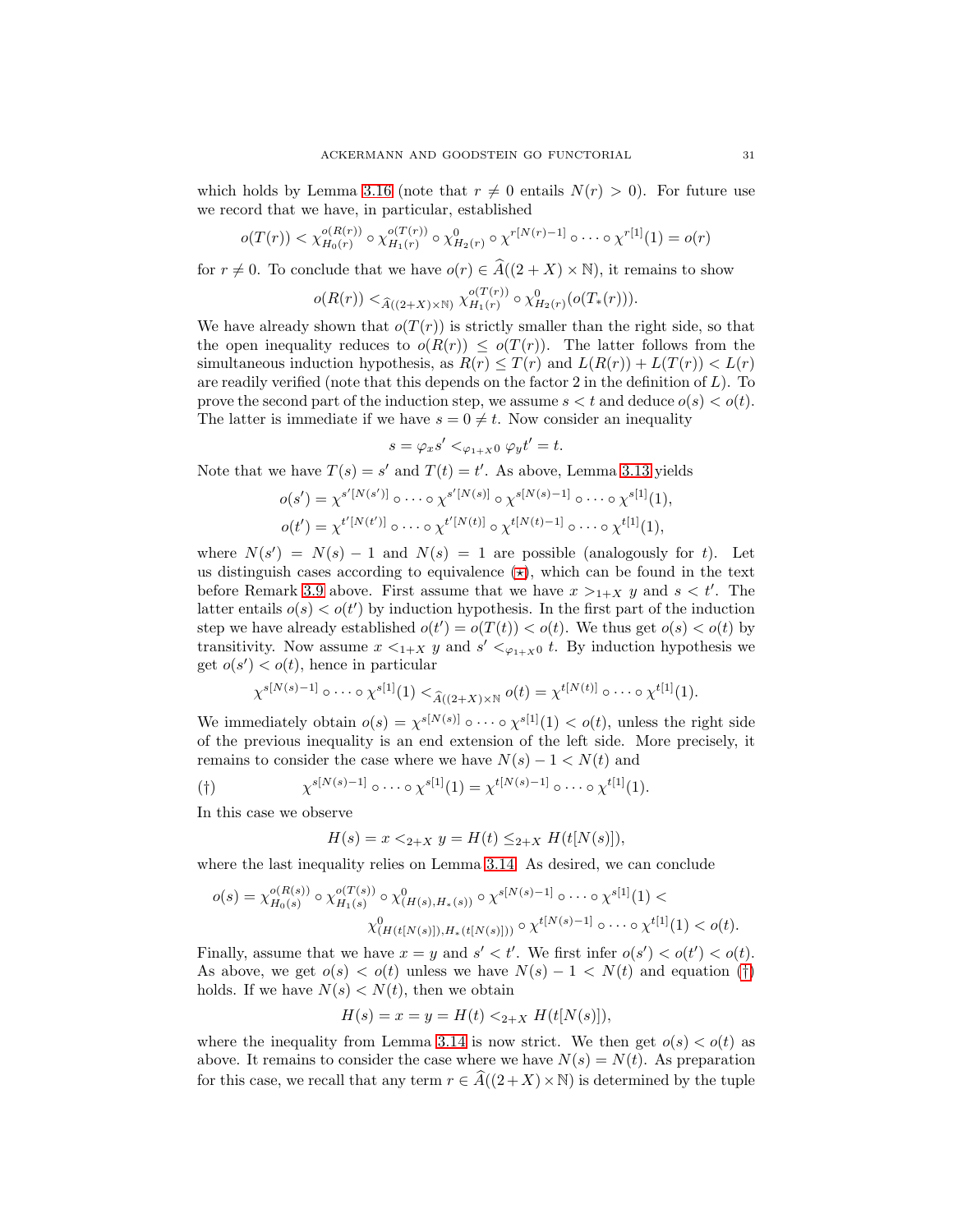$(H(r), T(r), R(r))$ , as noted before Definition [3.11](#page-25-0) above. Recursively, this allows us to recover r from  $o(r)$ . From equation ([†](#page-30-0)) and  $N(s) = N(t)$  we thus get

$$
T_*(s) = s[N(s) - 1] = t[N(s) - 1] = t[N(t) - 1] = T_*(t).
$$

By Lemma [3.17](#page-27-1) we obtain  $H_*(s) \leq H_*(t)$ . Together with the inequality  $o(s') < o(t')$ from the induction hypothesis, we can finally infer

$$
o(s) = \chi^1_{(H(s),0)} \circ \chi^{o(s')}_{(H(s),1)} \circ \chi^{0}_{(H(s),1+H_*(s))}(o(T_*(s))) \chi^{1}_{(H(t),0)} \circ \chi^{o(t')}_{(H(t),1)} \circ \chi^{0}_{(H(t),1+H_*(t))}(o(T_*(t))) = o(t).
$$

In the case of an inequality

$$
s = \varphi_{x_0} s_0 + \dots + \varphi_{x_{m-1}} s_{m-1} <_{\varphi_{1+X} 0} \varphi_y t' = t
$$

we have  $H(s) = -1 \langle 2+x \rangle y = H(t)$ . Due to this fact, the argument is similar to the one for  $s = \varphi_x s' < \varphi_y t' = t$  with  $x <_{1+X} y$ . Now consider an inequality

 $s = \varphi_x s' <_{\varphi_{1+x} 0} \varphi_{y_0} t_0 + \cdots + \varphi_{y_{n-1}} t_{n-1} = t.$ 

We then have  $s \leq \varphi_{x_0} y_0 \leq T(t)$  (cf. [\[28,](#page-36-2) Section 2]). By induction hypothesis and the above, we get  $o(s) \leq o(T(t)) < o(t)$ . Finally, we look at

$$
s = \varphi_{x_0} s_0 + \dots + \varphi_{x_{m-1}} s_{m-1} <_{\varphi_{1+x} 0} \varphi_{y_0} t_0 + \dots + \varphi_{y_{n-1}} t_{n-1} = t.
$$

One readily verifies  $T(s) \leq T(t)$ . As in the argument for  $s = \varphi_x s' < \varphi_x t' = t$ (where  $T(s) = s'$  and  $T(t) = t'$ ), we can now reduce to the case of  $T_*(s) = T_*(t)$ . In view of  $H(s) = -1 = H(t)$ , we get  $H_*(s) \leq H_*(t)$  by Lemma [3.17.](#page-27-1) It is straightforward to show that  $T(s) = T(t)$  entails  $R(s) < R(t)$ . The induction hypothesis yields  $o(T(s)) \leq o(T(t))$ , and in case of equality we get  $o(R(s)) < o(R(t))$ . Similarly to the above, a lexicographic comparison in  $\widehat{A}((2 + X) \times N)$  does now yield

$$
o(s) = \chi_{(H(s),0)}^{o(R(s))} \circ \chi_{(H(s),1)}^{o(T(s))} \circ \chi_{(H(s),H_*(s))}^{0}(o(T_*(s))) < \widehat{A}_{((2+X)\times\mathbb{N})}
$$

$$
\chi_{(H(t),0)}^{o(R(t))} \circ \chi_{(H(t),1)}^{o(T(t))} \circ \chi_{(H(t),H_*(t))}^{0}(o(T_*(t))) = o(t),
$$

which completes the step of our simultaneous induction.  $\Box$ 

The following result was already stated in the introduction. Let us point out that the strengthened base theory  $\mathbf{RCA}_0 + \mathbf{I}\Sigma_2^0$  is only needed to handle the functor  $\overline{A}$ , which is based on the Ackermann function. The corresponding result with  $\hat{A}$  at the place of  $\overline{A}$  holds over  $\mathbf{RCA}_0$ , as the proof will reveal.

<span id="page-31-0"></span>**Theorem 3.20** ( $\text{RCA}_0 + \text{I}\Sigma_2^0$ ). For any linear order X, there is an order embedding of  $\overline{A}(X)$  into  $\varphi_{1+X}$ 0 and an order embedding of  $\varphi_{1+X}$ 0 into  $\overline{A}((2+X)\times \mathbb{N})$ .

*Proof.* Due to Proposition [3.8,](#page-21-0) we may replace  $\overline{A}(Y)$  by the isomorphic order  $\hat{A}(Y)$ , for any order Y. Proposition [3.10](#page-24-0) provides an embedding of  $\widehat{A}(X)$  into  $\varphi_{1+X}$  0. The latter can be embedded into  $\widehat{A}((2+X)\times\mathbb{N})$ , by Proposition 3.19. latter can be embedded into  $\widehat{A}((2 + X) \times \mathbb{N})$ , by Proposition [3.19.](#page-29-0)

Putting things together, we deduce the remaining claim from the introduction:

<span id="page-31-1"></span>**Theorem 3.21.** The following are equivalent over  $\mathbf{RCA}_0 + \mathbf{I}\mathbf{\Sigma}_2^0$ :

- (i) arithmetical transfinite recursion,
- (ii) when X is a well order, then so is  $\overline{A}(X)$  (where  $\overline{A}:$  LO  $\rightarrow$  LO extends the Goodstein dilator  $A : \mathsf{Nat} \to \mathsf{LO}$  based on the Ackermann function),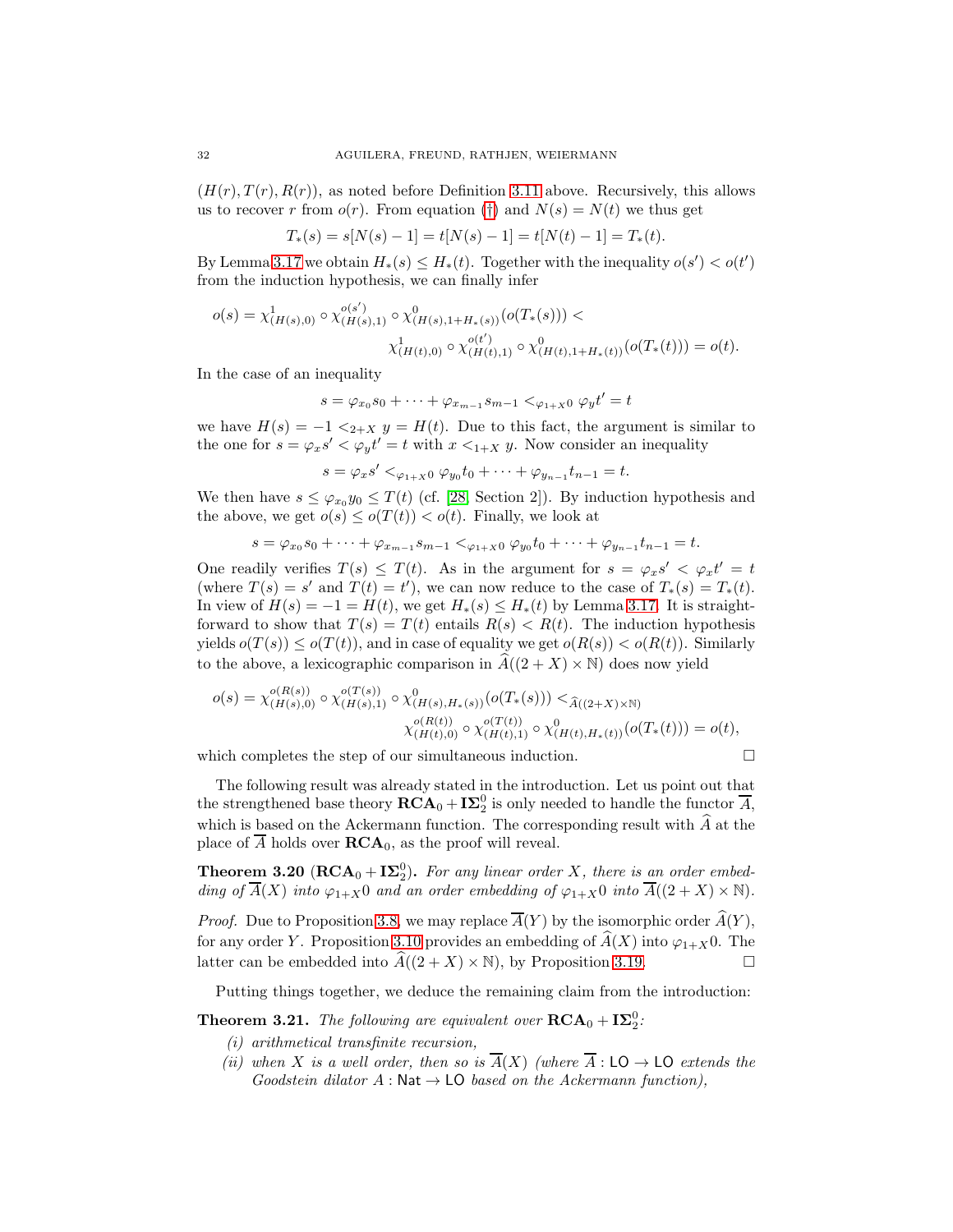(iii) the extended Goodstein theorem for the Goodstein dilator A: for any Goodstein system  $(b, c)$  and any  $m \in A(b(0))$  there is an  $i \in \mathbb{N}$  with  $G_{b, c, m}^{A}(i) = 0$ .

Proof. We first justify an implicit claim: Proposition [3.5](#page-19-1) tells us that A is indeed a Goodstein dilator. The equivalence between (ii) and (iii) holds by Theorem [2.8.](#page-12-0) Let us also consider the following statement:

(iv) when X is a well order, then so is  $\varphi_{1+X}0$ .

Harvey Friedman has shown that (i) and (iv) are equivalent (see [\[28,](#page-36-2) [21\]](#page-35-15) for published proofs). So it remains to establish an equivalence between (ii) and (iv). To avoid confusion, we recall that the two obvious definitions of well order (in terms of descending sequences and minimal elements) are equivalent over  $\mathbf{RCA}_0$  (see e.g. [\[9,](#page-35-23) Lemma 2.3.12] for a detailed proof). Let us now assume (ii) and deduce (iv). Aiming at the latter, we consider an arbitrary well order  $X$ . It is straightforward to show that  $(2+X)\times\mathbb{N}$  is also a well order. By (ii) we can infer that  $\overline{A}((2+X)\times\mathbb{N})$ has the same property. Due to the embedding from Theorem [3.20,](#page-31-0) any descending sequence in  $\varphi_{1+X}$ 0 could be transformed into one in  $\overline{A}((2+X)\times\mathbb{N})$ . Hence  $\varphi_{1+X}$ 0 must be well founded, as needed for (iv). To show that (iv) implies (ii) one argues similarly, using the fact that  $\overline{A}(X)$  embeds into  $\varphi_{1+X}0$ , also by Theorem [3.20.](#page-31-0)  $\Box$ 

#### <span id="page-32-0"></span>Appendix A. Preservation of pullbacks in terms of support functions

In this appendix we provide a proof of Proposition [2.1](#page-7-0) from the main text (reproduced below). The result is essentially implicit in [\[16,](#page-35-9) Theorem 2.3.12] (see also [\[9,](#page-35-23) Remark 2.2.2], which is closer to our notation). However, the setting is somewhat different: In the given references, one considers functors on arbitrary linear orders, and the support functions ensure preservation of pullbacks as well as direct limit. Our Goodstein dilators only take finite orders as input, so that limits are trivial. The proposition confirms that the condition on support functions remains the same.

**Proposition [2.1](#page-7-0)** ( $\text{RCA}_0$ ). The following are equivalent for D : Nat  $\rightarrow$  LO:

- $(i)$  the functor D preserves pullbacks,
- (ii) there is a natural transformation supp :  $D \Rightarrow [\cdot]^{<\omega}$  such that

 $\text{supp}_n(\sigma) \subseteq \text{rng}(f) \Rightarrow \sigma \in \text{rng}(D(f))$ 

holds for any morphism  $f : m \to n$  and any  $\sigma \in D(n)$ .

If a natural transformation as in  $(ii)$  exists, then it is unique.

*Proof.* Let us first assume (i) and deduce (ii): Given  $\sigma \in D(n)$ , let  $n_{\sigma} \leq n$  be minimal such that  $\sigma \in \text{rng}(D(e_{\sigma}))$  holds for some morphism  $e_{\sigma}: n_{\sigma} \to n$  (where existence is witnessed by the identity on  $n_{\sigma} = n$ ). To show that  $e_{\sigma}$  is uniquely determined, we consider a competitor  $e'_{\sigma}: n_{\sigma} \to n$  with  $\sigma \in \text{rng}(D(e'_{\sigma}))$ . Consider the pullback diagram



in the category Nat, where  $m = \{0, \ldots, m-1\}$  is isomorphic to  $\text{rng}(e_{\sigma}) \cap \text{rng}(e'_{\sigma})$ . Note that the embedding  $D(e_{\sigma}): D(n_{\sigma}) \to D(n)$  is an isomorphism onto its range.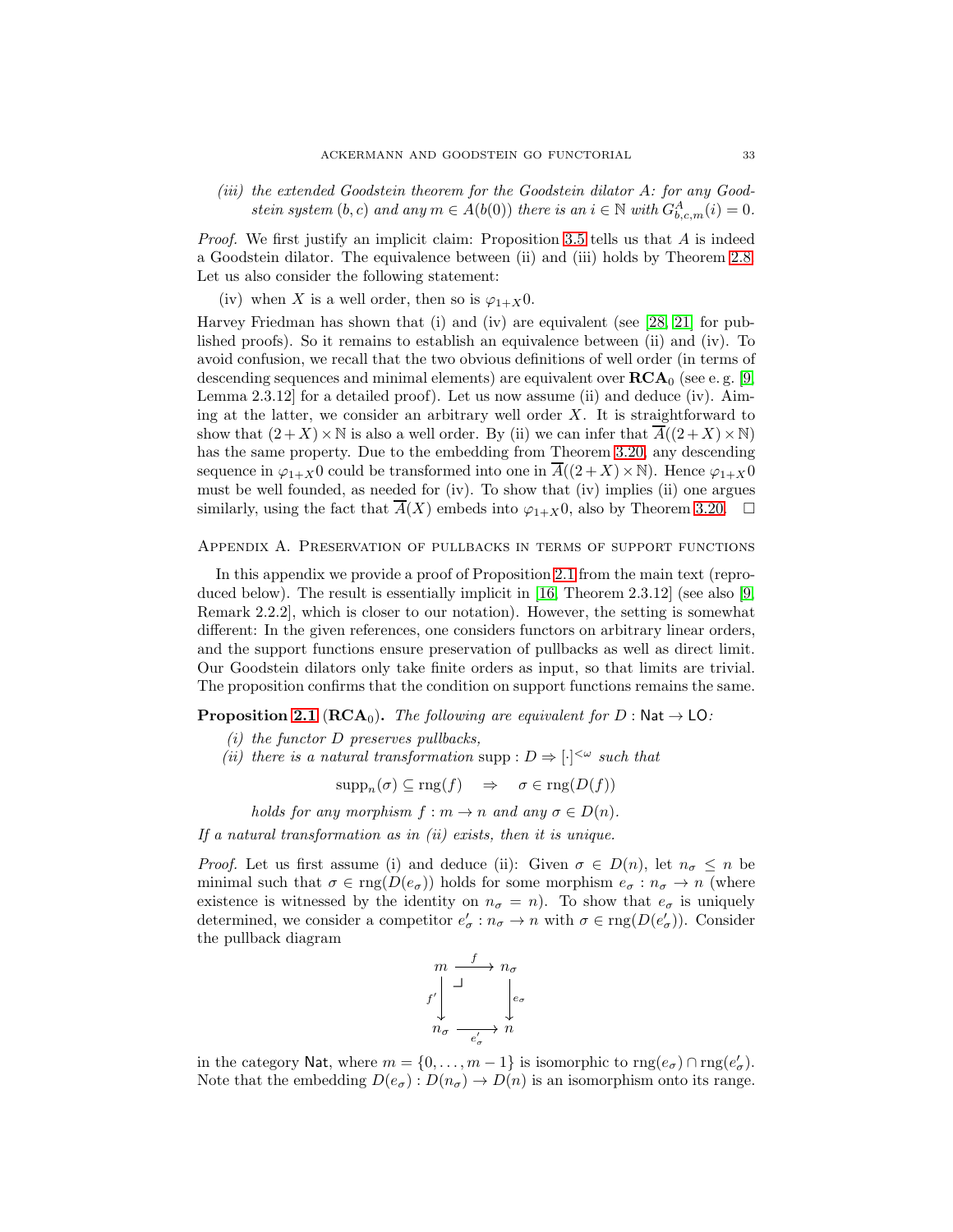We thus get g and g' as in the following diagram, where  $D(e_{\sigma}) \circ g$  and  $D(e'_{\sigma}) \circ g'$ are the inclusion:



The morphism  $h$  exists since  $D$  preserves pullbacks by (i). We now obtain

$$
\sigma = D(e_{\sigma}) \circ g(\sigma) = D(e_{\sigma}) \circ D(f) \circ h(\sigma) \in \mathrm{rng}(D(e_{\sigma} \circ f)).
$$

By the minimality of  $n_{\sigma}$ , this forces  $m = n_{\sigma}$ . It follows that  $f = f'$  is the identity (note that the morphisms  $f, f'$  must be strictly increasing). Since the diagram above commutes, this entails  $e_{\sigma} = e'_{\sigma}$ , as desired. We now show that (ii) holds for

$$
supp_n(\sigma) := \text{rng}(e_\sigma).
$$

If  $\text{supp}_n(\sigma) \subseteq \text{rng}(f)$  holds for  $f : m \to n$ , we get  $e_{\sigma} = f \circ e$  for some  $e : n_{\sigma} \to m$ . This yields  $\sigma \in \text{rng}(D(e_{\sigma})) \subseteq \text{rng}(D(f))$ , as required. It remains to show that the family of functions  $\text{supp}_n: D(n) \to [n]^{<\omega}$  is natural. For this purpose, we consider an element  $\sigma \in D(n)$  and a morphism  $g : n \to k$ . Let us write

$$
\sigma = D(e_{\sigma})(\sigma_0) \qquad \text{with } e_{\sigma} : n_{\sigma} \to n,
$$
  

$$
D(g)(\sigma) = D(e_{D(g)(\sigma)})(\sigma_1) \qquad \text{with } e_{D(g)(\sigma)} : k_{D(g)(\sigma)} \to k,
$$

where  $n_{\sigma}$  and  $k_{D(q)(\sigma)}$  are as small as possible. Now consider the pullback

$$
\begin{array}{ccc}\nm & f & k_{D(g)(\sigma)} \\
f' & & \downarrow \\
n_{\sigma} & & \downarrow \\
n_{\sigma} & \xrightarrow{g \circ \varepsilon_{\sigma}} & k\n\end{array}
$$

in the category Nat. Similarly to the above, the minimality of  $k_{D(g)(\sigma)}$  entails that f must be the identity. Since the diagram commutes, we get  $e_{D(g)(\sigma)} = g \circ e_{\sigma} \circ f'$ and thus

$$
D(g \circ e_{\sigma} \circ f')(\sigma_1) = D(e_{D(g)(\sigma)})(\sigma_1) = D(g)(\sigma),
$$

which allows us to conclude  $D(e_{\sigma} \circ f')(\sigma_1) = \sigma$  (note that the morphism  $D(g)$  is an embedding and hence injective). Now the minimality of  $n_{\sigma}$  ensures that  $f'$  is the identity as well (on  $n_{\sigma} = m = k_{D(q)(\sigma)}$ ). We thus have  $e_{D(q)(\sigma)} = g \circ e_{\sigma}$  and hence

$$
\operatorname{supp}_k \circ D(g)(\sigma) = \operatorname{rng}(e_{D(g)(\sigma)}) = \operatorname{rng}(g \circ e_{\sigma}) = [g]^{<\omega}(\operatorname{rng}(e_{\sigma})) = [g]^{<\omega} \circ \operatorname{supp}_n(\sigma),
$$

as needed for naturality. To see that the sets  $\text{supp}_n(\sigma)$  are uniquely determined, we again write  $\sigma = D(e_{\sigma})(\sigma_0)$  with  $e_{\sigma}: n_{\sigma} \to n$ , where  $n_{\sigma}$  is as small as possible. Due to the latter, we have  $\sigma_0 \notin \text{rng}(D(f))$  for any  $f : m \to n_\sigma$  with  $m < n_\sigma$ . Hence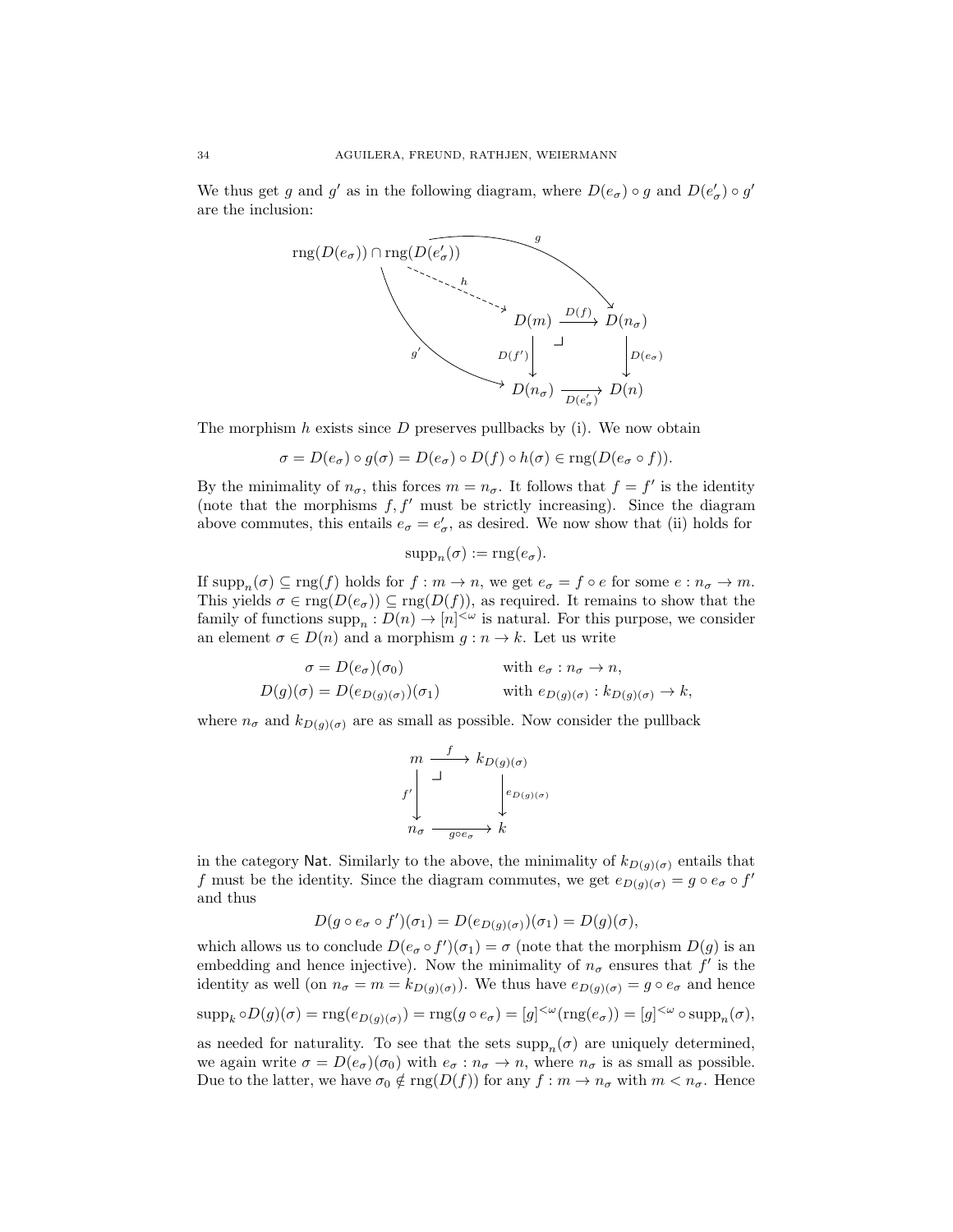the implication in (ii) can only hold if we have  $\text{supp}_{n_{\sigma}}(\sigma_0) = n_{\sigma} = \{0, \ldots, n_{\sigma} - 1\}.$ Together with naturality, this forces

 $\text{supp}_n(\sigma) = \text{supp}_n \circ D(e_{\sigma})(\sigma_0) = [e_{\sigma}]^{\langle \omega} \circ \text{supp}_{n_{\sigma}}(\sigma_0) = [e_{\sigma}]^{\langle \omega}(n_{\sigma}) = \text{rng}(e_{\sigma}).$ 

Let us now assume (ii) and deduce (i): Consider a pullback



in the category Nat. We need to show that any commutative diagram of the form



can be completed by a unique morphism  $h : X \to D(l)$ . Note that it is enough to construct  $h$  as a function: the latter will automatically be an order embedding, since the same holds for the morphisms  $D(f)$  and g. Also, uniqueness is immediate since the embedding  $D(f)$  is injective. In order to find the required value  $h(x) \in D(l)$ for  $x \in X$ , we observe

$$
\operatorname{supp}_n(D(e) \circ g(x)) = [e]^{<\omega} \circ \operatorname{supp}_m(g(x)) \subseteq \operatorname{rng}(e)
$$

and similarly  $\text{supp}_n(D(e) \circ g(x)) \subseteq \text{rng}(e')$ . The given pullback in Nat yields a function  $h_0$  as in the following diagram, where j and j' are defined by the condition that  $\text{rng}(e \circ j) = \text{rng}(e' \circ j')$  is equal to the set  $\text{rng}(e) \cap \text{rng}(e')$  of cardinality k:



We can now observe

$$
supp_n(D(e) \circ g(x)) \subseteq rng(e) \cap rng(e') = rng(e \circ j) = rng(e \circ f \circ h_0) \subseteq rng(e \circ f).
$$

By the implication in (ii), we obtain a (necessarily unique) element  $\sigma \in D(l)$  with  $D(e) \circ g(x) = D(e \circ f)(\sigma)$ . The latter entails  $g(x) = D(f)(\sigma)$ , so that  $h(x) = \sigma$  is the required value.  $\hfill \square$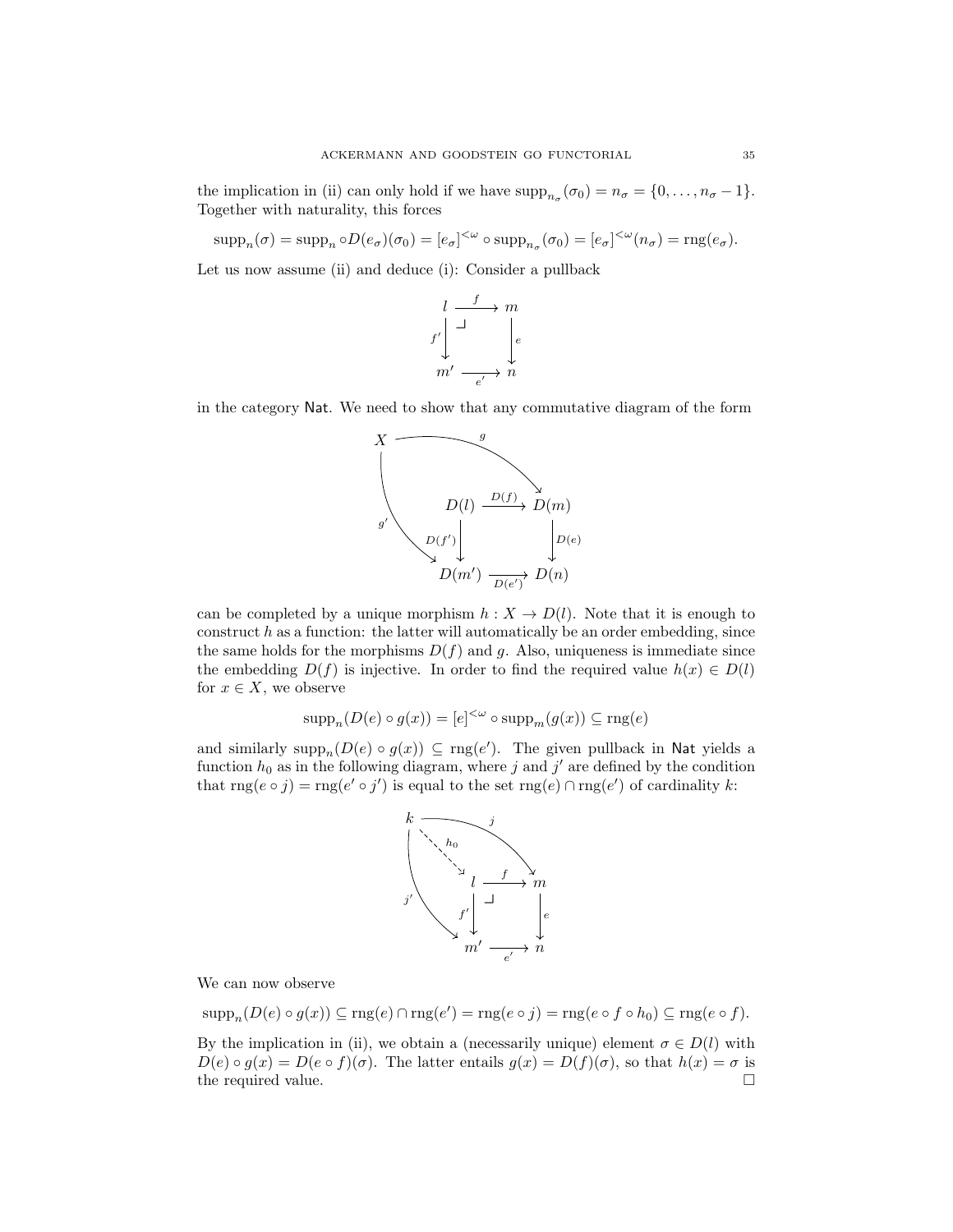#### **REFERENCES**

- <span id="page-35-13"></span>1. V. Michele Abrusci, *Dilators, generalized Goodstein sequences, independence results*, Logic and Combinatorics (Stephen Simpson, ed.), Contemporary Mathematics, vol. 65, American Mathematical Society, 1987, pp. 1–23.
- <span id="page-35-14"></span>2. V. Michele Abrusci, Jean-Yves Girard, and Jacques van de Wiele, *Some uses of dilators in combinatorial problems, part I*, Logic and Combinatorics (Stephen Simpson, ed.), Contemporary Mathematics, vol. 65, American Mathematical Society, 1987, pp. 25–53.
- <span id="page-35-18"></span>3. Wilhelm Ackermann, *Zum Hilbertschen Aufbau der reellen Zahlen*, Mathematische Annalen 99 (1928), 118–133.
- <span id="page-35-10"></span>4. Peter Aczel, *Normal functors on linear orderings*, Journal of Symbolic Logic 32 (1967), p. 430, abstract to a paper presented at the annual meeting of the Association for Symbolic Logic, Houston, Texas, 1967.
- <span id="page-35-16"></span>5. Bahareh Afshari and Michael Rathjen, *Reverse mathematics and well-ordering principles: A pilot study*, Annals of Pure and Applied Logic 160 (2009), 231–237.
- <span id="page-35-22"></span>6. Toshiyasu Arai, *Ordinal Analysis with an Introduction to Proof Theory*, Logic in Asia: Studia Logica Library, Springer, 2020.
- <span id="page-35-19"></span>7. Toshiyasu Arai, David Fern´andez-Duque, Stanley Wainer, and Andreas Weiermann, *Predicatively unprovable termination of the Ackermannian Goodstein process*, Proceedings of the American Mathematical Society 148 (2020), 3567–3582.
- <span id="page-35-11"></span>8. Solomon Feferman, *Systems of predicative analysis, II: Representations of ordinals*, Journal of Symbolic Logic 33 (1968), no. 2, 193–220.
- <span id="page-35-23"></span>9. Anton Freund, *Type-Two Well-Ordering Principles, Admissible Sets, and* Π<sup>1</sup> 1 *-Comprehension*, PhD thesis, University of Leeds, 2018, <http://etheses.whiterose.ac.uk/20929/>.
- <span id="page-35-20"></span>10. , *Computable aspects of the Bachmann-Howard principle*, Journal of Mathematical Logic 20 (2020), no. 2, article no. 2050006, 26 pp.
- <span id="page-35-24"></span><span id="page-35-21"></span>11. , *Predicative collapsing principles*, Journal of Symbolic Logic 85 (2020), no. 1, 511–530.
- 12. Anton Freund and Michael Rathjen, *Derivatives of normal functions in reverse mathematics*, Annals of Pure and Applied Logic 172 (2021), no. 2, article no. 102890, 49 pp.
- <span id="page-35-2"></span>13. Harvey Friedman, Neil Robertson, and Paul Seymour, *Metamathematics of the graph minor theorem*, Logic and Combinatorics (Stephen Simpson, ed.), Contemporary Mathematics, vol. 65, American Mathematical Society, 1987, pp. 229–261.
- <span id="page-35-4"></span>14. Gerhard Gentzen, *Die Widerspruchsfreiheit der reinen Zahlentheorie*, Mathematische Annalen 112 (1936), 493–565.
- <span id="page-35-5"></span>15. , *Beweisbarkeit und Unbeweisbarkeit von Anfangsf¨allen der transfiniten Induktion in der reinen Zahlentheorie*, Mathematische Annalen 119 (1943), 149–161.
- <span id="page-35-9"></span><span id="page-35-7"></span>16. Jean-Yves Girard, Π<sub>2</sub>-logic, part 1: Dilators, Annals of Pure and Applied Logic 21 (1981), 75–219.
- 17. , *Proof theory and logical complexity, volume 1*, Studies in Proof Theory, Bibliopolis, Napoli, 1987.
- <span id="page-35-8"></span><span id="page-35-3"></span>18. Reuben L. Goodstein, *On the restricted ordinal theorem*, Journal of Symbolic Logic 9 (1944), 33–41.
- 19. Jeffry L. Hirst, *Reverse mathematics and ordinal exponentiation*, Annals of Pure and Applied Logic 66 (1994), 1–18.
- <span id="page-35-0"></span>20. Laurie Kirby and Jeff Paris, *Accessible independence results for Peano arithmetic*, Bulletin of the London Mathematical Society 14 (1982), 285–293.
- <span id="page-35-15"></span>21. Alberto Marcone and Antonio Montalb´an, *The Veblen functions for computability theorists*, Journal of Symbolic Logic 76 (2011), 575–602.
- <span id="page-35-1"></span>22. Jeff Paris and Leo Harrington, *A Mathematical Incompleteness in Peano Arithmetic*, Handbook of Mathematical Logic (Jon Barwise, ed.), North Holland, 1977, pp. 1133–1142.
- <span id="page-35-17"></span>23. Michael Rathjen, ω*-models and well-ordering principles*, Foundational Adventures: Essays in Honor of Harvey M. Friedman (Neil Tennant, ed.), College Publications, 2014, pp. 179–212.
- <span id="page-35-6"></span>24. , *Goodstein's theorem revisited*, Gentzen's centenary: The quest for consistency (Reinhard Kahle and Michael Rathjen, eds.), Springer, Berlin, 2015, pp. 229–242.
- <span id="page-35-12"></span>25. , *Well-ordering principles in proof theory and reverse mathematics*, Axiomatic Thinking (F. Ferreira, R. Kahle, and G. Sommaruga, eds.), Springer, to appear, preprint available as arXiv:2010.12453.